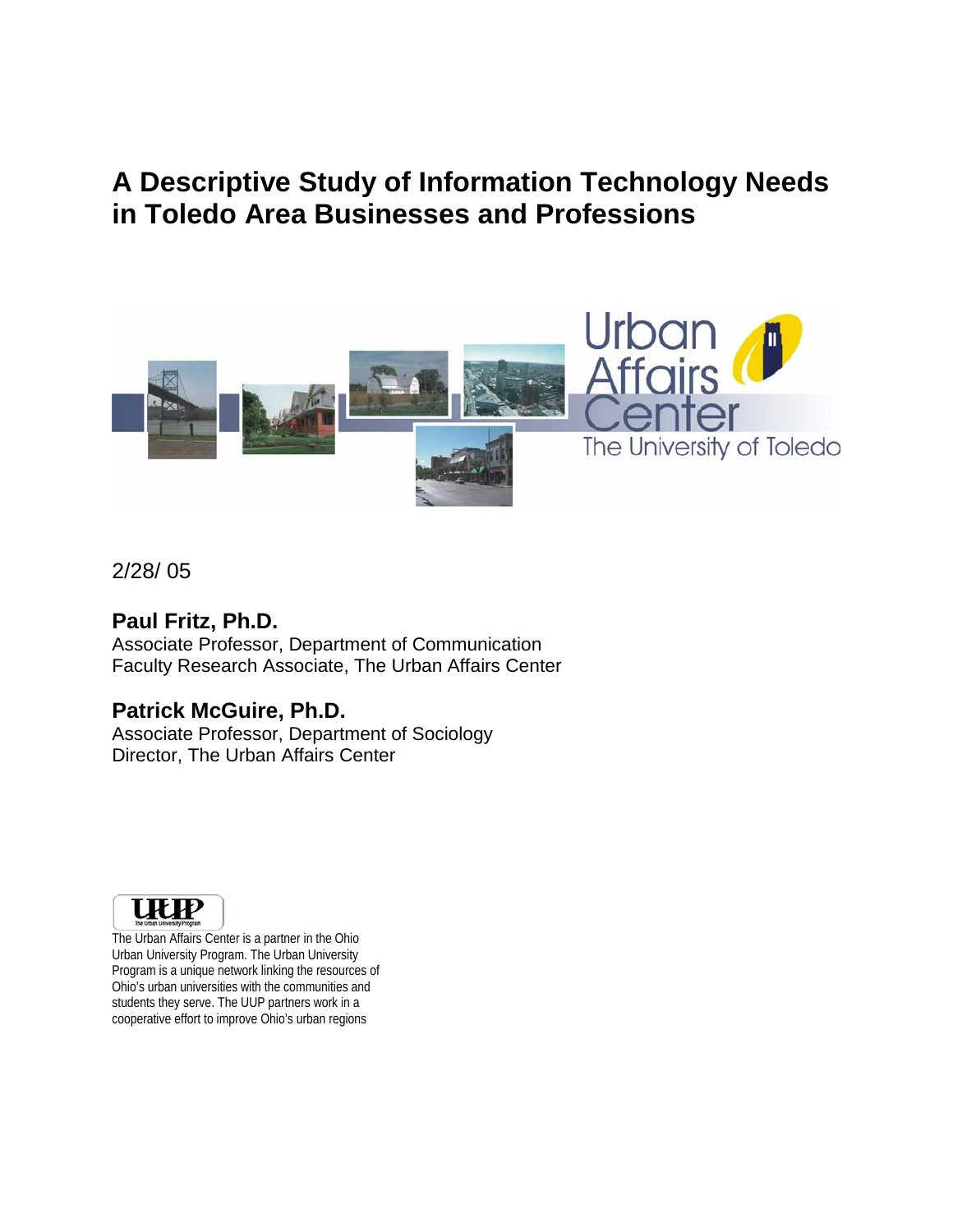Prepared for Public Release 2/05

By The University of Toledo Urban Affairs Center

#### **Paul Fritz, Ph.D.**

Associate Professor, Department of Communication Faculty Research Associate, The Urban Affairs Center

#### **Patrick McGuire, Ph.D.**

Associate Professor, Department of Sociology Director, The Urban Affairs Center

#### **And**

**Svetlana Beltyukova, Ph.D.**  Visiting Assistant Professor, Department of Social Foundations Faculty Research Associate, The Urban Affairs Center

**The University of Toledo Urban Affairs Center 2801 W. Bancroft St. Toledo, Ohio 43606 419**x**530**x**3591 E-Mail: uac@utoledo.edu** 

**This publication is available for download at the Urban Affairs Center website: HTTP://uac.utoledo.edu**

This project was underwritten by funding from the Ohio Board of Regents UUP program, the University of Toledo, and the Regional Growth Partnership.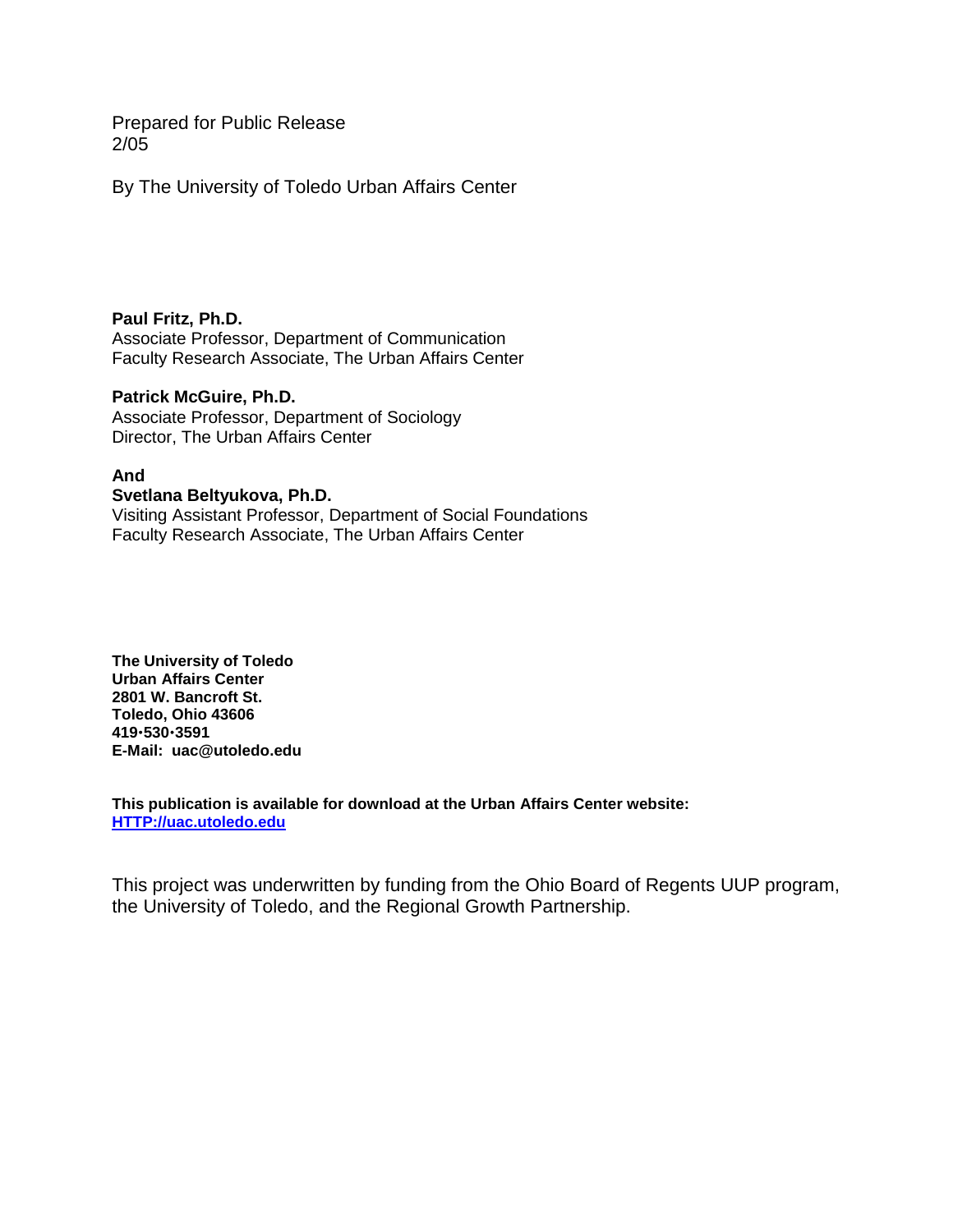# **Table of Contents**

| Theme A: What types of IT personnel do local firms believe that they need? 8                                                                                         |
|----------------------------------------------------------------------------------------------------------------------------------------------------------------------|
|                                                                                                                                                                      |
| Theme B: Respondents' satisfaction with their Internet connections 16                                                                                                |
| Summarizing theme B -- Respondents' satisfaction with their Internet connections18                                                                                   |
|                                                                                                                                                                      |
|                                                                                                                                                                      |
| Theme D: Respondents' need for personnel with formal degrees and experience in IT24<br>Summarizing theme D - Respondent's need for Personnel with formal degrees and |
|                                                                                                                                                                      |
|                                                                                                                                                                      |
| Summarizing theme E -- Respondent's belief in the role of IT in firm "success" 39                                                                                    |
|                                                                                                                                                                      |
|                                                                                                                                                                      |
|                                                                                                                                                                      |
|                                                                                                                                                                      |
|                                                                                                                                                                      |
|                                                                                                                                                                      |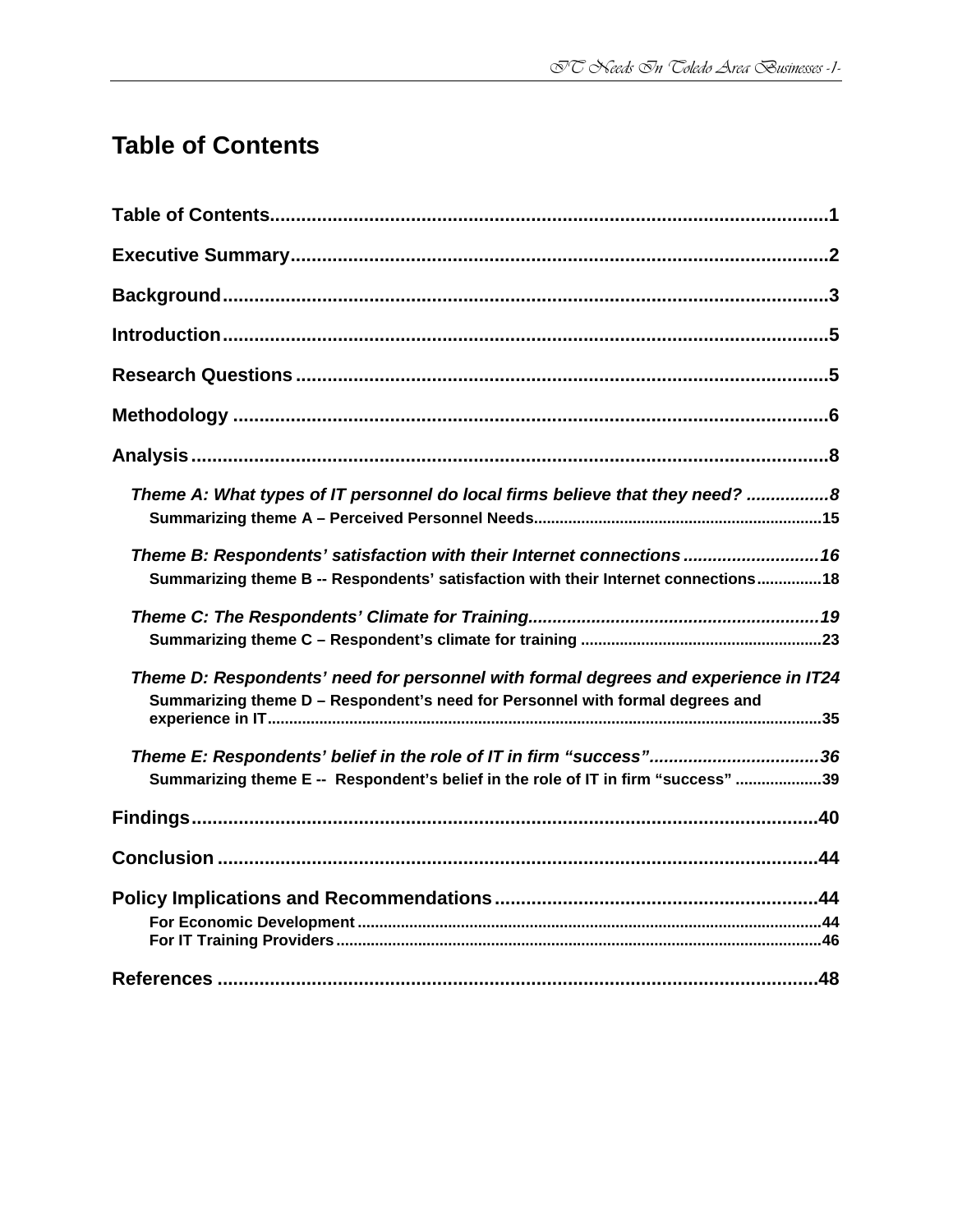# **Executive Summary**

This study examines how a broad cross-section of local firms (in various sectors and industries) are addressing their IT needs. Looking at their existing technology, their perceived needs, their strategy of hiring, their existing and potential skill levels, and their goals, we come to several conclusions about the IT needs of local firms;

- **1. A vague apprehension about future growth appeared to bridle respondents' ardor for IT development. Respondents don't seem to perceive IT technology as a decisive component of their economic mission.**
- **2. Respondents have blurred expectations of new hires' educational levels.**
- **3. Respondents appear reticent to allow IT staff to solve advanced problems in security, product tracking, and connectivity needs.**
- **4. Sample respondents apparently hesitate to include the use of IT technology in strategic planning.**
- **5. Training occurred when "someone bought new software" of at the caprice of the employer**
- **6. Firms "reacted to" change rather than "anticipated" change.**
- **7. Respondents apparently have few plans to anticipate clients' needs or to cultivate relationships with clients to gain a better understandingof future business trends.**

**In sum, local firms want the benefits of IT, but the vast majority lack the training, knowledge, personnel, resources, and strategies needed to effectively participate in the "new economy." In each thematic section are indicators that they treat IT personnel training, and equipment as an expense to be addressed by cost containment strategies, rather than as an investment to maintain competitiveness and expand their business.** 

The implications of this study for economic development efforts in our region are significant. While some of the large firms recognize and are prepared/preparing/ to integrate IT techniques and application so as to enhance their operations and revenues, most are firms lack the most rudimentary preparations. Responses do not reflect a realistic understanding of the breadth of IT penetration of business, recognition of the opportunities for redefining their firms' operations, supply chains, and markets, nor a willingness to invest in their workers or businesses in ways needed to participate effectively in the new economy. In a world of global competition and when a generation of consumers and other businesses rely on IT as a source of information, consumption, production, networking, problem-solving, and even community, and when businesses increasingly embrace workers as "human capital" and active partners helping to advance firm interests, failure to embrace these innovations emerges as a major hurdle impeding Lucas County's future growth. These conditions signal a need for more effective partnership between area businesses and area universities and colleges.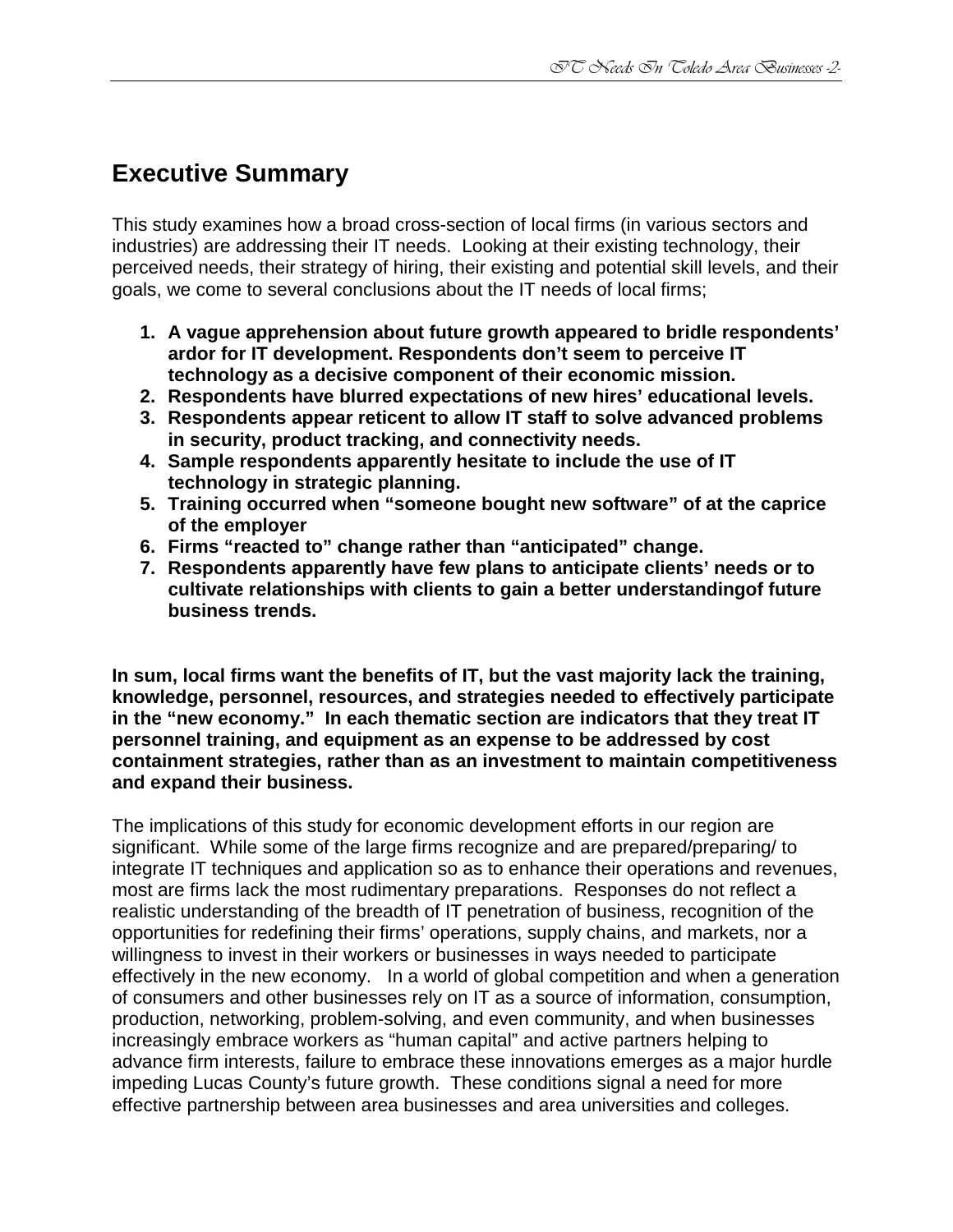# **Background**

 $\overline{a}$ 

Are NW Ohio businesses at a competitive advantage or disadvantage as we increasingly engage in dynamics of the information economy? Do they have a plan, resources, and are undertaking actions, to participate in these new market opportunities?

This study has two important components. Critics argue that colleges are generally out of step with the needs of local businesses. On the other hand, familiar with the changing expectations of modern markets and the emerging norms of professional activities, college faculty often observe that local firms are systematically underprepared to meet the expectations and needs of the emerging international market.

Evidence of the later is frequently cited in reference to the mid-west in general and Ohio in particular, when many describe the underlying source of the "brain drain" not as a problem of labor supply, but due to insufficient demand by local firms that have not adapted to the new dynamics of, nor availed themselves of the opportunities, of ecommerce, on-line purchasing and inventory, systems, etc.

Such criticism often has two elements, claims that the firms don't sufficiently emphasize technical skills, and that they don't want to pay for such skills. An earlier UAC report (2002) and a study by the Toledo Area Chamber of Commerce and Regional Growth partnership, each found area firms interested in technical and information skills, but willing to settle for minimally or self-trained high school graduates at low wages (Dwyer & Bodin 2002, Toledo CC/RGP 2000).

An Ohio IT Alliance study of information technology (IT) study which included a section by UAC researchers on NW Ohio in 2001 found that while IT employment had increased in the region, it lagged significantly behind the rate in other Ohio urban regions and the national trends. We lagged in the number of IT workers, relative to the size of our workforce and that sector was growing more slowly than in other areas.

Payment to local IT workers was low (lowest in Ohio except for the Appalachian region) and growing slower than any part of the state and below the national rate (LeSage 2001). Exacerbating the significance of this, Ohio has only 1.8% of its workforce in the information sector, compared to 2.6% in the US generally. At the same time, many analysts noted that Ohio lagged behind the national norm in college completion, progress toward participation in the information economy, and no Ohio city ranked in the top 50 on "high tech" economy (Chu 2000). A 2003 Milken report New Economy Index, shows Ohio in the bottom half of the state rankings on almost every one of the 24 categories, and the 2004 Best Cities index shows that Toledo ranks 166<sup>th</sup> and 170<sup>th</sup> (among the 200 major US cities) on its two indicators of effective participation in the high-tech economy (Milken 2004). <sup>1</sup> While this information is distressing, it told only part

 $1$  During the 1997-2001 period Toledo had ranked about 120th among the two hundred cities in previous Milken Best Cities reports, using essentially the same criteria. It is improbable that Toledo "slipped" in their level of IT activity; rather firms in other cities have increased and improved their IT involvement.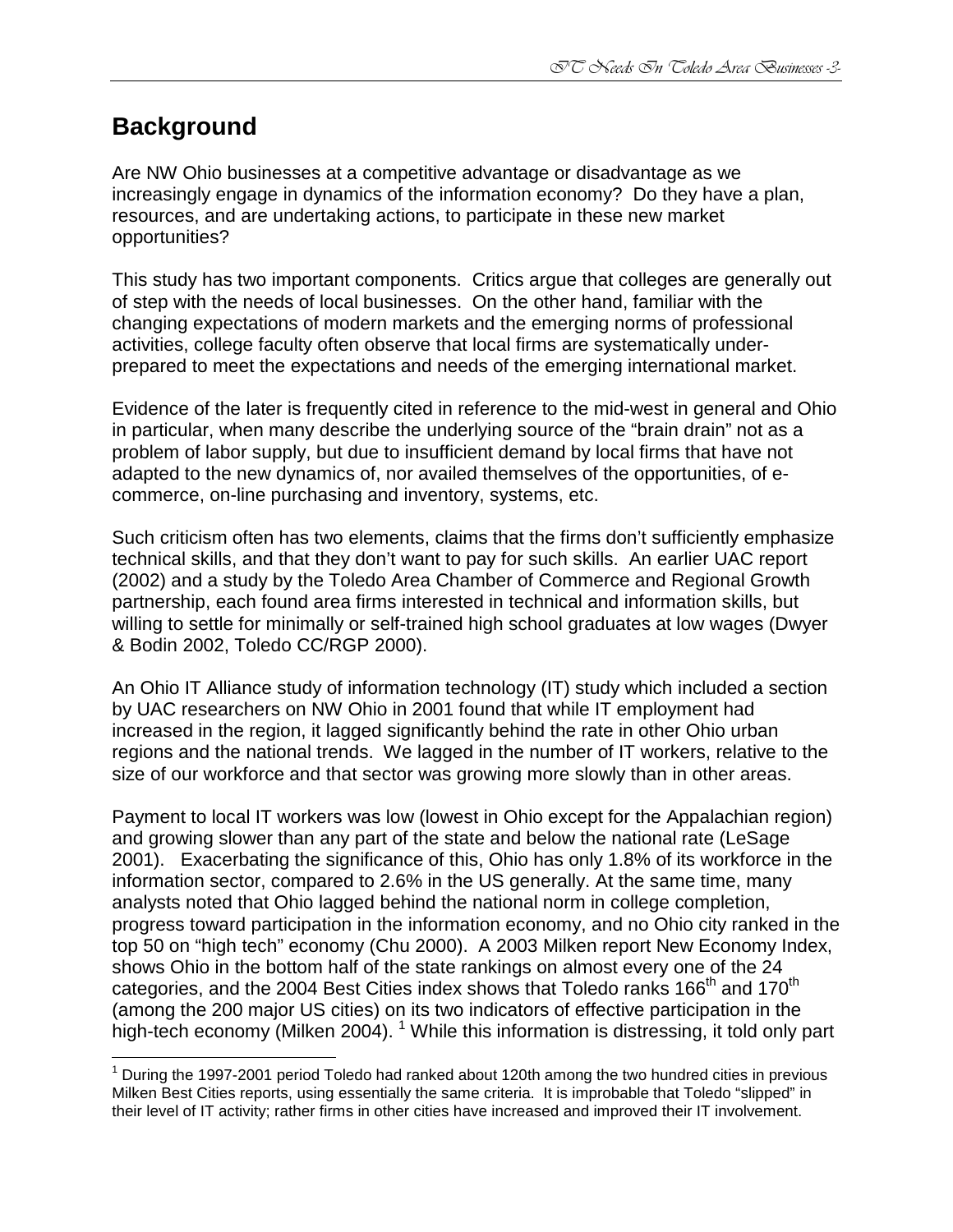of the story, since it focused on IT professionals, not on local firms and their use of IT. Equally as disturbing was a 2000 report from the Greater Cleveland Growth Association which showed that small businesses were slow to reaction to new technologies. It indicated that Cleveland firms were not engaged in strategic decision-making regarding new technologies and that while supportive of Internet technologies, few had designated budgets for hiring sufficient tech workers, and that many were concerned about the quality of service received from local IT support and service providers (Kleinhenz 2000).

At the same time, a study by the Toledo Area Chamber of Commerce and Regional Growth Partnership (2000) showed that local executives valued continuous learning and were emphasizing their need for computer skills as crucial to their firm. Paradoxically, many saw high schools, community colleges, technical certificates, and private training as sufficient sources of computer skills and continuous learning. They portrayed selfdirected computer training as their most desired method of creating workforce readiness, and argued that personal referral and local classified ads were their principal methods of recruiting.

While emphasizing the need for new and higher technology, firms were looking in the same places, seeking minimal and self-taught skills, and eschewing better educated and more professionally trained employees. Whether due to isomorphic habit or seeking to "cheap" their way to a new future, their purported goals and their admitted actions constituted a "disconnect" that rendered the types of outcomes noted in the IT Alliance study of the area.

Building on Kleinhenz' findings that small and medium firms were insufficiently prepared and only minimally integrating IT skills and technology into their businesses, and the general economic context of information technology in NW Ohio, we initiated this study to learn what members of the local business community are doing, and what they seek to do regarding their specific training needs, skills, resources, methods of building capacity, and strategic development relative to IT opportunities. We seek a clearer understanding of how NW Ohio employers are preparing to meet their firms IT needs now and in the future, and where limits and deficiencies may be.

As individuals involved in training of IT professionals, we seek also to find ways to help them meet those needs. Thus, while the principal focus of this study will be on the responses and needs of local firms for training, capacity building, and IT support, we will reflect on the implications of these responses relative to these larger issues of career preparation in universities, as teachers we know the only way to move students forward is to assess accurately what holds them back. Clearly much work awaits both business and universities..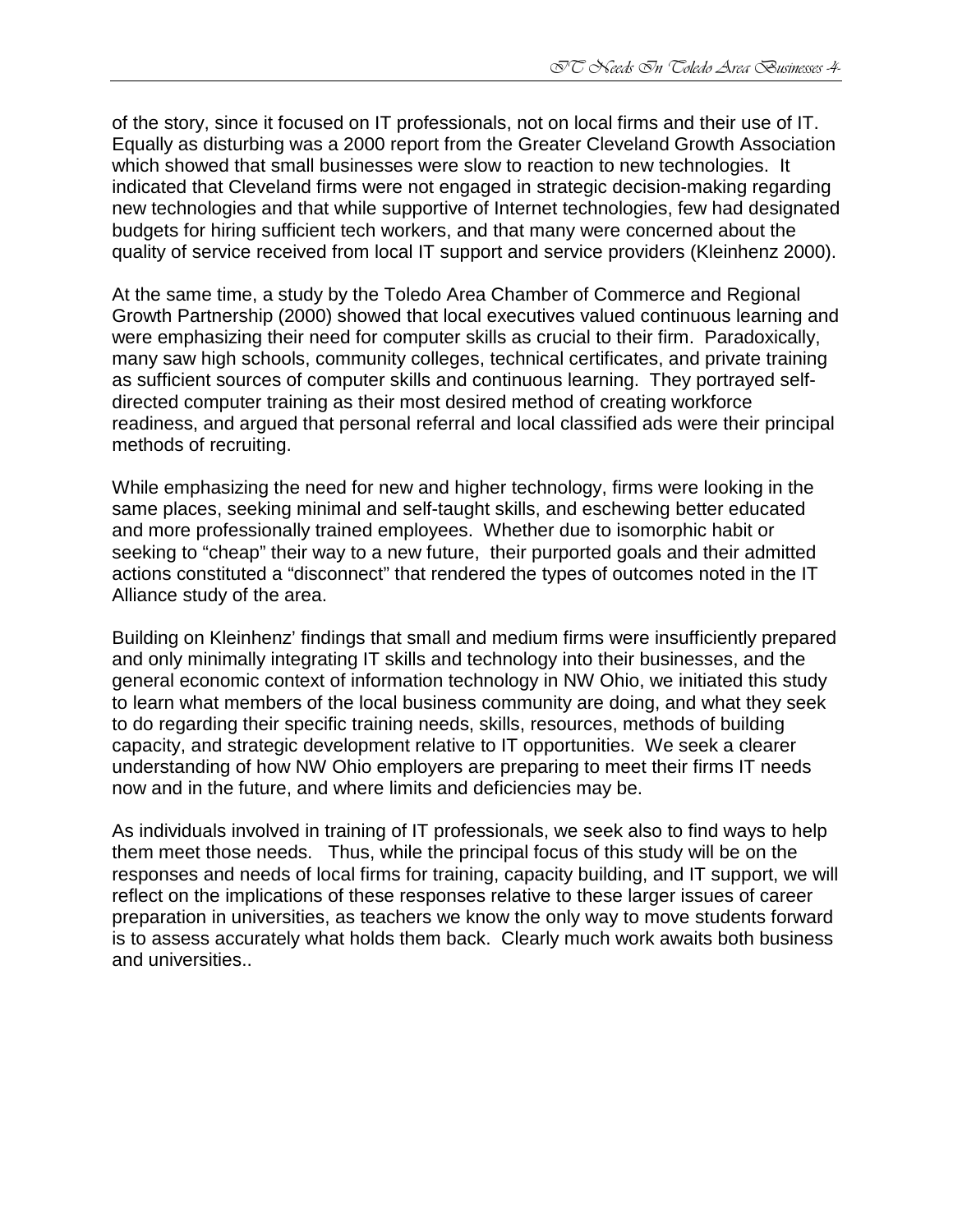# **Introduction**

A tension separates colleges preparing students for professional tasks duties in the "information age" and employers hiring those graduates. Post-secondary educators tend to construct courses from an abstract, theory-driven model. They argue such courses enhance students' abilities to solve a wide range of work-related problems by equipping them with "core cognitive skills" that fit a wide range of contexts and issues.

By contrast, employers prefer students with a practical orientation. They argue students should arrive at personnel offices experienced in specific computer programs and applications: spreadsheets, database management, Web site construction, and basic literacy or computational skills. The National Association of Manufacturers (2003) states that educators "…are largely out of step with the career opportunities emerging for young people in today's economy."

This tension has implications for curriculum planners whose courses dance dangerously close to 'vocational training' and employers who fret that 60% of employers rate new hires' skills in English and basic math as "poor or fair." (Barrett 2004). Curriculum designers in higher education need specific knowledge of tasks employers require of new hires.

To reduce this tension in the area of information technology (IT), this research questioned NW Ohio employers to learn the specific IT skills graduates would need. Learning these specifics could help college curriculum planners to create more relevant courses for undergraduates.

# **Research Questions**

Five themes were explored in this analysis. The themes described firms' IT personnel needs, firms' perceptions of the Internet, their needs for developing talent in their separate staffs, needs for educated workforce, and the firms' perceived needs for IT technology to fulfill their economic missions.

THEME A: The Firms' IT Needs as Evidenced by Personnel Needs. Expanded, this theme could be stated: The types of IT personnel firms currently employ and the firms' perceived needs for more of these personnel.

THEME B: Respondents' satisfaction with their Internet connections. This theme explored the firms' plans for enriching client services and the firms' confidence in personnel to make this happen via the Internet.

THEME C: The respondents' climate for training personnel to use IT resources to respond to changing client needs.

THEME D: Respondents' need for personnel with formal degrees in IT expertise.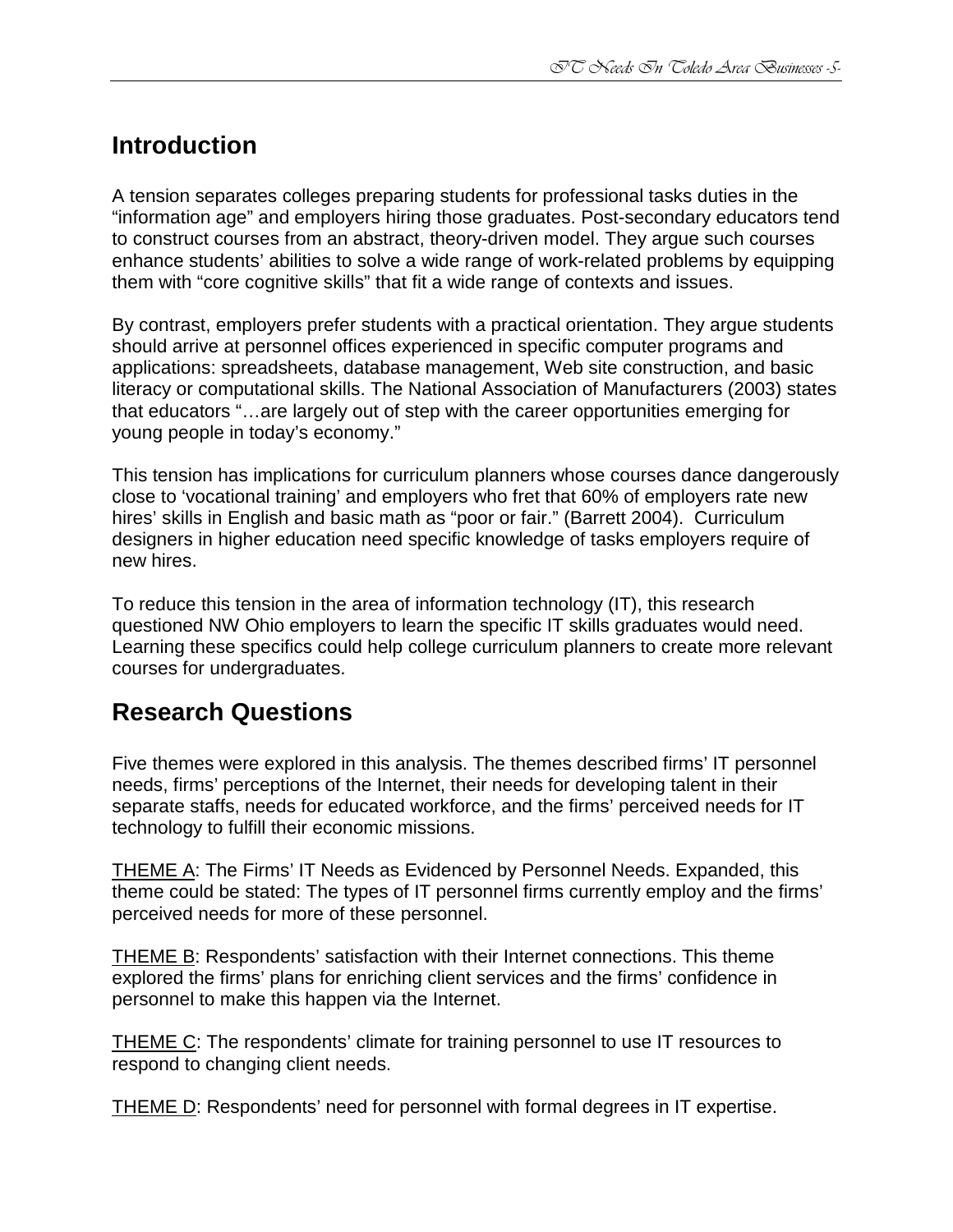THEME E: Respondents' interest and belief in the role of IT to keep firms competitive and save money. This theme also explored firms' budgetary commitments for IT spending and for hiring more IT workers.

Viewed as a whole, these themes describe respondents' personnel, connectivity, training, and (highly educated) workforce needs, and the desire for IT to enhance a firms' economic mission.

# **Methodology**

The researchers prepared a survey for local businesses and professions asking about their current use of IT, their anticipated needs, and their levels of satisfaction with current employees hired to use IT products. Data for this study came from a computerassisted telephone survey (CATI) conducted in spring 2003. The survey population (896 initial names—124 actual participants, 13.8% response rate) was drawn at random from a business phone book. The interviews were conducted by trained and monitored undergraduate and graduate students in the Communication Department and the Sociology Department at the University of Toledo. In each case, pollsters asked to speak to a firm's CIO or his/her designate. Respondents answered an 80 item questionnaire via telephone. Each interview lasted approximately 20 minutes. The target population was the universe of businesses existing in the area; a cross section of for-profit activity (not simply IT firms, or those in IT-intensive industries, or well-financed firms engaged in nation-wide or international commerce).

Our sample profile approximated economic factors of Lucas County in terms of the service industry (sample profile) 27.8% vs. (Lucas Country profile) 28.3%; health care, (11.4% vs. 10.2) and in a lesser sense, durable goods (16.3% vs. 11.1%). By contrast, we over sampled the number of manufacturing firms (18% vs. 4.3%) and "technology" firms (14.7% vs.9.5%) compared with the actual number in Lucas County. Our sample appeared to under-represent firms engaged in the consumer goods business (5.7% vs. 11.5%), retail stores (4% vs. 17.3%) and financial services (.8% vs. 21.7%).

Many of these discrepancies may be explained by the random method (table of random numbers) used in subject selection. Further, the differences may also be explained with the fact many CIOs or their designated officers in services, health care and durable goods, appeared to be more willing to answer the pollsters' questions than CIOs in other economic sectors.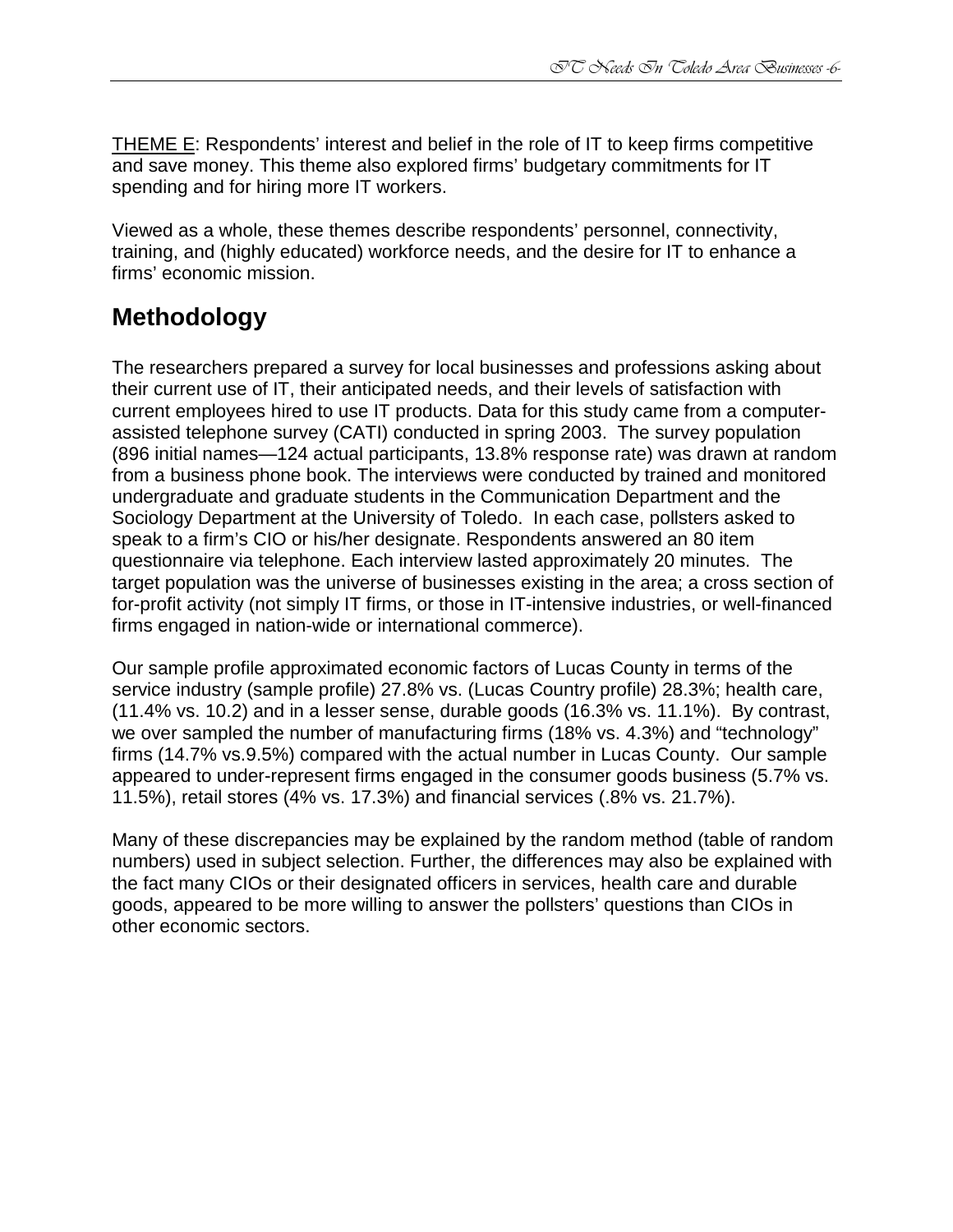|                           | ر - ن<br>Sample profile | Lucas County profile number & |
|---------------------------|-------------------------|-------------------------------|
|                           | # of businesses         | percent of businesses         |
| <b>Services</b>           | 34/27.8%                | 6,256/28.3%                   |
| <b>Industrial</b>         | 22/18.0%                | 968/4.3%                      |
| <b>Durable Goods</b>      | 20/16.3%                | 2,468/11.1%                   |
| <b>Technology</b>         | 18/14.7%                | 2,096/9.5%                    |
| <b>Health Care</b>        | 14/11.4%                | 2,262/10.2%                   |
| <b>Consumer Goods</b>     | 7/5.7%                  | 2,558/11.5%                   |
| <b>Retail</b>             | 5/4.0%                  | 3,831/17.3%                   |
| <b>Energy</b>             | 1/0.8%                  | <b>NA</b>                     |
| <b>Financial Services</b> | $1/0.8\%$               | 4,804/21.7%                   |
| <b>Total</b>              | <b>Total: 122</b>       | Total: 22,055                 |

|  |  |  |  |  |  | Table #1 Sample Attributes by Industry Category |
|--|--|--|--|--|--|-------------------------------------------------|
|--|--|--|--|--|--|-------------------------------------------------|

Of significance are the economic segments that comprise the top 88.5% of the sample: services, industrial applications, durable goods, technology, and health care. These apparently "high tech" economic sectors, excluding services, would lead one to assume they wanted persons of rich computer training to perform complex information management tasks. The analysis detailed in this study belies this assumption. Many "high tech" firms needed persons who could perform management tasks using the most basic and uniform computer programs such as Microsoft's Office Suite. Apparently the complexities of jobs performed by services, industries, durable goods, technology and health care require only "main line" computer capacities as opposed to "cutting edge" applications.

Prior to analysis the 124 responses were re-coded under the following two independent variables; firm size, and technology threshold.

1. "SIZE": The size of the firm reflected in the number of full-time employees: "Small firms" (seven or fewer employees),  $N = 30$  or 24.2 % of the sample; "Medium firms" (8 to  $\overline{70}$  employees) N= 54 or 43 % of the sample; and "Large firms" (71 to 400 employees).  $N = 38$  or 30.6 % of the sample

2. "THRESHOLD": The technology threshold for employees to gain access to the firm: "Non-Technical Threshold" (NTT) if the firm needed personnel skilled in delivering social services and skilled in solving civic issues such as in education, law, medicine and human resources management  $- N = 91$  or 73.4 % of the sample Or

"Technical Threshold" (TT) if a firm were classed as a technical enterprise such as engineering firms, high tech manufacturing, or electronic research firms.

The first phase of the analysis examined the open-ended questions of the instrument. The responses were content analyzed in an effort to identify and collect salient themes. These themes were then examined with the responses to closed questions within those themes. This process rendered a parameter of needs for IT services, personnel and perceived uses of IT among the sample population.  $N = 32$  or 25 % of the sample.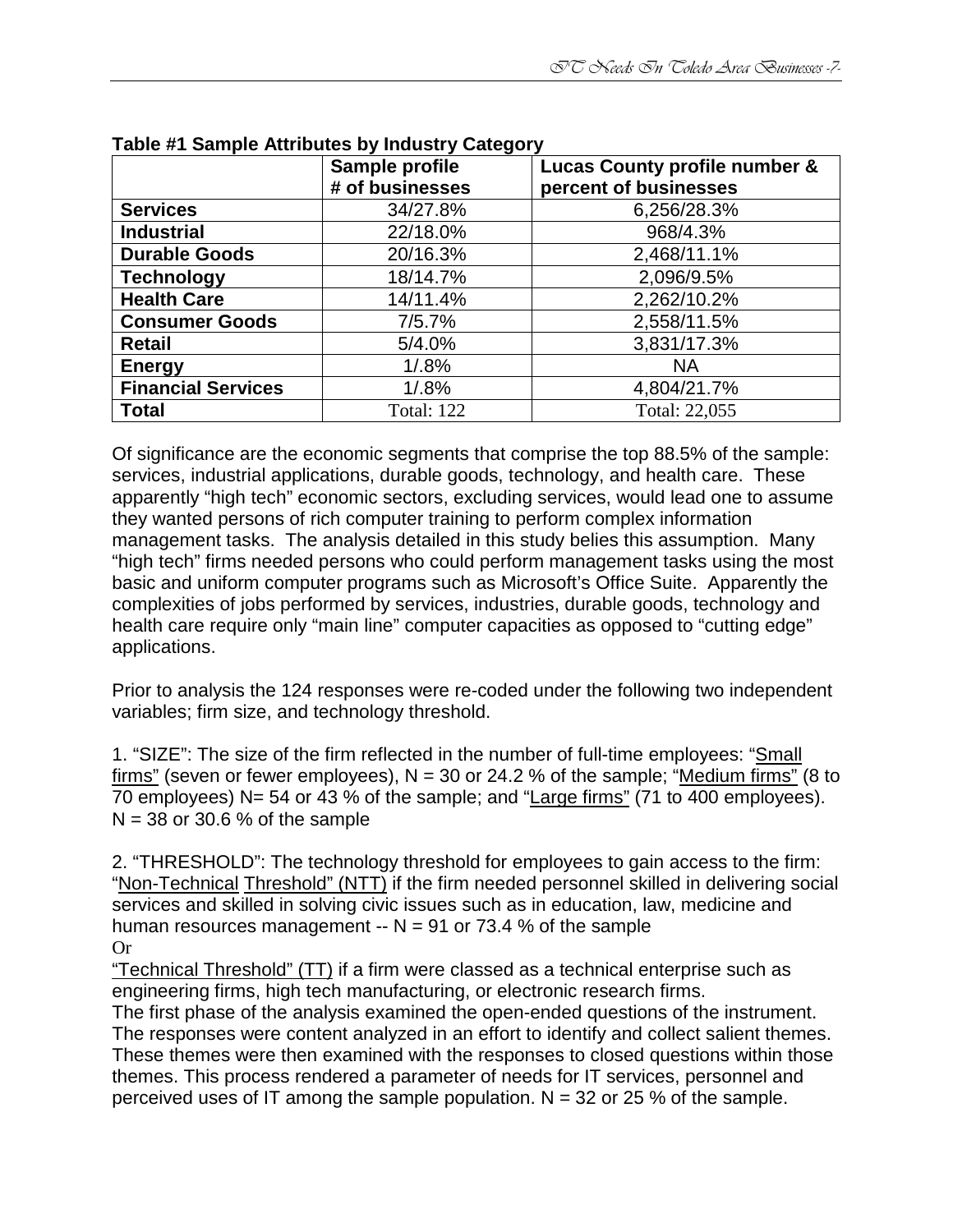# **Analysis**

This section of the report "reads through" the majority response levels. After each "analysis" section is a summary of the responses. A separate cumulative "discussion" section will explore implications arising from these themes after the initial review of the five themes and their summaries have occurred.

# **Theme A: What types of IT personnel do local firms believe that they need?**

Researchers' intent here was to learn the basic categories of IT personnel in use in this sample. These categories roughly echo CIO categories of: application development, database management, Help desk/user support, open source development, networking, project management, security, Website development, Web services (Ware, 2004). The need for Personnel to install PCs at work stations and desks was perceived as low by all size firms and those at various threshold levels. The SIZE variable indicated that Small-Sized Firms (77.1%), Medium-Sized Firms (84.6%) and Large-Sized Firms (64.3%) perceived this work as a low need. This type of worker at Non-Technical Threshold Firms (80.0%) and Technical Threshold Firms (71.0%) received a "low" rating for need.

| . <del>.</del>       |        |               |        |              |  |  |
|----------------------|--------|---------------|--------|--------------|--|--|
| <b>Size</b>          | Low    | <b>Medium</b> | High   | <b>Total</b> |  |  |
| <b>Small</b>         | 27/    |               |        | 35           |  |  |
|                      | 77.1 % | 11.4 %        | 11.4 % |              |  |  |
| <b>Medium</b>        | 44/    | 2/            | 6,     | 52           |  |  |
|                      | 84.6%  | 3.8%          | 11.5 % |              |  |  |
| Large                | 18/    |               | 6/     | 28           |  |  |
|                      | 64.3%  | 14.3 %        | 21.4%  |              |  |  |
| <b>Missing cases</b> |        |               |        | 2            |  |  |
| <b>Total</b>         | 90     | 10            | 17     | 117          |  |  |

#### **Table # 2 -- Title: Company's Need for PC Installers by Firm Size Theme / question: A 48a**

#### **Title: Company's Need for PC Installers by Technology Level Theme / question: A 48a**

| <b>Threshold</b> | Low   | <b>Medium</b> | <b>High</b> | <b>Total</b> |
|------------------|-------|---------------|-------------|--------------|
| Non-             | 68/   |               | 10/         | 85           |
| <b>Technical</b> | 80.0% | 8.2%          | 11.8%       |              |
| <b>Threshold</b> |       |               |             |              |
| <b>Technical</b> | 22/   | 3/            | 6/          | -31          |
| <b>Threshold</b> | 71.0% | 9.7%          | 19.4 %      |              |
| Гоtal            | 90    | 10            | 16          | 116          |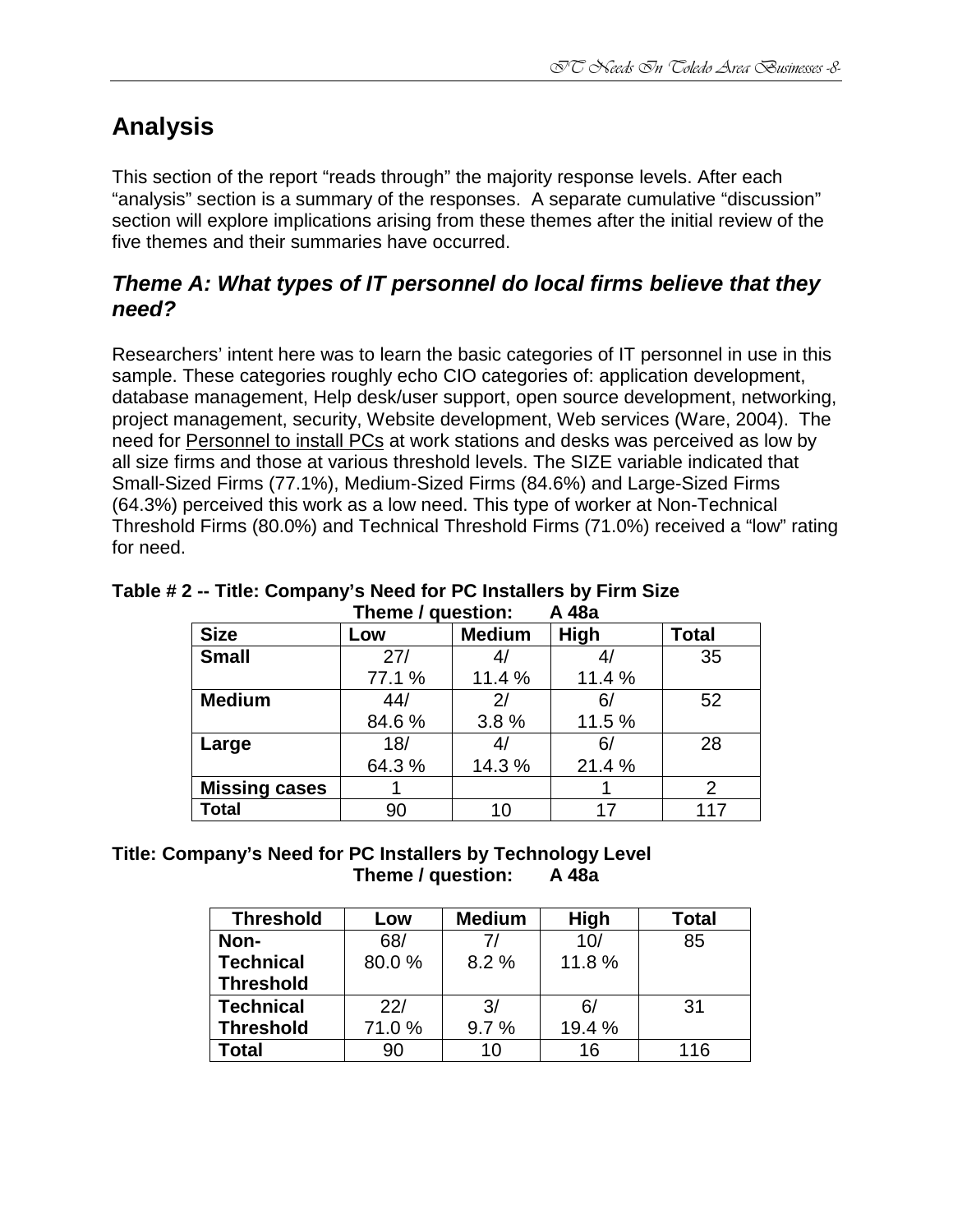The need for repair or support persons also appeared low: Small Firms (71.4%), Medium Firms (63.5%) and Large Firms (46.4%). However, 39.3% of Large-Sized Firms indicated that this type of personnel was a 'medium' need. Non-Technical Threshold Firms (62.4%) and Technical Threshold Firms (61.3%) echoed this response.

| <b>SIZE</b>          | Low    | <b>Med</b> | <b>High</b> | <b>Total</b> |  |  |  |
|----------------------|--------|------------|-------------|--------------|--|--|--|
| <b>Small</b>         | 25/    | 5/         | 5/          | 35           |  |  |  |
|                      | 71.4 % | 14.3 %     | 14.3 %      |              |  |  |  |
| <b>Medium</b>        | 33/    | 10/        | 9           | 52           |  |  |  |
|                      | 63.5 % | 19.2 %     | 17.3 %      |              |  |  |  |
| Large                | 13/    | 11/        | 41          | 28           |  |  |  |
|                      | 46.4 % | 39.3 %     | 14.3 %      |              |  |  |  |
| <b>Missing cases</b> |        |            |             |              |  |  |  |
| <b>Total</b>         | 72     | 27         | 18          |              |  |  |  |

#### **Table # 3 --Title: Company's Need for IT repair / support persons by Firm Size Theme / question: A 48c**

| Title: Company's IT: Need for IT repair / support persons by Technology Level |
|-------------------------------------------------------------------------------|
| Theme / question: A 48c                                                       |

| <b>Threshold</b>     | LOW    | <b>Medium</b> | High   | Total |
|----------------------|--------|---------------|--------|-------|
| <b>Non-Technical</b> | 53/    | 20/           | 12/    | 85    |
| <b>Threshold</b>     | 62.4 % | 23.5 %        | 14.1 % |       |
| <b>Technical</b>     | 19/    | 6/            | 6/     | 31    |
| <b>Threshold</b>     | 61.3%  | 19.4 %        | 19.4 % |       |
| Total                | 72     | 26            | 18     | 116   |

The need for PC maintenance workers was ranked as low in both Small-Sized Firms (71.4%), and Medium-Sized Firms (67.3%). However, a plurality of Large-Sized Firms (39.3%) perceived PC maintenance workers as a 'medium" need and 28.6% as a high need. Most Non-Technical Threshold Firms (64.4%) and Technical Threshold Firms (54.8%) each perceived of PC maintenance workers as a "low" need.

#### **Table #4—Title: Company's Need for PC Maintenance Workers by Firm Size Theme / question: A 48 b**

| <b>Size</b>          | Low    | <b>Medium</b> | High   | <b>Total</b> |
|----------------------|--------|---------------|--------|--------------|
| <b>Small</b>         | 25/    |               | 3/     | 35           |
|                      | 71.4 % | 20.0%         | 8.6%   |              |
| <b>Medium</b>        | 35/    | 9/            | 8      | 52           |
|                      | 67.3%  | 17.3 %        | 15.4 % |              |
| Large                | 9/     | 11/           | 8,     | 28           |
|                      | 32.1 % | 39.3 %        | 28.6%  |              |
| <b>Missing cases</b> |        |               |        | 2            |
| <b>Total</b>         | 70     | 27            | 20     | 117          |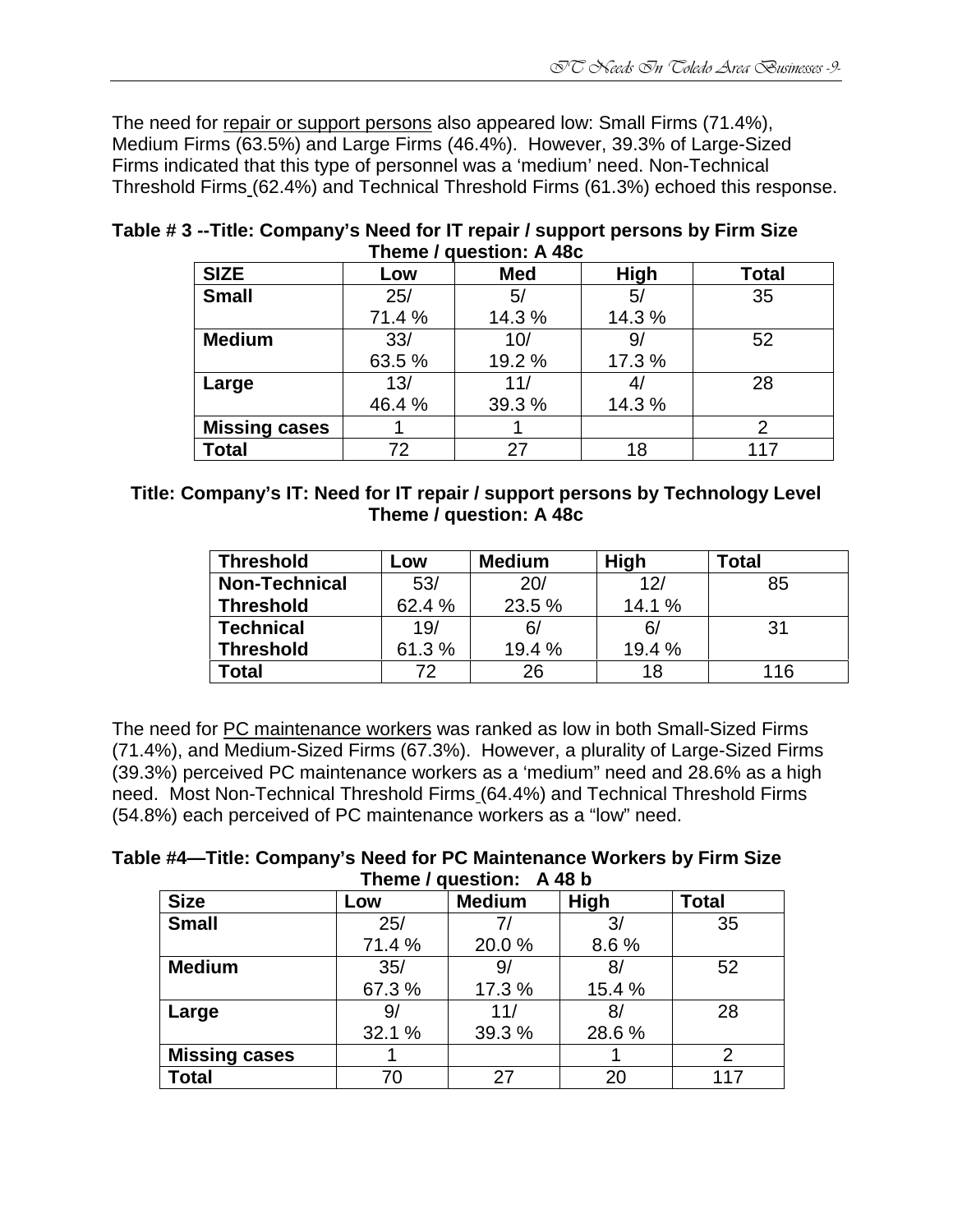| Theme / Question: A 46 D |        |               |        |       |  |  |  |
|--------------------------|--------|---------------|--------|-------|--|--|--|
| <b>Threshold</b>         | Low    | <b>Medium</b> | High   | Total |  |  |  |
| <b>Non-Technical</b>     | 53/    | <b>20/</b>    | 12/    | 85    |  |  |  |
| <b>Threshold</b>         | 62.4 % | 23.5 %        | 14.1 % |       |  |  |  |
| <b>Technical</b>         | 17/    |               |        | 31    |  |  |  |
| <b>Threshold</b>         | 54.8%  | 22.6 %        | 22.6 % |       |  |  |  |
| Total                    | 70     | 27            | 19     | 116   |  |  |  |

#### **Title: Company's Need for PC Maintenance Workers by Technology Level Theme / question: A 48 b**

Was there a need for IT training personnel to train other IT workers? Table #5 shows a "low" priority was expressed by over 3/4ths of firms in each size and threshold category.

**Table # 5-- Title: Company's Need for IT workers to train other IT workers by Firm Size** 

| A 48 d<br>Theme / question: |       |               |       |              |  |  |  |
|-----------------------------|-------|---------------|-------|--------------|--|--|--|
| <b>Size</b>                 | Low   | <b>Medium</b> | High  | <b>Total</b> |  |  |  |
| <b>Small</b>                | 29/   | 5/            |       | 35           |  |  |  |
|                             | 82.9% | 14.3 %        | 2.9%  |              |  |  |  |
| <b>Medium</b>               | 40/   | 12/           |       | 52           |  |  |  |
|                             | 76.9% | 23.1 %        |       |              |  |  |  |
| Large                       | 21/   |               | 2/    | 27           |  |  |  |
|                             | 77.8% | 14.8%         | 7.4 % |              |  |  |  |
| <b>Missing cases</b>        |       |               |       | 2            |  |  |  |
| <b>Total</b>                | 92    | 21            | 3     | 116          |  |  |  |

#### **Title: Company's Need for IT workers to train other IT workers by Technology Level Theme / question: A 48 d**

| <b>Threshold</b>     | Low    | <b>Medium</b> | <b>High</b> | Total |
|----------------------|--------|---------------|-------------|-------|
| <b>Non-Technical</b> | 64/    | 18/           | 3/          | 85    |
| <b>Threshold</b>     | 75.3 % | 21.2%         | 3.5%        |       |
| <b>Technical</b>     | 27/    | 3/            |             | 30    |
| <b>Threshold</b>     | 90.0%  | 10.0%         |             |       |
| Total                | 91     | 21            |             | 115   |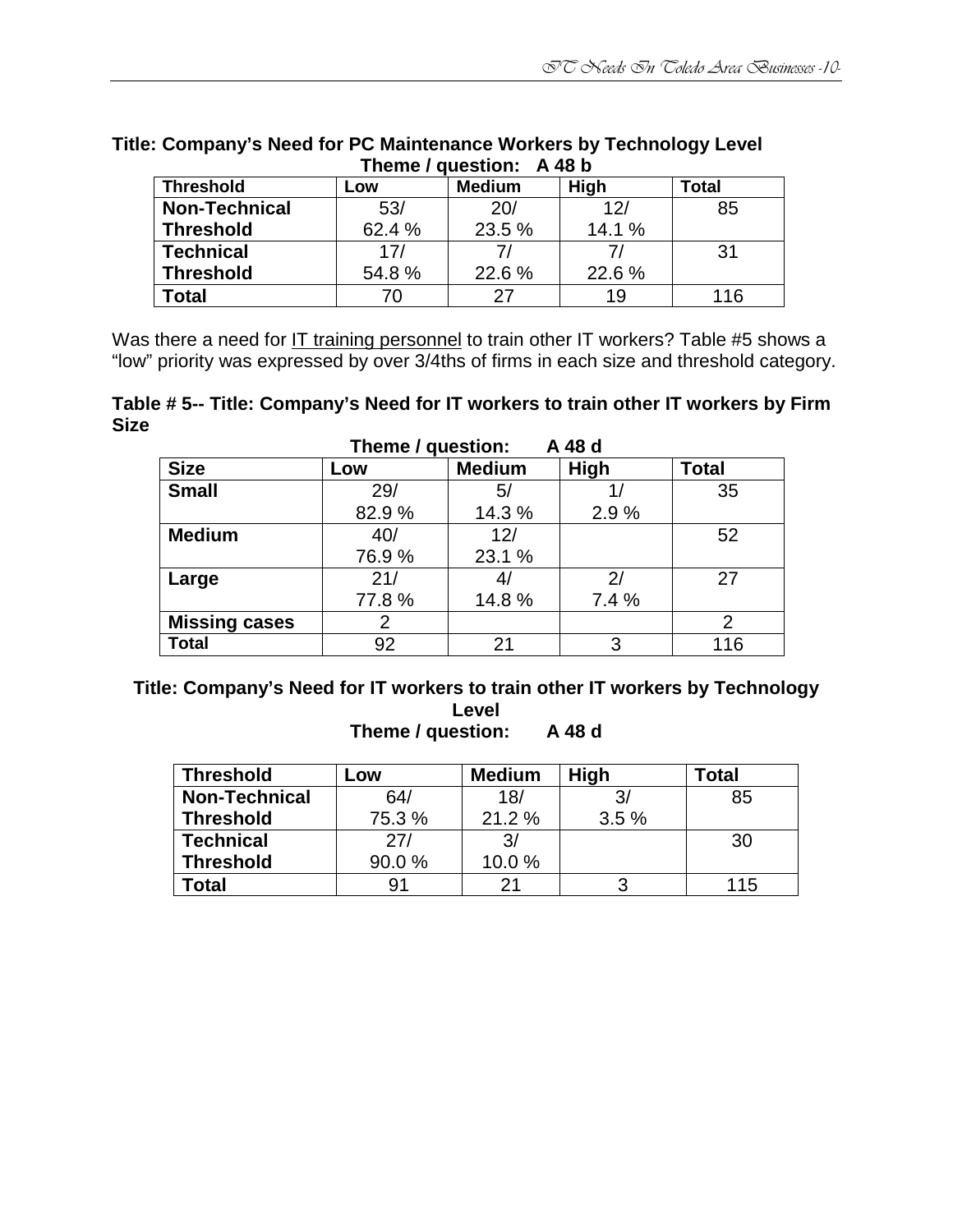Was there a need for software developers? Again, all size and threshold of firms ranked the need for this staff member as "low." But again a substantial number of Large firms saw need for this position.

| Table #6–Title: Company's Need for IT workers as software developers by Firm |  |
|------------------------------------------------------------------------------|--|
| <b>Size</b>                                                                  |  |
| Thoma / cuccion, A 40 h                                                      |  |

| <b>Size</b>          | Low    | <b>Medium</b> | High  | <b>Total</b> |
|----------------------|--------|---------------|-------|--------------|
| <b>Small</b>         | 27/    | 3/            |       | 34           |
|                      | 79.4 % | 8.8%          | 11.8% |              |
| <b>Medium</b>        | 40/    | 10/           | 2/    | 52           |
|                      | 76.9%  | 19.2 %        | 3.8%  |              |
| Large                | 19/    | 8/            |       | 28           |
|                      | 67.9%  | 28.6%         | 3.6%  |              |
| <b>Missing cases</b> | 2      |               |       | 2            |
| <b>Total</b>         | 88     | 21            |       | 116          |

## **Title: Company's Need for IT workers as software developers by Technology Level**

**Theme / question: A 48 h** 

| <b>Threshold</b>     | LOW    | <b>Med</b> | <b>High</b> | Total |
|----------------------|--------|------------|-------------|-------|
| <b>Non-Technical</b> | 63/    | 15/        | 6/          | 84    |
| <b>Threshold</b>     | 75.0%  | 17.9%      | 7.1%        |       |
| <b>Technical</b>     | 24/    | 6/         |             | 31    |
| <b>Threshold</b>     | 77.4 % | 19.4 %     | 3.2         |       |
| 'otal                | 87     | 21         |             | 115   |

The need for Web designers–for personnel to design Web pages for clients' or staff members' use – was given low priority by over 70% of firms in all three size levels and among the various threshold levels.

#### **Table #7-- Title: Company's Need for Web page Designers by Firm Size Theme / question: A 48 e**

| <b>Size</b>    | Low           | <b>Medium</b> | High         | <b>Total</b>   |  |  |  |
|----------------|---------------|---------------|--------------|----------------|--|--|--|
| <b>Small</b>   | 26/<br>74.3 % | 3/<br>8.6%    | 6/<br>17.1 % | 35             |  |  |  |
| <b>Medium</b>  | 38/           | 9/            | 5/           | 52             |  |  |  |
|                | 73.1 %<br>20/ | 17.3 %<br>7/  | 9.6%<br>1/   | 28             |  |  |  |
| Large          | 71.4 %        | 25.0%         | 3.6%         |                |  |  |  |
| <b>Missing</b> | 2             |               |              | $\overline{2}$ |  |  |  |
| cases          |               |               |              |                |  |  |  |
| <b>Total</b>   | 86            | 19            | 12           | 117            |  |  |  |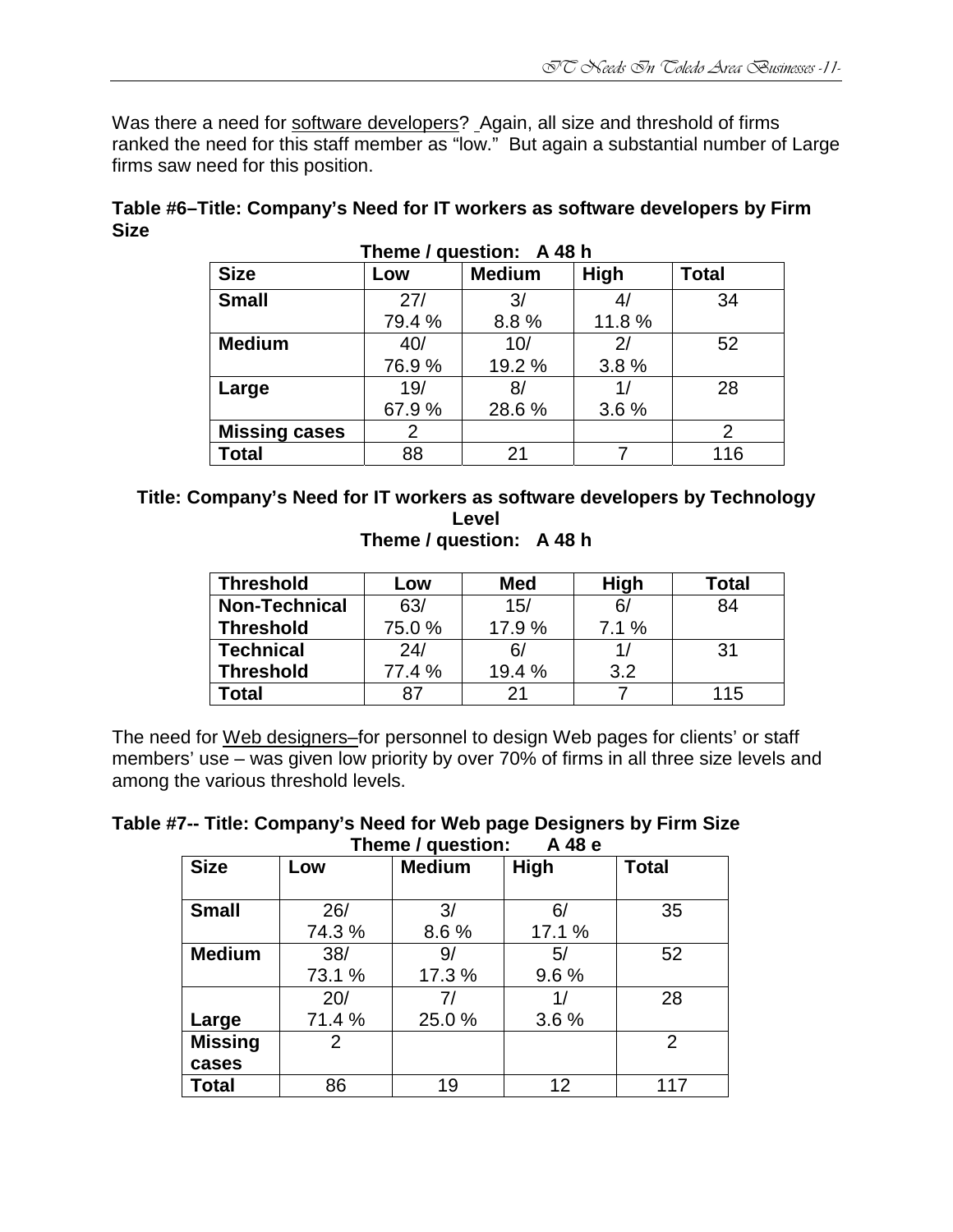| <b>Threshold</b> | Low    | <b>Medium</b> | <b>High</b> | <b>Total</b> |
|------------------|--------|---------------|-------------|--------------|
| Non-             | 62/    | 12/           | 11/         | 85           |
| <b>Technical</b> | 72.9 % | 14.1 %        | 12.9%       |              |
| <b>Threshold</b> |        |               |             |              |
| <b>Technical</b> | 23/    |               |             | 31           |
| <b>Threshold</b> | 74.2 % | 22.6%         | 3.2%        |              |
| Total            | 85     | 19            | 12          | 116          |

#### **Title: Company's Need for Web page Designers by Technology Level Theme / question:**

Was there a need for ISP specialists to correct carrier problems? Over 80% of respondents in all three size groups and in both threshold groups saw this as a "low" priority.

#### **Table #8-- Title: Company's Needs for ISP specialists by Firm Size Theme / question: A 48 g**

|                      |       |               | ັ            |              |
|----------------------|-------|---------------|--------------|--------------|
| <b>Size</b>          | Low   | <b>Medium</b> | <b>High</b>  | <b>Total</b> |
| <b>Small</b>         | 29/   | 4/            |              | 34           |
|                      | 85.3% | 11.8%         | 2.9%         |              |
| <b>Medium</b>        | 44/   | 6/            | $\mathbf{2}$ | 52           |
|                      | 84.6% | 11.5 %        | 3.8%         |              |
| Large                | 24/   | 4/            |              | 28           |
|                      | 85.7% | 14.3 %        |              |              |
| <b>Missing cases</b> | 2     |               |              | 2            |
| <b>Total</b>         | 99    | 14            | 3            | 116          |

#### **Title: Company's Needs for ISP specialists by Technology Level Theme / question:**

| <b>Threshold</b>     | Low    | <b>Medium</b> | <b>High</b> | Total |
|----------------------|--------|---------------|-------------|-------|
| <b>Non-Technical</b> | 71/    | 13/           |             | 85    |
| <b>Threshold</b>     | 83.5 % | 15.3 %        | 1.2%        |       |
| <b>Technical</b>     | 27/    |               | 21          | 30    |
| <b>Threshold</b>     | 90.0%  | 3.3%          | 6.7%        |       |
| Гоtal                | 98     | 14            | ર           | 115   |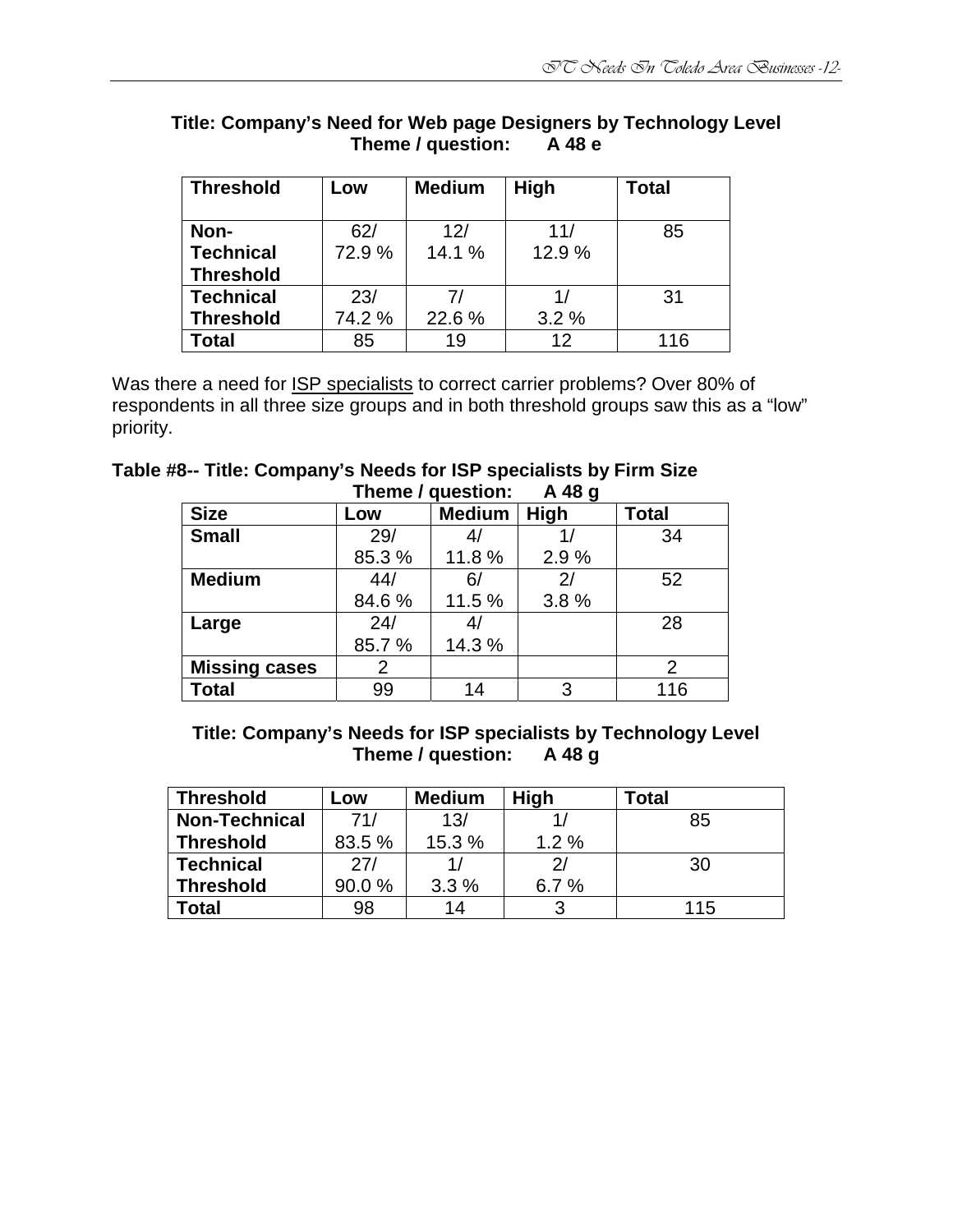All three size groups saw little need for system design and integration specialists. Some publications classify this task as "IT project management." Perhaps not surprisingly, some of the larger firms did see this as a slightly higher (medium) priority.

## **Table #9-- Title: Company's Needs for IT workers as system design / integration specialists by Firms Size**

| A 48 f<br>Theme / question: |                |        |      |                |  |
|-----------------------------|----------------|--------|------|----------------|--|
| <b>Size</b>                 | <b>Total</b>   |        |      |                |  |
| <b>Small</b>                | 27/            | 4/     | 3/   | 34             |  |
|                             | 79.4 %         | 11.8 % | 8.8% |                |  |
| <b>Medium</b>               | 38/            | 9/     | 5/   | 52             |  |
|                             | 73.1 %         | 17.3 % | 9.6% |                |  |
| Large                       | 19/            | 7/     | 2/   | 28             |  |
|                             | 67.9%          | 25.0%  | 7.1% |                |  |
| <b>Missing cases</b>        | $\overline{2}$ |        |      | $\overline{2}$ |  |
| <b>Total</b>                | 86             | 20     | 10   | 116            |  |

## **Title: Company's Needs for IT workers as system design / integration specialists by Technology Level**

| A 48 f<br>Theme / question:                                      |       |        |      |     |  |  |  |  |
|------------------------------------------------------------------|-------|--------|------|-----|--|--|--|--|
| <b>High</b><br><b>Medium</b><br><b>Threshold</b><br>Total<br>_OW |       |        |      |     |  |  |  |  |
| <b>Non-Technical</b>                                             | 64/   | 13/    |      | 84  |  |  |  |  |
| <b>Threshold</b>                                                 | 76.2% | 15.5 % | 8.3% |     |  |  |  |  |
| <b>Technical</b>                                                 | 21/   | 71     | 3/   | -31 |  |  |  |  |
| 22.6 %<br><b>Threshold</b><br>67.7 %<br>9.7%                     |       |        |      |     |  |  |  |  |
| Total                                                            | 85    | 20     | 10   | 115 |  |  |  |  |

Apparently when a firm encountered a task it could not handle, it outsourced the job. Here responses indicated ambivalence and a difference by firm size. Most Small firms did not outsource, Medium firms were evenly split on whether to outsource, and over 2/3 of Large firms reported repeatedly outsourcing projects. Non-Technical Threshold Firms (52.4% = 'no' with  $47.6\%$  = 'yes') differed from Technical Threshold Firms (43.3%  $=$  'no' and 56.7%  $=$  'yes'), with the more tech savvy firms again being more likely to outsource.

| Table #10-- Title: Company's Need to outsource projects by Firm Size |        |  |
|----------------------------------------------------------------------|--------|--|
| Theme / question:                                                    | - A 47 |  |

| <b>Size</b>   | <b>No</b> | Yes   | Total |
|---------------|-----------|-------|-------|
| <b>Small</b>  | 20/       | 14/   | 34    |
|               | 58.8%     | 41.2% |       |
| <b>Medium</b> | 28/       | 23/   | 51    |
|               | 54.9%     | 45.1% |       |
| Large         | 9,        | 19/   | 28    |
|               | 32.1 %    | 67.9% |       |
| Total         | 57        | 56    | 113   |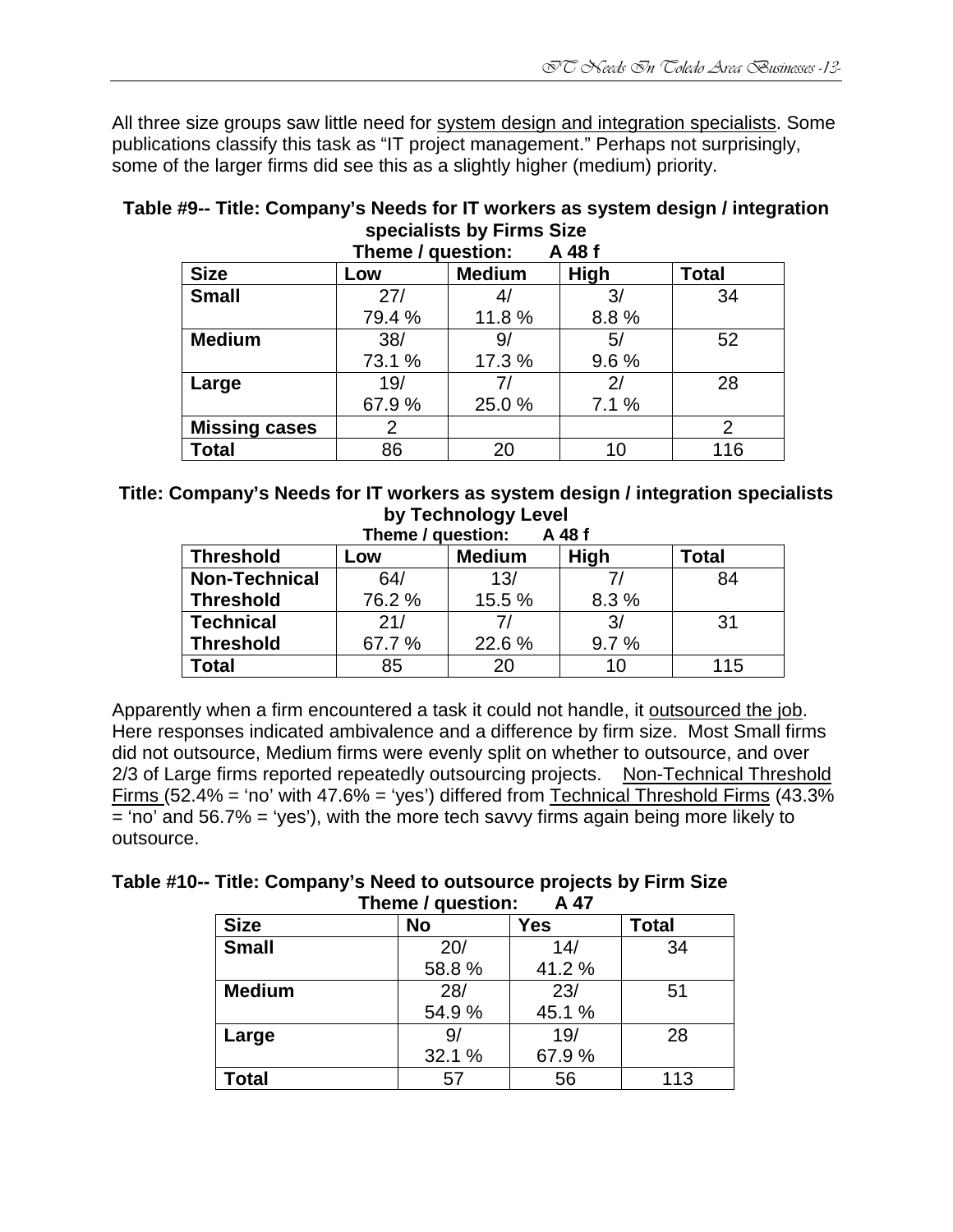| <b>Threshold</b> | No     | Yes   | Total |
|------------------|--------|-------|-------|
| Non-             | 44/    | 40/   | 84    |
| <b>Technical</b> | 52.4 % | 47.6% |       |
| <b>Threshold</b> |        |       |       |
| <b>Technical</b> | 13/    | 17/   | 30    |
| <b>Threshold</b> | 43.3%  | 56.7% |       |
| Total            | 57     | 57    | 114   |

#### **Title: Company's Need to outsource projects by Technology Level Theme / question: A 47**

Somewhat surprisingly, despite this ambivalence about outsourcing to complete projects, responses in Table #11 show that firms overwhelming (nine out of 10 in each category) felt their IT workers' qualifications were high enough to keep their firms competitive.

| Table #11-- Title: Company's believe IT workers skills sufficient to keep their firm |  |
|--------------------------------------------------------------------------------------|--|
| competitive by firm size                                                             |  |

| Theme / question:<br>A 38 |           |              |     |  |  |
|---------------------------|-----------|--------------|-----|--|--|
| <b>Size</b>               | <b>No</b> | <b>Total</b> |     |  |  |
| <b>Small</b>              | 1/        | 27/          | 28  |  |  |
|                           | 3.6%      | 96.4%        |     |  |  |
| <b>Medium</b>             | 5/        | 43/          | 48  |  |  |
|                           | 10.4 %    | 89.6%        |     |  |  |
| Large                     | 2/        | 23/          | 25  |  |  |
|                           | 8.0%      | 92.0%        |     |  |  |
| <b>Total</b>              | x         | 93           | 101 |  |  |

# **Title: Company's believe IT workers skills sufficient to keep their firm competitive by Technology Level**

**Theme / question: A 38** 

| <b>Threshold</b>     | No            | Yes   | <b>Total</b> |
|----------------------|---------------|-------|--------------|
| <b>Non-Technical</b> | 6/            | 70/   | 76           |
| ∣ Threshold          | 7.9%          | 92.1% |              |
| ∣ Technical          | $\mathcal{D}$ | 23/   | 25           |
| <b>Threshold</b>     | 8.0%          | 92.0% |              |
| Total                | 8             | 93%   | 101          |

What type of workers did firms anticipate hiring in the next twelve months? Threefourths of firms, regardless of size were 'Not sure" what types of workers they would need. Interestingly, as the size of the firms increased, so did its need for "experts" or individuals with baccalaureate degrees. Small-Sized Firms (7.9%), Medium-Sized Firms (11.1%) and Large-Sized Firms (16.7%). And, 80%+ of the NTT and TT firms were unsure of their future labor needs.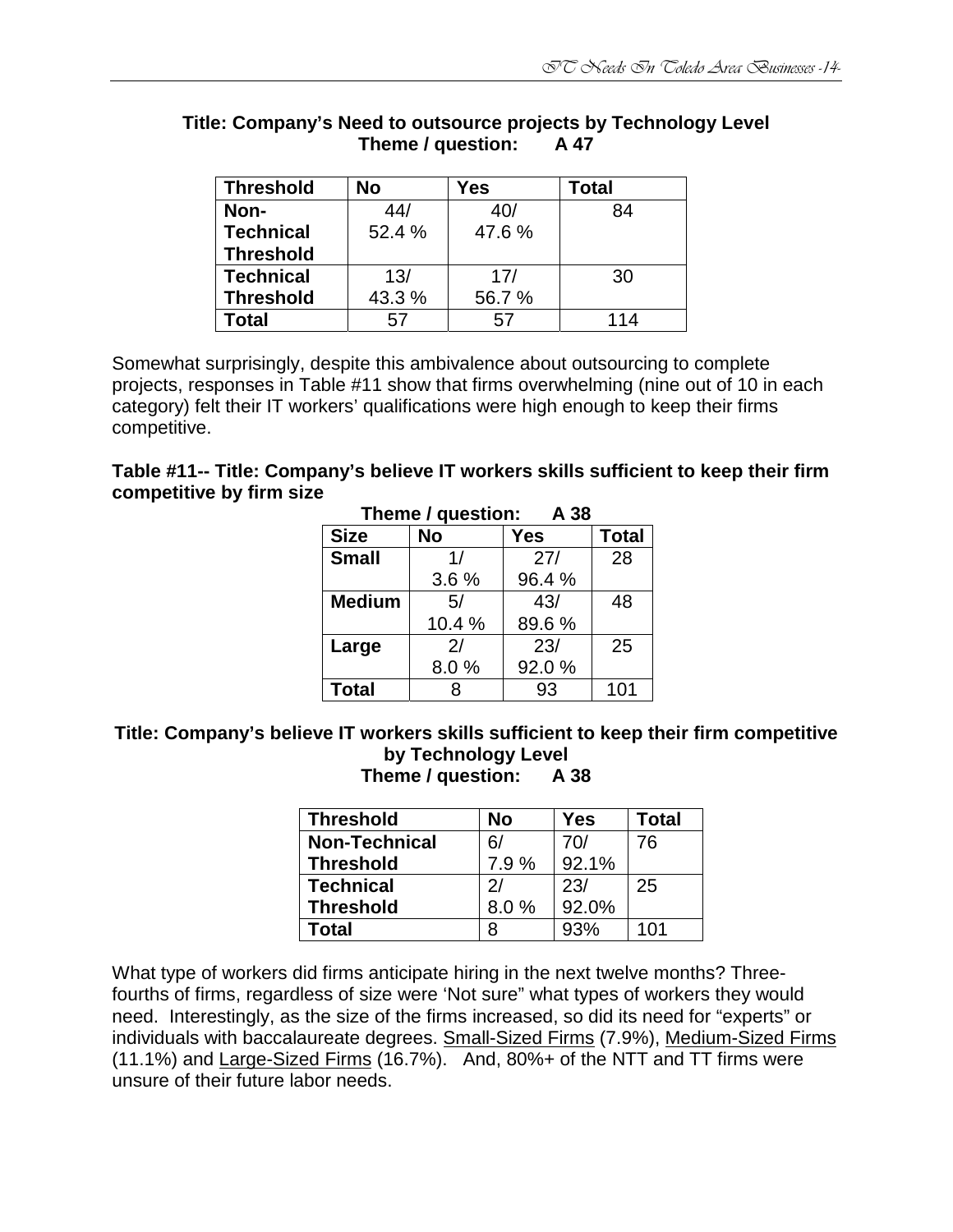| $111$ c $11$ c $7$ yuc $3$ livii.<br>14 40 |                 |              |               |              |  |
|--------------------------------------------|-----------------|--------------|---------------|--------------|--|
| <b>Size</b>                                | <b>Not sure</b> | <b>BS/BA</b> | <b>Expert</b> | <b>Total</b> |  |
| <b>Small</b>                               | 33/             | 2/           | 3/            | 38           |  |
|                                            | 86.8%           | 5.3 %        | 7.9%          |              |  |
| <b>Medium</b>                              | 44/             | 4/           | 6/            | 54           |  |
|                                            | 81.5%           | 7.4%         | 11.1%         |              |  |
| Large                                      | 23/             | 2/           | 5/            | 30           |  |
|                                            | 76.7 %          | 6.7%         | 16.7%         |              |  |
| <b>Missing cases</b>                       |                 |              |               |              |  |
| <b>Total</b>                               | 102             | 8            | 14            | 123          |  |

#### **Table #12-- Title: Type of IT worker firm will hire in 12 months by firm size Theme** / question:

**Title: Type of IT worker firm will hire in 12 months by Technology Level Theme / question: A 46** 

| <b>Threshold</b>     | <b>Not sure</b> | <b>BS/BA</b> | <b>Expert</b> | Total |
|----------------------|-----------------|--------------|---------------|-------|
| <b>Non-Technical</b> | 75/             | 71           | 9/            | 91    |
| <b>Threshold</b>     | 82.4 %          | 7.7%         | 9.9%          |       |
| <b>Technical</b>     | 26/             | 1.           | 5/            | 32    |
| <b>Threshold</b>     | 81.3%           | 3.1%         | 15.6 %        |       |
| <b>c</b> otal        | 101             |              | 14            | 123   |

## **Summarizing theme A – Perceived Personnel Needs**

The sample's firms responded as 'low' a need for PC installers, repair/support persons, maintenance workers, trainers, software developers,, Web designers, ISP specialists, design and integration specialists. Firms were apparently satisfied with the quality of current staff members to perform IT duties to maintain acceptable profit margins. However, a significant but less than a majority of larger firms expressed an interest in PC repair, maintenance, IT specialists, and other high skilled IT workers. And over 2/3 of Large firms saw the need for PC maintenance as a medium or high need. Given that large firms commonly had to outsource projects, perhaps it is not surprising that (unlike Small and Medium firms) they recognized the need to secure a greater number of, and more broad skill set among, their IT staff.

Firms, when encountering IT problems called in outside help and assistance. This reliance on outside assistance was not troublesome enough to prompt most respondents to hire specific personnel to correct this problem. However, Large firms (16.7%) and TT firms (15.6%) indicated they would consider hiring IT "experts" in the next twelve months. Thus for Large firms, despite significant numbers noting needs for more skill and by extension, identifiable deficiencies within their firm, relatively few were intending to hire additional skilled IT professionals.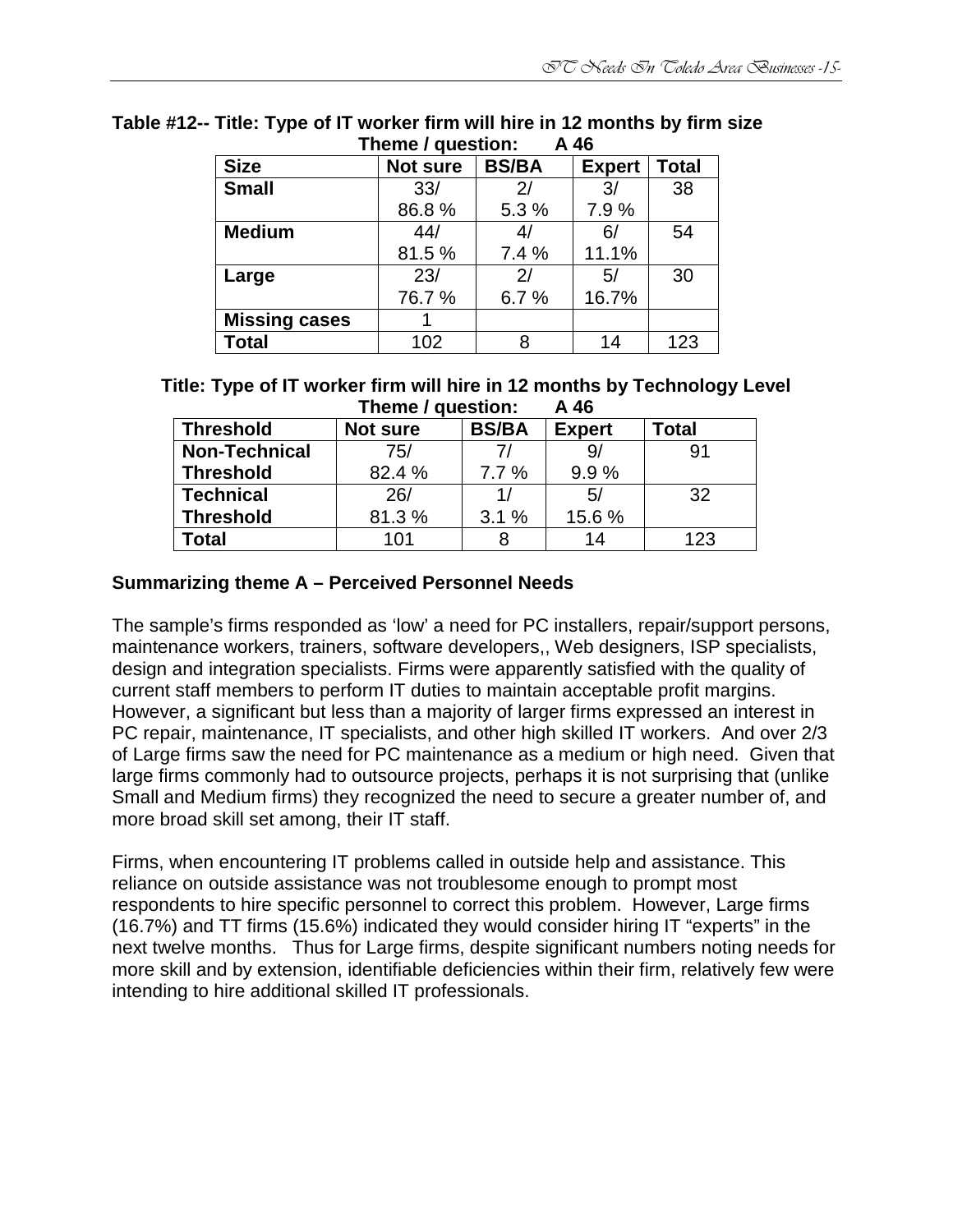# **Theme B: Respondents' satisfaction with their Internet connections**

In this section researchers sought to ascertain the depth of a respondents' understanding of the Internet and its effect on standard business practices. Clarifying this theme's intent: Do firms perceive a need for an improved quality of their Internet connection with customers, suppliers, or other partners? Also, were the firms confident in their employees to keep the firm's connection 'up and running'?

First, is the firm satisfied with its current ISP connection? A majority in the Firm Size group were satisfied (Small: 55.3%; Medium: 70.4%; Large: 90.0%). This question was consistent for the NTT (68.1%) and TT (75.0%) groups. Variance in response among firm sizes begs the question, what types of connections did firms have?: phone lines, DSL, cable? Unfortunately, we did not explore this aspect of the technology.

**Table #13-- Title: Company's Satisfaction with current ISP connection by firm size**  Theme / question: R 15

| $\cdots$ . $\cdots$ , as $\cdots$ |                  |         |                     |              |
|-----------------------------------|------------------|---------|---------------------|--------------|
| <b>Size</b>                       | <b>Satisfied</b> | Only OK | <b>Dissatisfied</b> | <b>Total</b> |
| <b>Small</b>                      | 21/              | 13/     |                     | 38           |
|                                   | 55.3 %           | 34.2 %  | 10.5 %              |              |
| <b>Med</b>                        | 38/              | 12/     |                     | 54           |
|                                   | 70.4 %           | 22.2 %  | 7.4 %               |              |
| Large                             | 27/              | 3/      |                     |              |
|                                   | 90.0%            | 10.0%   |                     |              |
| <b>Missing Cases</b>              |                  |         |                     |              |
| Total                             | 87               | 29      |                     | 124          |

#### **Title: Company's Satisfaction with current ISP connection by technology level Theme / question: B 15**

| <b>Threshold</b>     | <b>Satisfied</b> | Only OK | <b>Dissatisfied</b> | Total |
|----------------------|------------------|---------|---------------------|-------|
| <b>Non-Technical</b> | 62/              | 22/     |                     | 91    |
| <b>Threshold</b>     | 68.1 %           | 24.2 %  | 7.7%                |       |
| <b>Technical</b>     | 24/              |         |                     | 32    |
| <b>Threshold</b>     | 75.0 %           | 21.9%   | 3.1%                |       |
| Total                | 86               | 29      |                     | 123   |

Table # 14 explores whether the connection was reliable? Most firms answered positively regardless of size or technology level. Apparently firms were not handicapped by interrupted service, and could conduct their principal transactions without interruption.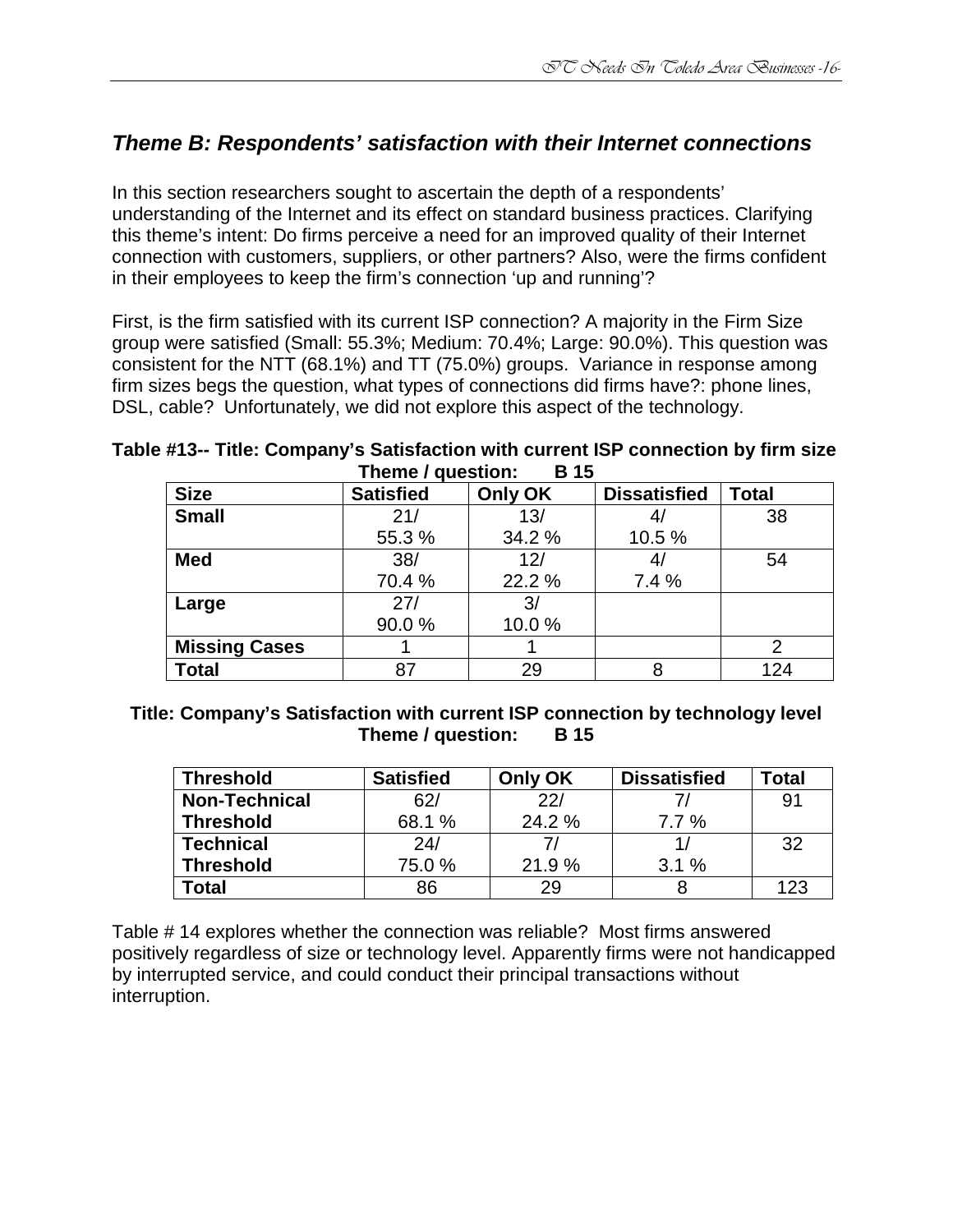|                      | Theme / question: |         | <b>B</b> 16         |              |
|----------------------|-------------------|---------|---------------------|--------------|
| <b>Size</b>          | <b>Satisfied</b>  | Only OK | <b>Dissatisfied</b> | <b>Total</b> |
| <b>Small</b>         | 24/               | 10/     | 3/                  | 37           |
|                      | 64.9%             | 27.0    | 8.1 %               |              |
| <b>Med</b>           | 39/               | 8/      | 6/                  | 53           |
|                      | 73.6%             | 15.1 %  | 11.3 %              |              |
| Large                | 26/               | 4/      |                     | 30           |
|                      | 86.7%             | 13.3 %  |                     |              |
| <b>Missing Cases</b> | 2                 |         |                     | 2            |
| <b>Total</b>         | 91                | 22      | 9                   | 122          |

**Table #14-- Title: Company's Satisfaction with the reliability of the current service by firm size** 

## **Title: Company's Satisfaction with the reliability of the current service by technology level**

| Theme / question:<br><b>B</b> 16                                                       |        |        |              |     |  |  |  |
|----------------------------------------------------------------------------------------|--------|--------|--------------|-----|--|--|--|
| <b>Satisfied</b><br><b>Dissatisfied</b><br>Only OK<br><b>Threshold</b><br><b>Total</b> |        |        |              |     |  |  |  |
| <b>Non-Technical</b>                                                                   | 65/    | 17/    | 8,           | 90  |  |  |  |
| <b>Threshold</b>                                                                       | 72.2 % | 18.9%  | 8.9%         |     |  |  |  |
| <b>Technical</b>                                                                       | 25/    | 5/     | $\mathbf{1}$ | 31  |  |  |  |
| <b>Threshold</b>                                                                       | 80.6%  | 16.1 % | 3.2%         |     |  |  |  |
| <b>Total</b>                                                                           | 90     | 22     | 9            | 121 |  |  |  |

Was the firm satisfied enough with an apparently speedy and reliable connection to use their Internet connection to converse with clients using CRM (customer relations management) software? A resounding number in each Size category rejected this notion: Small, 89.5%; Medium, 77.4% and Large, 60.0% responded negatively, as did 84.4% of NTT firms and 53.1% of TT firms. Significantly, in the most tech-savvy firms (TT), roughly 40% did feel comfortable enough to use CRM, as did about 1/3 of the largest firms. This is the first category in which the differing technology level of the firms varied in patterned manners. And, it shows us that there is a seemingly significant split in the use of this more elaborate software, specific to technical savvy and firm size.

**Table #15-- Title: Company's Satisfaction with use of CRM software by firm size Theme / question: B 32** 

| <b>Size</b>          | yes    | no     | Not sure | <b>Total</b> |
|----------------------|--------|--------|----------|--------------|
| <b>Small</b>         |        | 34/    |          | 38           |
|                      | 10.5%  | 89.5%  |          |              |
| <b>Medium</b>        | 71     | 41/    | 5/       | 53           |
|                      | 13.2 % | 77.4 % | 9.4%     |              |
| Large                | 10/    | 18/    |          | 30           |
|                      | 33.3 % | 60.0%  | 6.7%     |              |
| <b>Missing Cases</b> |        |        |          | 2            |
| <b>Total</b>         | 22     | 94     |          | 123          |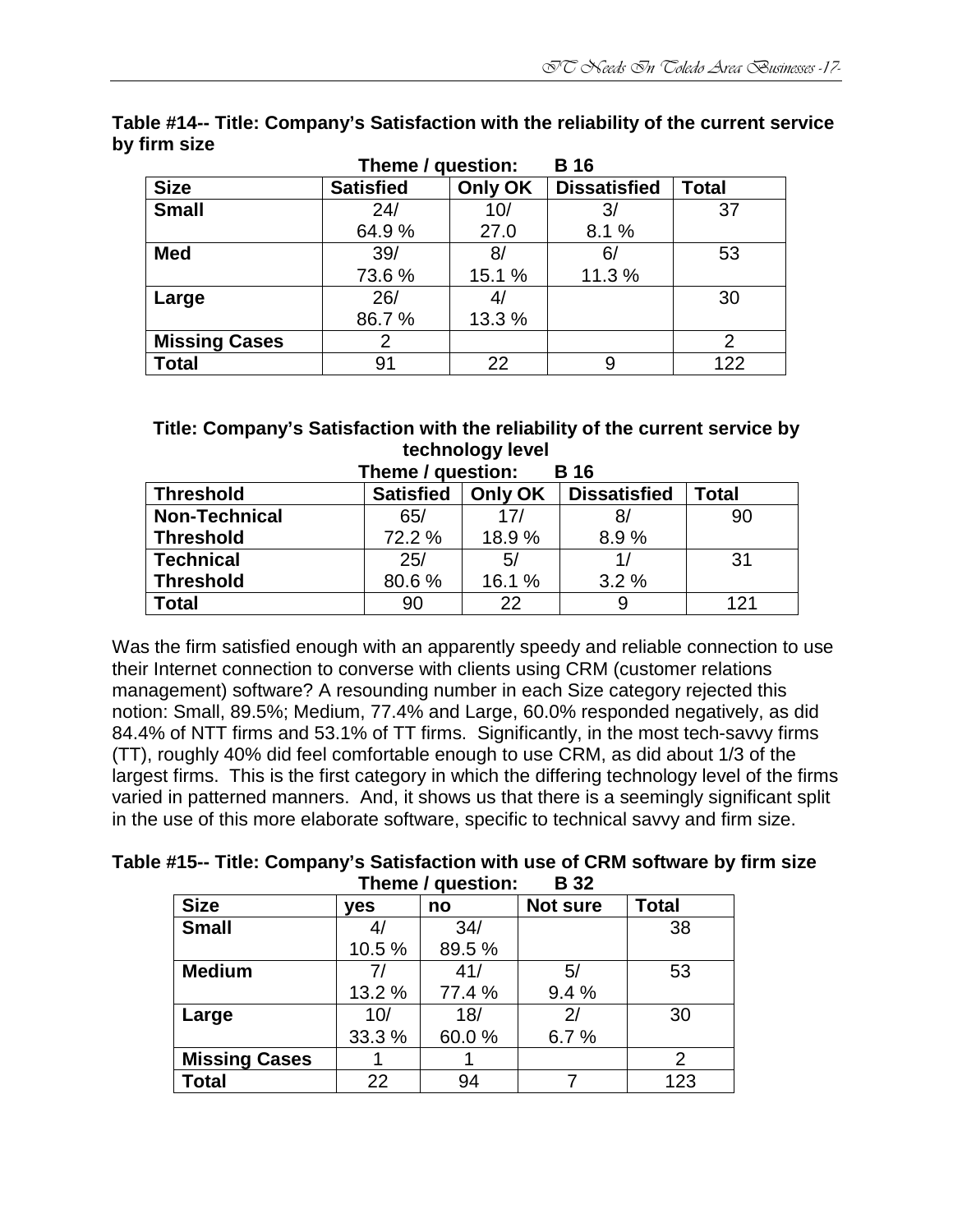|                      |       | Theme / question: |                |       |
|----------------------|-------|-------------------|----------------|-------|
| <b>Threshold</b>     | ves   | no                | Not sure       | Total |
| <b>Non-Technical</b> |       | 76/               | 5/             | 90    |
| <b>Threshold</b>     | 10.0% | 84.4 %            | 5.6%           |       |
| <b>Technical</b>     | 13/   | 17/               | $\mathcal{D}/$ |       |
| <b>Threshold</b>     | 40.6% | 53.1 %            | 6.3%           |       |
| Total                | 22    | 93                |                | 122   |

# **Title: Company's Satisfaction with use of CRM software by technology level**

Table # 16 shows that regardless of size or technology level, firms were overwhelmingly satisfied with the qualifications of their workers to perform needed IT duties.

#### **Table #16-- Title: Company's Satisfaction with qualifications of workers by firm size**

| Theme / question:<br><b>B</b> 37 |       |                     |     |  |
|----------------------------------|-------|---------------------|-----|--|
| <b>Size</b>                      | no    | <b>Total</b><br>yes |     |  |
| <b>Small</b>                     | 5/    | 23/                 | 28  |  |
|                                  | 17.9% | 82.1%               |     |  |
| <b>Med</b>                       | 5/    | 43/                 | 48  |  |
|                                  | 10.4% | 89.6%               |     |  |
| Large                            | 1/    | 26/                 | 27  |  |
|                                  | 3.7%  | 96.3%               |     |  |
| <b>Total</b>                     | 11    | 92                  | 103 |  |

#### **Title: Company's Satisfaction with qualifications of workers by technology level Theme / question: B 37**

| <b>Threshold</b>     | no            | ves    | Total |
|----------------------|---------------|--------|-------|
| <b>Non-Technical</b> | 81            | 68/    | 76    |
| <b>Threshold</b>     | 10.5%         | 89.5 % |       |
| <b>Technical</b>     | $\mathcal{R}$ | 24/    | 27    |
| <b>Threshold</b>     | 11.1 %        | 88.9%  |       |
| 'otal                |               | Q2     | 103   |

#### **Summarizing theme B -- Respondents' satisfaction with their Internet connections**

Firms in this sample were satisfied with their current Internet connection and its reliability level. Respondents were also satisfied with their personnel's qualification to maintain the connection. The majority of the sample was not interested in 'venturing' into the most primitive of connectivity techniques for anticipating client needs by building relationships with the clients (CRM software), but a significant portion of the more techsavvy firms and the larger firms had done this. Apparently the other firms perceived their mission assisted by IT with simple connectivity methods.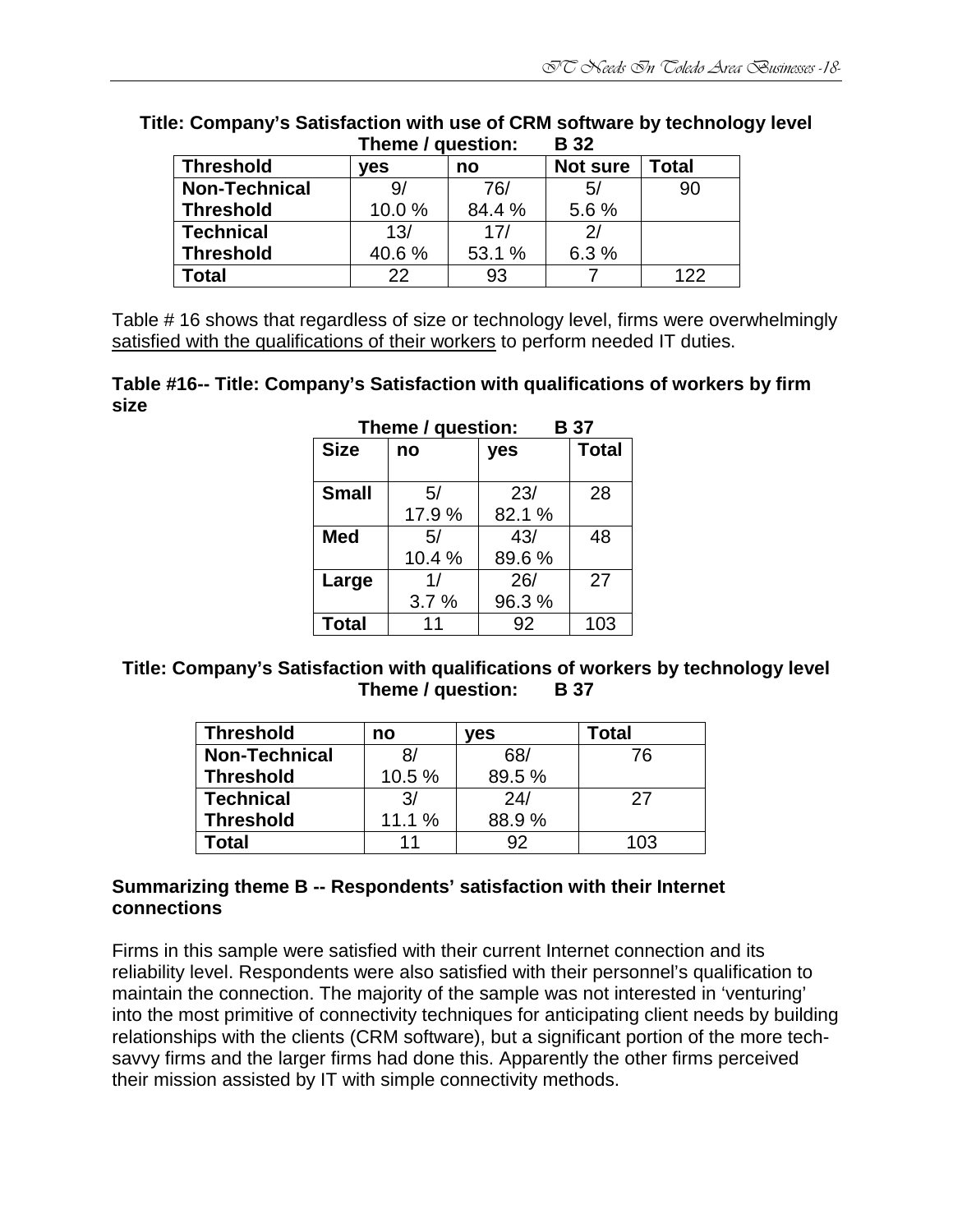# **Theme C: The Respondents' Climate for Training**

Researchers' intent with these series of inquiries was to learn: Did these respondents see their educational mission in terms of training people to operate the existing system or did it see its mission as one of 'developing' talents for advanced needs?

This theme explored five components of IT training:

- 1. The firm's initial need perception for training: did the firm feel a need to instruct workers in the 'basics' of computer use?
- 2. Firms were asked how they assessed these needs.
- 3. How many work hours were spent in training?
- 4. How did firms assess the quality of their training?
- 5. How did training affect productivity?

What training do firms need to offer to new hires? In the SIZE category, Small, Medium and Large firms stated they were satisfied with personnel hired with minimal computer skills (18.4%; 22.2%, 35.5% respectively) or that they would train hires after they began working (10.5%, 24.1%; 26.7%) respectively. Apparently these firms were content to hire people who were novices in IT usage. This same sentiment was sounded by the NTT/TT factor (NTT 22.0%; 19.8%) respectively. The same sentiment was reflected in the TT group--34.4% and 21.9% respectively. In a pattern that will recur throughout this section, a majority of Small firms had no answer to this query, suggesting an absence of precedent and/or consideration of their firm's needed IT skill level(s).

|                | $\overline{\phantom{a}}$ licine / question.<br>v 440 |                 |                 |                |                    |                |              |  |  |  |
|----------------|------------------------------------------------------|-----------------|-----------------|----------------|--------------------|----------------|--------------|--|--|--|
| <b>Size</b>    | <b>Lowest</b>                                        | <b>Specific</b> | <b>Advanced</b> | Certifi-       | <b>Train after</b> | <b>Missing</b> | <b>Total</b> |  |  |  |
|                | training                                             | software        | packages        | cation         | employ             | cases          |              |  |  |  |
| <b>Small</b>   |                                                      |                 | 2 <sub>1</sub>  | 2 <sup>1</sup> |                    | 22/            | 38           |  |  |  |
|                | 18.4 %                                               | 2.6%            | 5.3%            | 5.3 %          | 10.5 %             | 57.9 %         |              |  |  |  |
| <b>Medium</b>  | 12/                                                  | 8/              | 3/              | 1/             | 13/                | 17/            | 54           |  |  |  |
|                | 22.2 %                                               | 14.8 %          | 5.6 %           | 1.9%           | 24.1 %             | 31.5%          |              |  |  |  |
| Large          | 11/                                                  |                 | 4/              |                | 8/                 | 6/             | 30           |  |  |  |
|                | 35.5 %                                               | 3.3%            | 13.3 %          |                | 26.7 %             | 20.0%          |              |  |  |  |
| <b>Missing</b> |                                                      |                 |                 |                |                    |                | 2            |  |  |  |
| cases          |                                                      |                 |                 |                |                    |                |              |  |  |  |
| <b>Total</b>   | 31                                                   | 10              | 9               | 3              | 25                 | 46             | 124          |  |  |  |

| Table #17-- Title: Company's training needs by firm size |                         |  |  |
|----------------------------------------------------------|-------------------------|--|--|
|                                                          | Thoma / guastion: C 44d |  |  |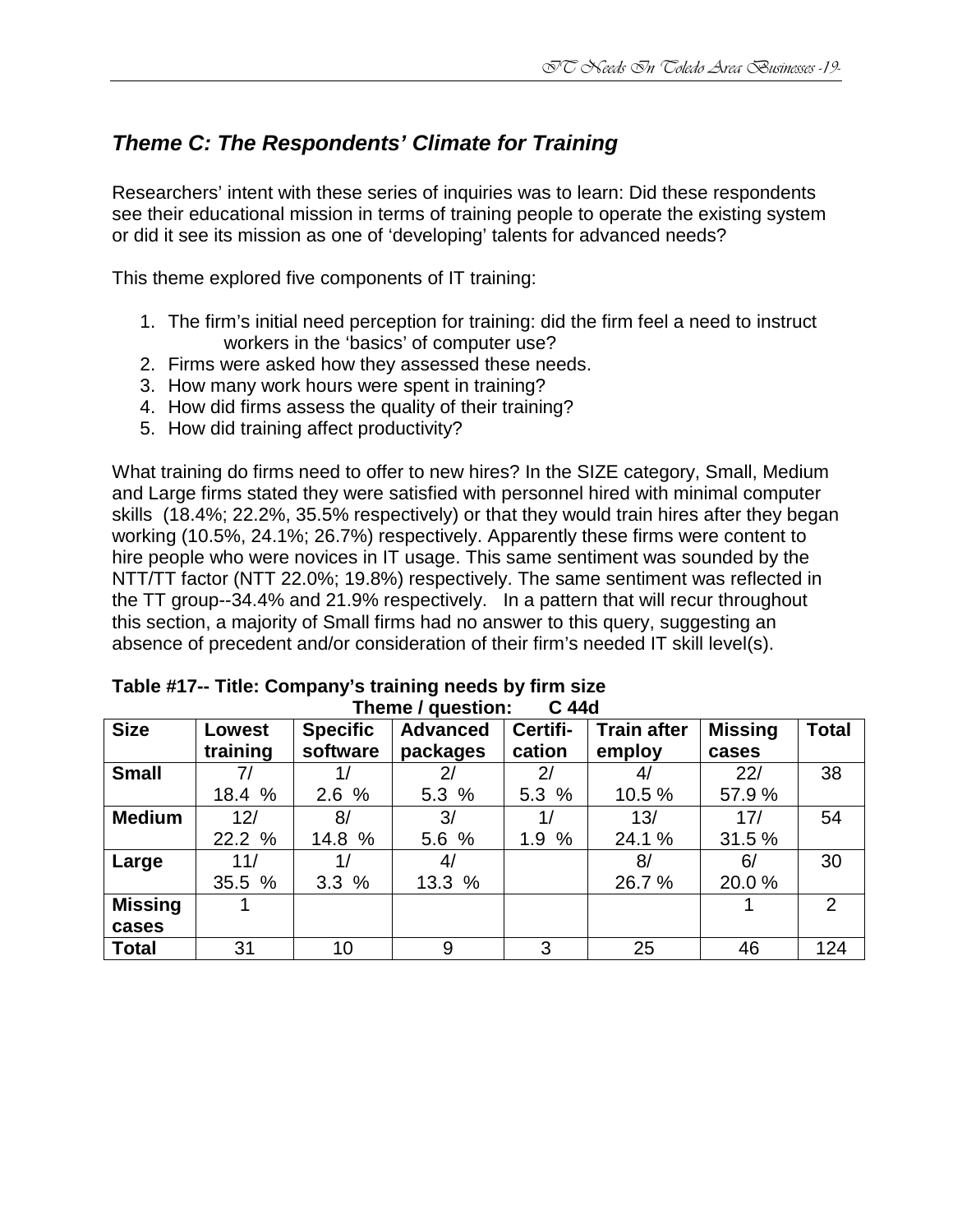| <b>Threshold</b>     | Lowest   | <b>Specific</b> | <b>Advanced</b> | Certifi-       | <b>Train</b> | <b>Missing</b> | <b>Total</b> |
|----------------------|----------|-----------------|-----------------|----------------|--------------|----------------|--------------|
|                      | training | software        | packages        | cation         | after        | cases          |              |
|                      |          |                 |                 |                | employ       |                |              |
| <b>Non-Technical</b> | 20/      | 71              | 71              | $\mathcal{D}/$ | 18/          | 37/            | 91           |
| <b>Threshold</b>     | 22.0 %   | 7.7%            | 7.7%            | 2.2%           | 19.8%        | 40.7 %         |              |
| <b>Technical</b>     | 11/      | 3/              | 2/              | 1/             |              | 8/             | 32           |
| <b>Threshold</b>     | 34.4 %   | 9.4%            | 6.3%            | %<br>3.1       | 21.9%        | 25.0 %         |              |
| <b>Total</b>         | 31       | 10              | 9               | 3              | 25           | 45             | 123          |

#### **Title: Company's training needs by firm size Theme / question: C 44d**

What motivated firms to engage in training sessions? Among the Size group, the Small firms said the stimulus came from bosses or outside consultants (10.5%), 7.9% of them said they had no clear idea of why they started training, and over 2/3 offered no information on this topic. The Medium size firms reported that the biggest influences were they bought new software or the push came from bosses (but again many reported they had no clear picture of why they began training. One interesting note, 9.3% of Medium firms reported that the push came from workers themselves. In Large firms 23.3% reported the push came from the purchase of new software; 23.3% indicated they had no clear picture of why training was done, and 10.0% said it emanated from the bosses or consultants.

In the NTT/TT and TT firms too, the distribution of responses varied widely among the variable options. Large numbers of firms in each category of both tables providing no response and thus no insight into a firm's need for training.

#### **Table #18-- Title: Company's engagement in IT training-evidenced by: Ways to identify those needs by firm size**

|                | C 44e<br>Theme / question: |               |        |           |               |            |                |              |  |  |  |
|----------------|----------------------------|---------------|--------|-----------|---------------|------------|----------------|--------------|--|--|--|
|                | <b>Bought</b>              | <b>Client</b> | Ran a  | <b>No</b> | <b>Worker</b> | Boss/      | <b>Missing</b> | <b>Total</b> |  |  |  |
|                | new                        | requests      | survey | clear     | initiative    | consultant | cases          |              |  |  |  |
| <b>Size</b>    | software                   |               |        | picture   |               | initiative |                |              |  |  |  |
| <b>Small</b>   | 2 <sub>l</sub>             | 2/            |        | 3/        | 1/            | 4/         | 26/            | 38           |  |  |  |
|                | 5.3%                       | 5.3 %         |        | 7.9 %     | %<br>2.6      | 10.5%      | 68.4 %         |              |  |  |  |
| <b>Medium</b>  | 10/                        |               | 2/     | 8/        | 5/            | 10/        | 19/            | 54           |  |  |  |
|                | 18.5 %                     |               | 3.7%   | 14.8%     | 9.3%          | 18.5 %     | 35.2 %         |              |  |  |  |
| Large          | 7/                         | 1/            | 1/3.3  | 7/        | 1/            | 3/         | 10/            | 30           |  |  |  |
|                | 23.3 %                     | 3.3%          | %      | 23.3 %    | 3.3%          | 10.0%      | 33.3 %         |              |  |  |  |
| <b>Missing</b> |                            |               |        |           |               |            |                | 2            |  |  |  |
| cases          |                            |               |        |           |               |            |                |              |  |  |  |
| <b>Total</b>   | 19                         | 3             | 3      | 19        | 7             | 17         | 56             | 124          |  |  |  |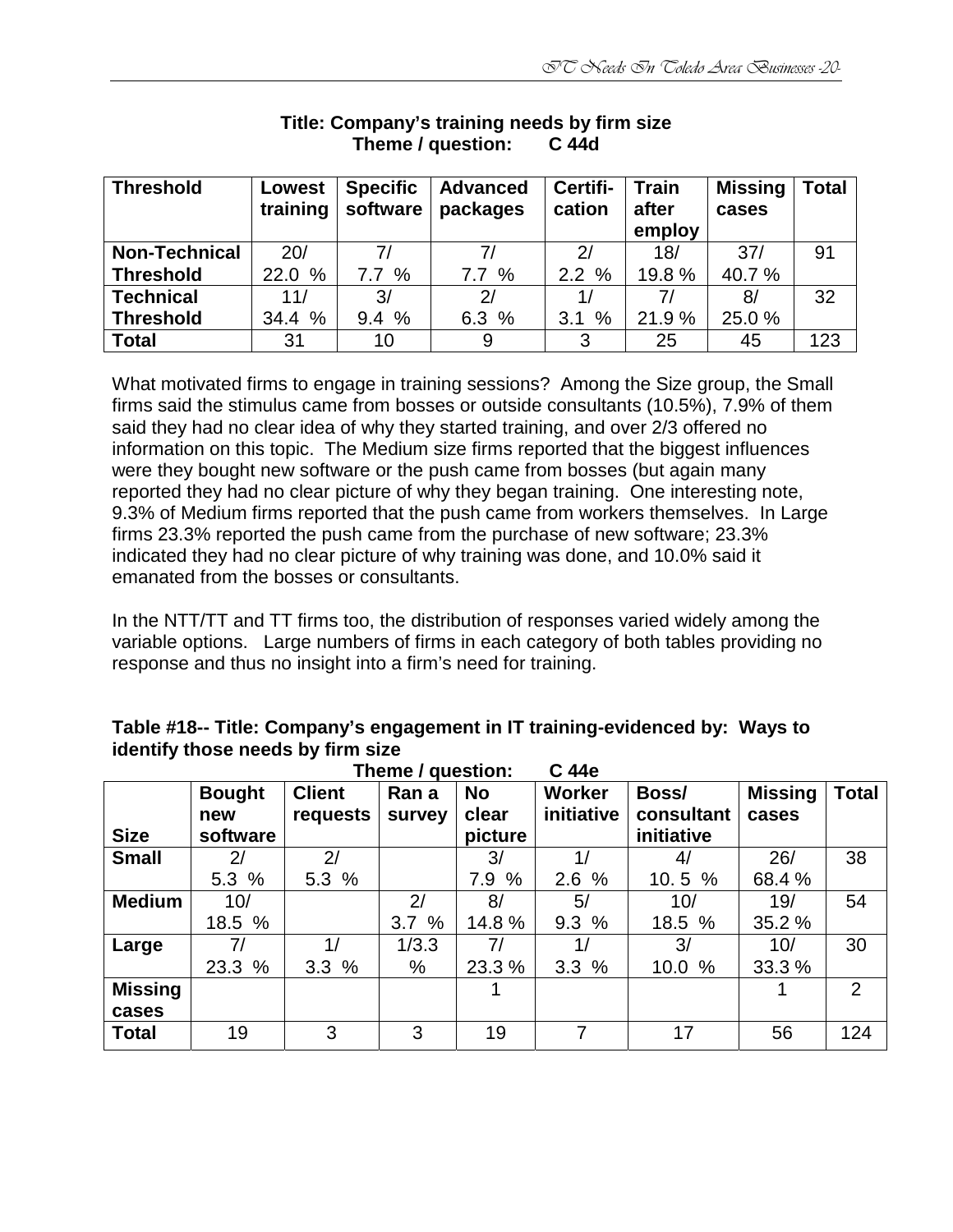| C 44e<br>Theme / question: |               |               |        |           |            |            |                |              |  |  |
|----------------------------|---------------|---------------|--------|-----------|------------|------------|----------------|--------------|--|--|
| <b>Threshold</b>           | <b>Bought</b> | <b>Client</b> | Ran a  | <b>No</b> | Worker     | Boss/      | <b>Missing</b> | <b>Total</b> |  |  |
|                            | new           | requests      | survey | clear     | initiative | consultant | cases          |              |  |  |
|                            | software      |               |        | picture   |            | initiative |                |              |  |  |
| Non-                       | 12/           | 2/            | 3/     | 13/       | 4/         | 13/        | 44/            | 91           |  |  |
| <b>Technical</b>           | 13.2 %        | 2.2%          | 3.3%   | 14.3%     | 4.4 %      | 14.3 %     | 48.4 %         |              |  |  |
| <b>Threshold</b>           |               |               |        |           |            |            |                |              |  |  |
| <b>Technical</b>           | 7/            |               |        | 6/        | 3/         | 4/         | 11/            | 32           |  |  |
| <b>Threshold</b>           | 21.9 %        | 3.1%          |        | 18.8%     | 9.4%       | 12.5 %     | 34.4 %         |              |  |  |
| <b>Total</b>               | 19            | 3             | 3      | 19        |            | 17         | 55             | 123          |  |  |

**Title: Company's engagement in IT training-evidenced by: Ways to identify those needs by technology level** 

Table # 19 shows how many hours were devoted to training. The plurality of firms responding in each size and the threshold categories indicate that they provide less than 10 hours per training event. However, roughly 80% of Small firms and almost half of Large firms provided no information or did not know how much training their firm performed. The distribution of time between the NTT and more tech savvy TT firms was essentially the same, with about one-third of each providing ten hours or less per year, one-fifth providing 11-40 hours, and almost half of each group reporting providing no information.

**Table #19-- Title: Company's Numbers of hours per year for training by firm size Theme / question: C 44j** 

|                | $11011101$ yuudilu<br>v TTI |          |           |           |                |                      |                |  |  |
|----------------|-----------------------------|----------|-----------|-----------|----------------|----------------------|----------------|--|--|
| <b>Size</b>    | $1 - 4$                     | $5 - 10$ | $11 - 20$ | $21 - 40$ | <b>Unknown</b> | <b>Missing cases</b> | <b>Total</b>   |  |  |
| <b>Small</b>   | 4/                          | 3/       |           |           | 3/             | 27/                  | 38             |  |  |
|                | 10.5%                       | 7.9%     | 2.6%      |           | 7.9 %          | 71.1 %               |                |  |  |
| <b>Medium</b>  | 9/                          | 15/      | 3/        | 7/        | 3/             | 17/                  | 54             |  |  |
|                | 16.7%                       | 27.8%    | 5.6 %     | 13.0%     | 5.6 %          | 31.5 %               |                |  |  |
| Large          | 5/                          | 5/       | 3/        | 3/        | 6/             | 8/                   | 30             |  |  |
|                | 16.7%                       | 16.7%    | 10.0%     | 10.0%     | 20.0 %         | 26.7%                |                |  |  |
| <b>Missing</b> |                             |          |           |           |                |                      | $\overline{2}$ |  |  |
| cases          |                             |          |           | 50.0%     |                | 50.0%                |                |  |  |
| <b>Total</b>   | 18                          | 23       | 7         | 11        | 12             | 53                   | 124            |  |  |

**Title: Company's Numbers of hours per year for training by technology level Theme / question: C 44j**

| <b>Threshold</b> | $1 - 4$  | $5 - 10$    | $11 - 20$ | $21 - 40$ | <b>Unknown</b> | <b>Missing cases</b> | <b>Total</b> |
|------------------|----------|-------------|-----------|-----------|----------------|----------------------|--------------|
| Non-             | 14/      | 16/         | 3/        | 8/        | 71             | 43/                  | 91           |
| Technical        |          | 15.4% 17.6% | 3.3%      | 8.8       | 7.7%           | 47.3%                |              |
| <b>Threshold</b> |          |             |           | %         |                |                      |              |
| <b>Technical</b> | 4/       |             |           | 2l        | 5/             | 10/                  | 32           |
| <b>Threshold</b> | $12.5\%$ | 21.9%       | 12.5%     | 6.3%      | 15.6 %         | 31.3%                |              |
| <b>Total</b>     | 18       | 23          |           | 10        | 12             | 53                   | 123          |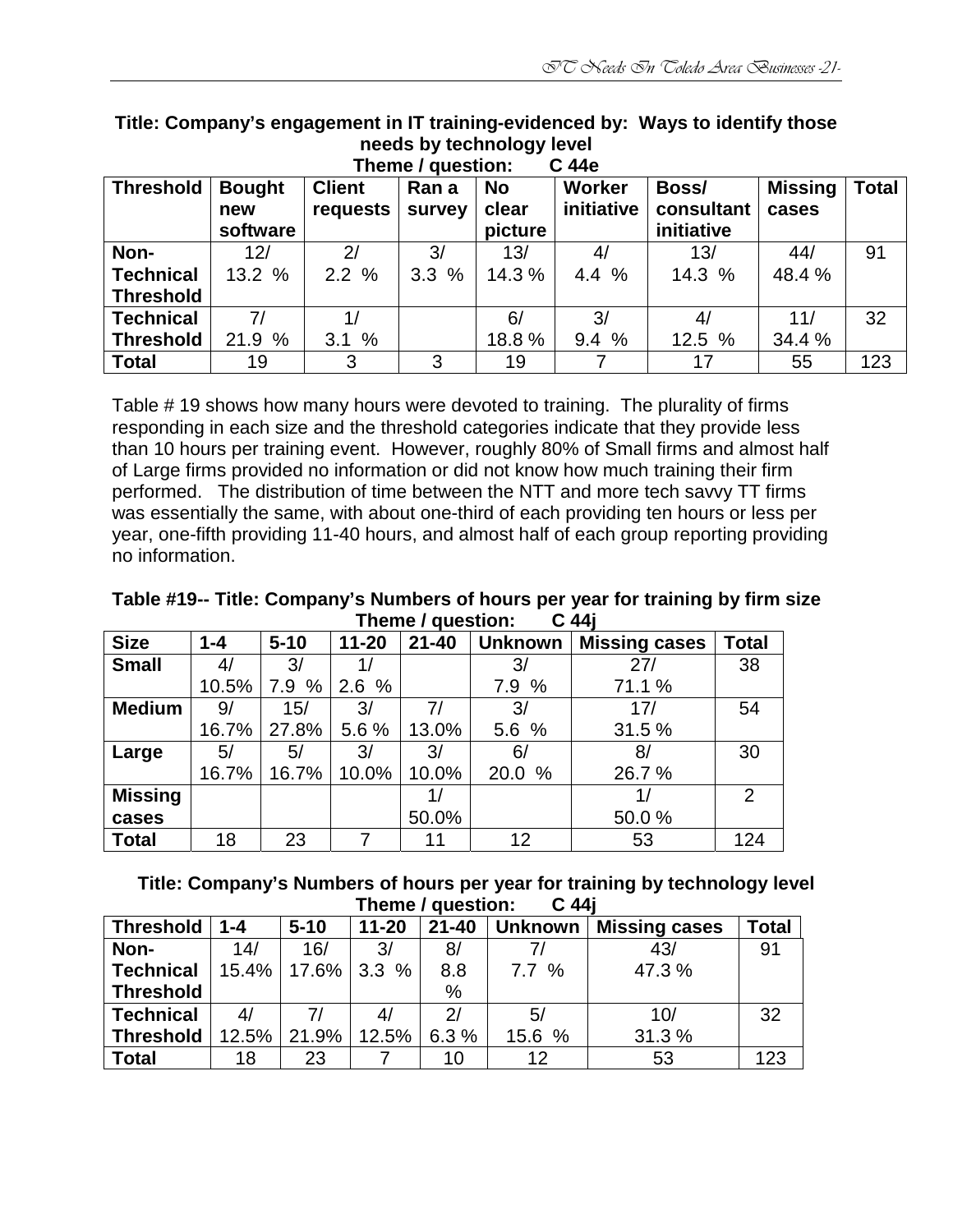In Table #20 we ask how firms assessed the outcomes of IT training. Small firms generally lacked concrete indicators, but about 1/5 of Medium and Large firms could identify specific outcomes, and another 20-25% had some identifiable evaluation as to how the courses were evaluated. Almost half of the Large-size firms identified some kind of specific outcome.

Only about one-third of Non-Technical threshold and of Technical threshold firms were able to identify specific assessments applied to personal after a training activity. Again, the more tech savvy firms were surprisingly similar to non-technically oriented firms.

|                |                 |                | <b>Illelile / Guestion.</b> |           | v 4411         |                 |                |              |
|----------------|-----------------|----------------|-----------------------------|-----------|----------------|-----------------|----------------|--------------|
| <b>Size</b>    | <b>Specific</b> | <b>Test at</b> | Got it                      | A person  | <b>Unknown</b> | <b>Dysfunct</b> | <b>Missing</b> | <b>Total</b> |
|                | outcomes        | end of         | or                          | evaluated |                | ional           | cases          |              |
|                |                 | training       | didn't                      |           |                | answer          |                |              |
| <b>Small</b>   | 4/              |                |                             | 4/        | 2/             |                 | 28/            | 38           |
|                | 10.5%           |                |                             | 10.5 %    | 5.3 %          |                 | 73.7 %         |              |
| <b>Medium</b>  | 11/             | 3/             | 4/                          | 4/        | 5/             | 6/              | 21/            | 54           |
|                | 20.4 %          | 5.6 %          | 7.4%                        | 7.4%      | 9.3%           | 11.2%           | 38.9%          |              |
| Large          | 7/              | 2/             | 4/                          | 3/        | 3/             | 6/              | 5/             | 29           |
|                | 23.3 %          | 6.7%           | 13.3%                       | 10.0 %    | 10.0 %         | 11.1%           | 25.6 %         |              |
| <b>Missing</b> |                 |                |                             |           |                |                 | 1/             | 2            |
| cases          |                 |                |                             |           | 50.0 %         |                 | 50.0%          |              |
| <b>Total</b>   | 22              | 5              | 8                           | 11        | 11             | 12              | 55             | 123          |

**Table # 20-- Title: Company's Ways to assess the training by firm size Thoma** / question:

## **Title: Company's Ways to assess the training by technology level Theme / question: C 44h**

| <b>Threshold</b> | <b>Specific</b><br>outcomes | <b>Test at</b><br>end of<br>training | Got it<br>or<br>didn't | A person<br>evaluated | <b>Unknown</b> | <b>Dysfun</b><br>ctional<br>answer | <b>Missing</b><br>cases | <b>Total</b> |
|------------------|-----------------------------|--------------------------------------|------------------------|-----------------------|----------------|------------------------------------|-------------------------|--------------|
|                  |                             |                                      |                        |                       |                |                                    |                         |              |
| Non-             | 15/                         | 4/                                   | 6/                     | 10/                   | 5/             | 5/                                 | 46/                     | 91           |
| <b>Technical</b> | 16.5 %                      | 4.4 %                                | 6.6                    | 11.0 $%$              | 5.5%           | 5.5%                               | 50.5 %                  |              |
| <b>Threshold</b> |                             |                                      | $\%$                   |                       |                |                                    |                         |              |
| <b>Technical</b> | 7/                          | 1/                                   | 2/                     | 1/                    | 6/             | 2/                                 | 13/                     | 32           |
| <b>Threshold</b> | 21.9 %                      | 3.1%                                 | 6.3%                   | 3.1%                  | 18.8 %         | 6.3%                               | 40.6%                   |              |
| <b>Total</b>     | 22                          | 5                                    | 8                      | 11                    | 11             |                                    | 59                      | 123          |

What effect did training have on the firm? Most firms who responded to this question indicated that they benefit from training, and the larger the firm, both the more benefit and more specific benefits were identified. But again roughly 2/3 of Small, 1/3 of Medium and ¼ of Large firms did not answer this question. Non-Technical Threshold Firms and Technical Threshold Firms had similar levels of perceived general and specific increased benefit.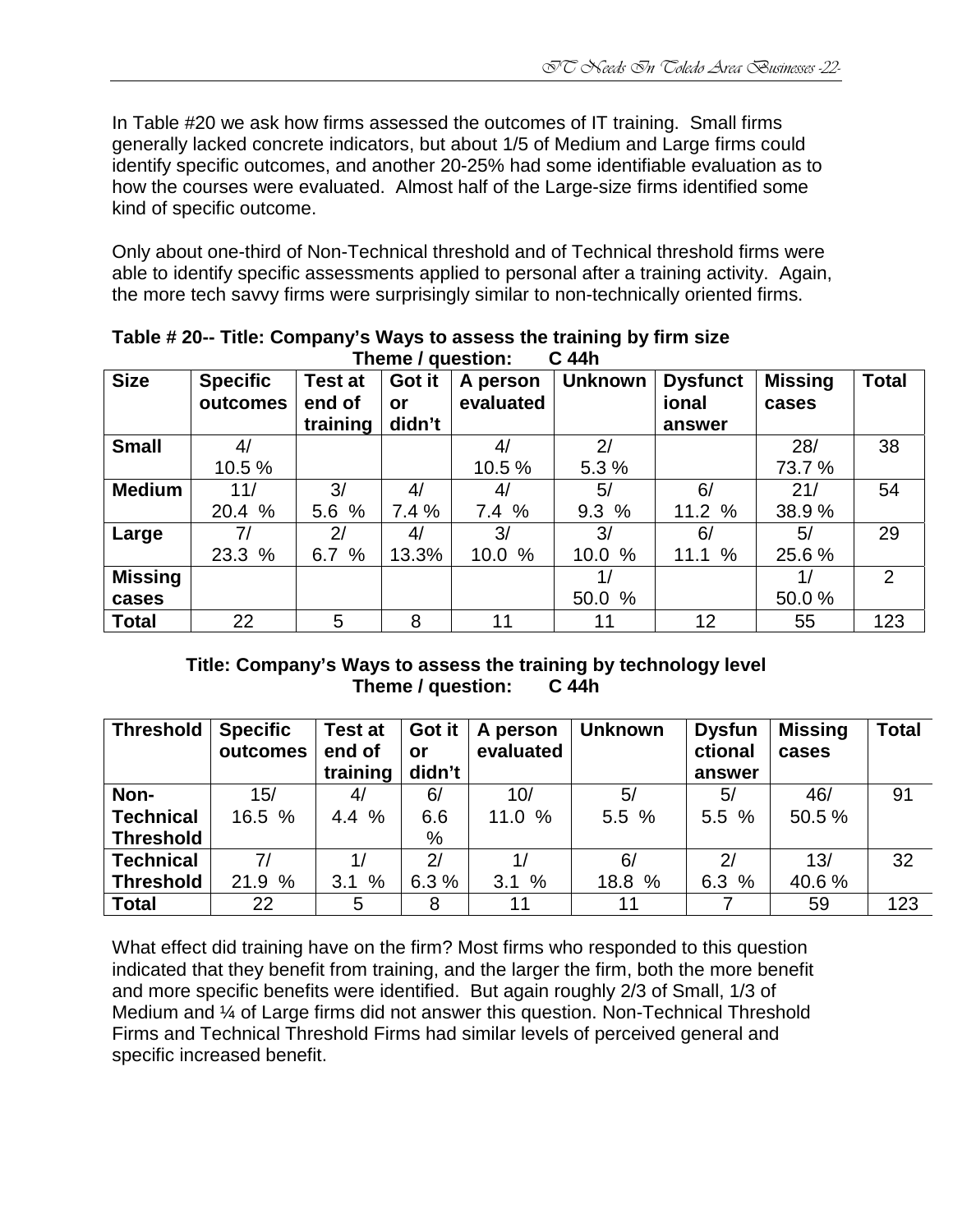|                     |                | $11011077$ autocation. | v + + v    |                |              |
|---------------------|----------------|------------------------|------------|----------------|--------------|
| <b>Size</b>         | 'increased'    | 'increased' named      | <b>Not</b> | <b>Missing</b> | <b>Total</b> |
|                     | no elaboration | specific services      | sure       | cases          |              |
| <b>Small</b>        |                |                        |            | 26/            | 38           |
|                     | 10.5 %         | 18.4 %                 | 2.6%       | 68.4 %         |              |
| <b>Medium</b>       | 18/            | 12/                    | 7/         | 17/            | 54           |
|                     | 33.3 %         | 22.2 %                 | 13.0%      | 31.5 %         |              |
| Large               | 11/            | 8/                     | 3/         | 8/             | 30           |
|                     | 36.7 %         | 26.7 %                 | 10.0%      | 23.3 %         |              |
| <b>Missing case</b> |                |                        |            |                | 2            |
| <b>Total</b>        | 33             | 28                     | 11         | 52             | 124          |

#### **Table #21-- Title: A Company's Training's effect on productivity by firm size Theme / question: C 44g**

#### **Title: A Company's Training's effect on productivity by technology level Theme / question: C 44g**

| Theme / question:<br>G 440 |                |                   |            |                |              |  |  |  |  |  |
|----------------------------|----------------|-------------------|------------|----------------|--------------|--|--|--|--|--|
| <b>Threshold</b>           | 'increased'    | 'increased' named | <b>Not</b> | <b>Missing</b> | <b>Total</b> |  |  |  |  |  |
|                            | no elaboration | specific services | sure       | cases          |              |  |  |  |  |  |
| <b>Non-Technical</b>       | 24/            | 21/               | 4/         | 42/            | 91           |  |  |  |  |  |
| <b>Threshold</b>           | 26.4 %         | 23.1 %            | 4.4%       | 45.1 %         |              |  |  |  |  |  |
| <b>Technical</b>           | 9/             |                   | 71         | 10/            | 32           |  |  |  |  |  |
| <b>Threshold</b>           | 28.1 %         | 21.9 %            | 21.9%      | 28.1 %         |              |  |  |  |  |  |
| <b>Total</b>               | 33             | 28                | 11         | 51             | 123          |  |  |  |  |  |

## **Summarizing theme C – Respondent's climate for training**

Our respondents indicate that systematic and strategic development' of IT skills by firms is absent from this sample. In terms of the current crop of applicants, firms were willing to hire people with minimal IT training and/or would train them once they were hired. The needs for training were left to superiors in an organization or as an ex poste facto issue, most often when new software had been installed, and sometimes at the encouragement of a boss or consultant.

Training times ranged from 1-4 hours (half a day) to 10 hours (two half-day sessions) per year (!). Apparently firms expect a quick grasp of a new procedures and/or software. Many but not most firms used specific skills levels for assessing the success of the training with little focus on the difference these techniques would make within the total firm. Almost ½ of Large firms and 80% of Small firms could not effectively identify how their firms assessed the effectiveness of training sessions. Despite being unable to identify how assessment occurred, many respondents could name a productivity benefit, and assumed the introduction of the training cause the effect. Planning (organizational, hierarchical, and/or strategic) and measurable benefits or benchmarks appears to be essentially absent from the firms that constitute this sample. What is surprising is that this is the case not only for firms of different sizes, but for the firms from the more tech savvy industries where one would expect a greater knowledge of, and more targeted application of IT training activities.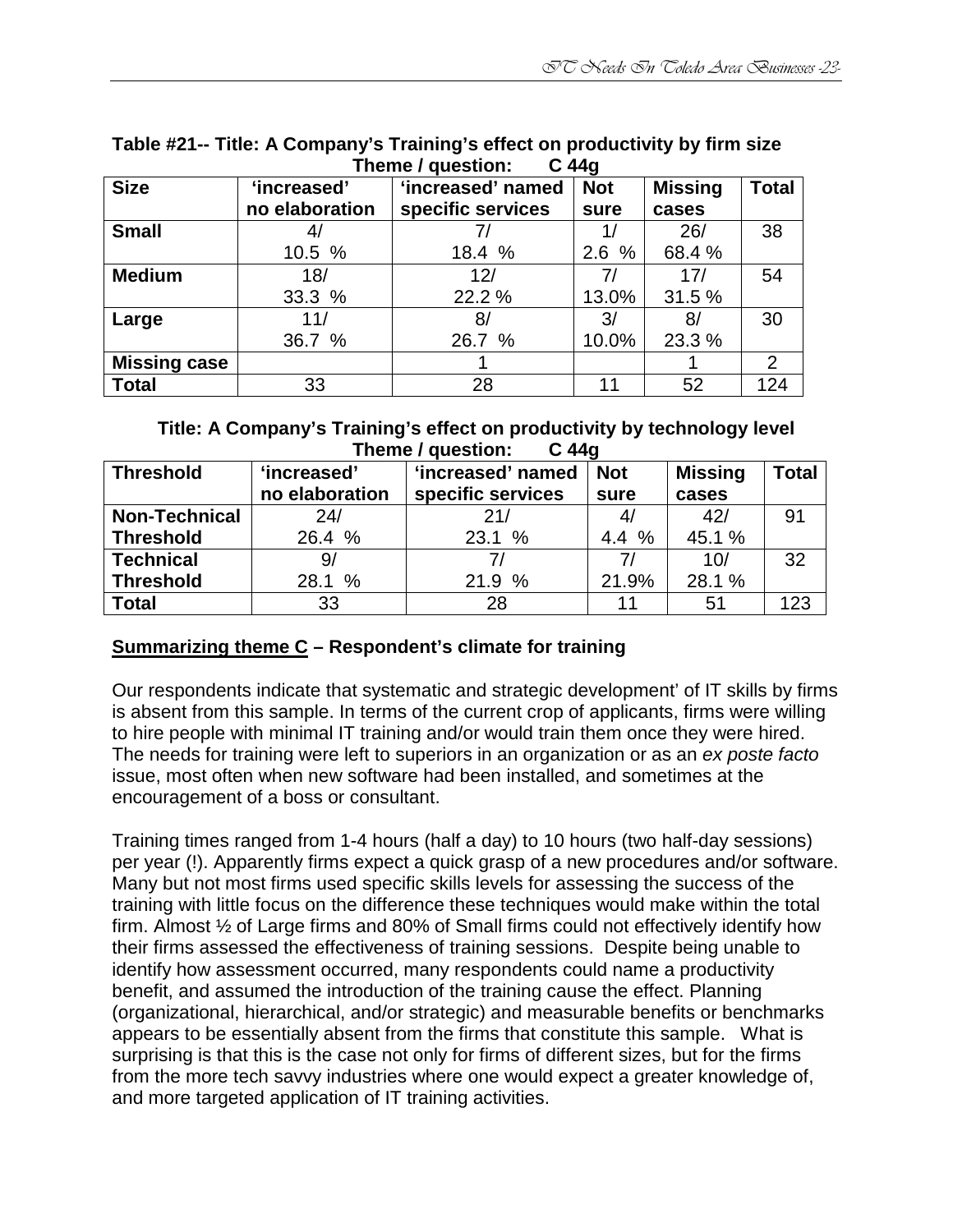## **Theme D: Respondents' need for personnel with formal degrees and experience in IT**

What type of IT worker does the firm currently employ? In the Size categories, Small and Medium size firms had relatively similar distributions of current IT expertise across the five identified occupational categories. Large-Sized Firms were different in that 40.0% hired a 'system manager' and 23.3% more hired an office worker/sales/paperwork employee.

NTT firms hired across the occupational categories, while almost 1/3 of the more tech savvy TT Firms hired a 'system manager.' Large and TT firms' patterns may imply that they sub-contracted or outsourced their web development and specialized software applications, and focused on hiring someone to oversee such activities. This also implies that they may have sought centralized control of their IT operations.

| 'D': 36<br>Theme / question: |               |                  |                    |                  |         |             |         |         |              |  |  |
|------------------------------|---------------|------------------|--------------------|------------------|---------|-------------|---------|---------|--------------|--|--|
| <b>Size</b>                  | <b>System</b> | Web              | <b>Specialized</b> | Office worker/   | Outside | <b>None</b> | unknown | Missing | <b>Total</b> |  |  |
|                              | Manager       | <b>Developer</b> | software tech      | Sales/ paperwork | help    |             |         | cases   |              |  |  |
| <b>Small</b>                 | 4/            | 4/               | 2/                 |                  | 1/      | 10/         | 2/      | 8/      | 38           |  |  |
|                              | 10.5 %        | 10.5 %           | 5.3%               | 18.4 %           | 2.6%    | 26.3%       | 5.3%    | 21.1 %  |              |  |  |
| <b>Medium</b>                | 7/            | 4/               | 6/                 | 11/              | 4/      | 8/          | 3/      | 11/     | 54           |  |  |
|                              | 13.0%         | 7.4%             | 11.1%              | 20.4 %           | 7.4%    | 14.8%       | 5.6%    | 20.4 %  |              |  |  |
| Large                        | 12/           |                  |                    | 7/               |         | 2/          | 2/      | 5/      | 30           |  |  |
|                              | 40.0%         | 3.3%             | 3.3%               | 23.3 %           |         | 6.7%        | 6.7%    | 16.7 %  |              |  |  |
| <b>Missing</b>               |               |                  |                    |                  |         |             |         |         | 2            |  |  |
| <b>Cases</b>                 |               |                  |                    |                  |         |             |         |         |              |  |  |
| <b>Total</b>                 | 23            | 9                | 9                  | 25               | 5       | 21          |         | 25      | 124          |  |  |

**Table #22-- Title: Company's need for and expectations of IT workers: Type of IT workers currently employed by firm size**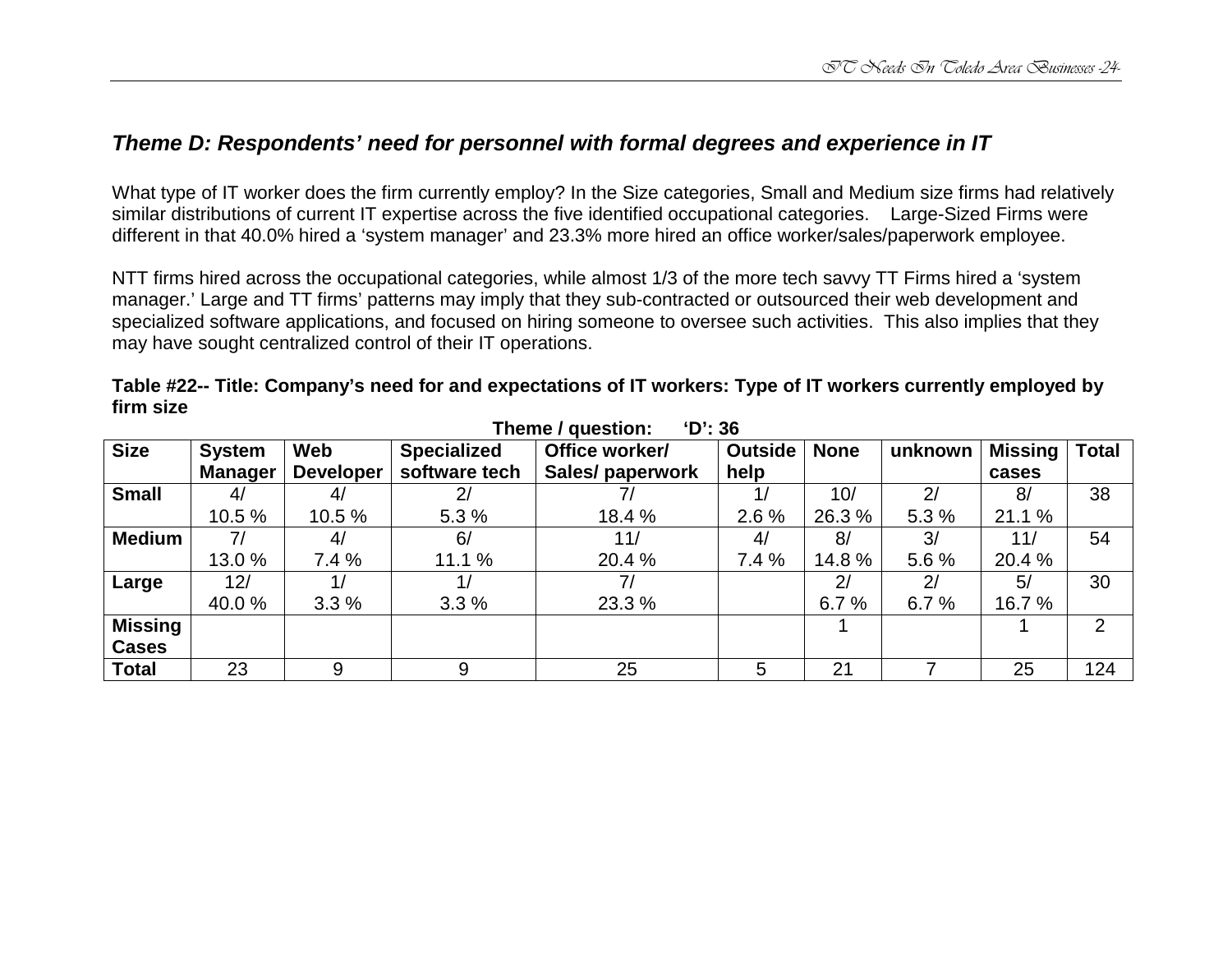| TIIGIIIG I AAGSHAII'<br>טט ט |                |                  |                    |                  |                |             |         |                 |     |  |
|------------------------------|----------------|------------------|--------------------|------------------|----------------|-------------|---------|-----------------|-----|--|
| <b>Threshold</b>             | <b>System</b>  | Web              | <b>Specialized</b> | Office worker/   | <b>Outside</b> | <b>None</b> | unknown | Missing   Total |     |  |
|                              | <b>Manager</b> | <b>Developer</b> | software tech      | Sales/ paperwork | help           |             |         | cases           |     |  |
| Non-                         | 13/            | 9/               | 8/                 | 23/              | 3/             | 14/         | 5/      | 16/             | 91  |  |
| <b>Technical</b>             | 13.4 %         | 9.9%             | 8.8%               | 25.3 %           | 3.3%           | 15.4 %      | 5.5 %   | 17.6 %          |     |  |
| <b>Threshold</b>             |                |                  |                    |                  |                |             |         |                 |     |  |
| <b>Technical</b>             | 10/            |                  |                    | 2/               | 2/             | 6/          | 2/      | 9/              | 32  |  |
| <b>Threshold</b>             | 31.3 %         |                  | 3.1%               | 6.3%             | 6.3%           | 18.8%       | 6.3%    | 28.1 %          |     |  |
| <b>Total</b>                 | 23             |                  |                    | 25               |                | 20          |         | 25              | 123 |  |

**Title: Company's need for and expectations of IT workers: Type of IT workers employed by technology level Theme** / question:

Table # 23 indicates what level of formal education that the firm requires. Almost half of the Small and Medium businesses thought they could get adequate IT work from people with only a high school diploma as their formal education. About 15% of each group believe that their IT people needed to have at least a baccalaureate degree. By contrast, almost half of the Large-Sized Firms expected their IT workers to have at least a baccalaureate, while surprisingly ¼ thought that the high school diploma was sufficient.

In the Threshold categories, almost 1/3 of tech savvy TT firms wanted the baccalaureate minimum, but 43% of TT and 47% NTT firms thought a high school education sufficient. Interestingly, the relative desirability of people with an Associates degree was low regardless of firm size or technology level.

| <b>Size</b>          | High   | $hs + training$ | $hs +$         | b.s./b.a. | b.s./b.a. | <b>BS/BA</b> | <b>BS/BA/</b> | Don't | ∣ Missing <sup>∣</sup> | <b>Total</b> |
|----------------------|--------|-----------------|----------------|-----------|-----------|--------------|---------------|-------|------------------------|--------------|
|                      | school | certif.         | assoc.         |           | + certif  | <b>Assoc</b> | <b>Master</b> | know  | Case                   |              |
| <b>Small</b>         | 16/    | 2 <sub>l</sub>  | 2 <sub>l</sub> | 3/        |           |              | 2/            |       | 13/                    | 38           |
|                      | 42.1%  | 5.3 %           | 5.3 %          | 7.9%      |           |              | 5.3 %         |       | 34.2%                  |              |
| <b>Medium</b>        | 24/    | 3/              |                | 71        | 2/        |              |               |       | 15/                    | 54           |
|                      | 44.4 % | 5.6%            | 1.9%           | 13.0 %    | 3.7%      |              | 1.9%          | 1.9%  | 27.8%                  |              |
| Large                | 6/     |                 | 2/             | 71        | 5/        |              |               |       | 7,                     | 30           |
|                      | 20.0%  | 3.3%            | 6.7%           | 23.3 %    | 16.7%     | 3.3%         | 3.3%          |       | 23.3%                  |              |
| <b>Missing Cases</b> |        |                 |                |           |           |              |               |       |                        |              |
| <b>Total</b>         | 46     | 6               | 5              | 17        |           |              | 5             |       | 35                     | 123          |

**Table #23-- Title: Company's need for and expectations of IT workers: formal education by firm size Theme / question: 'D': 39**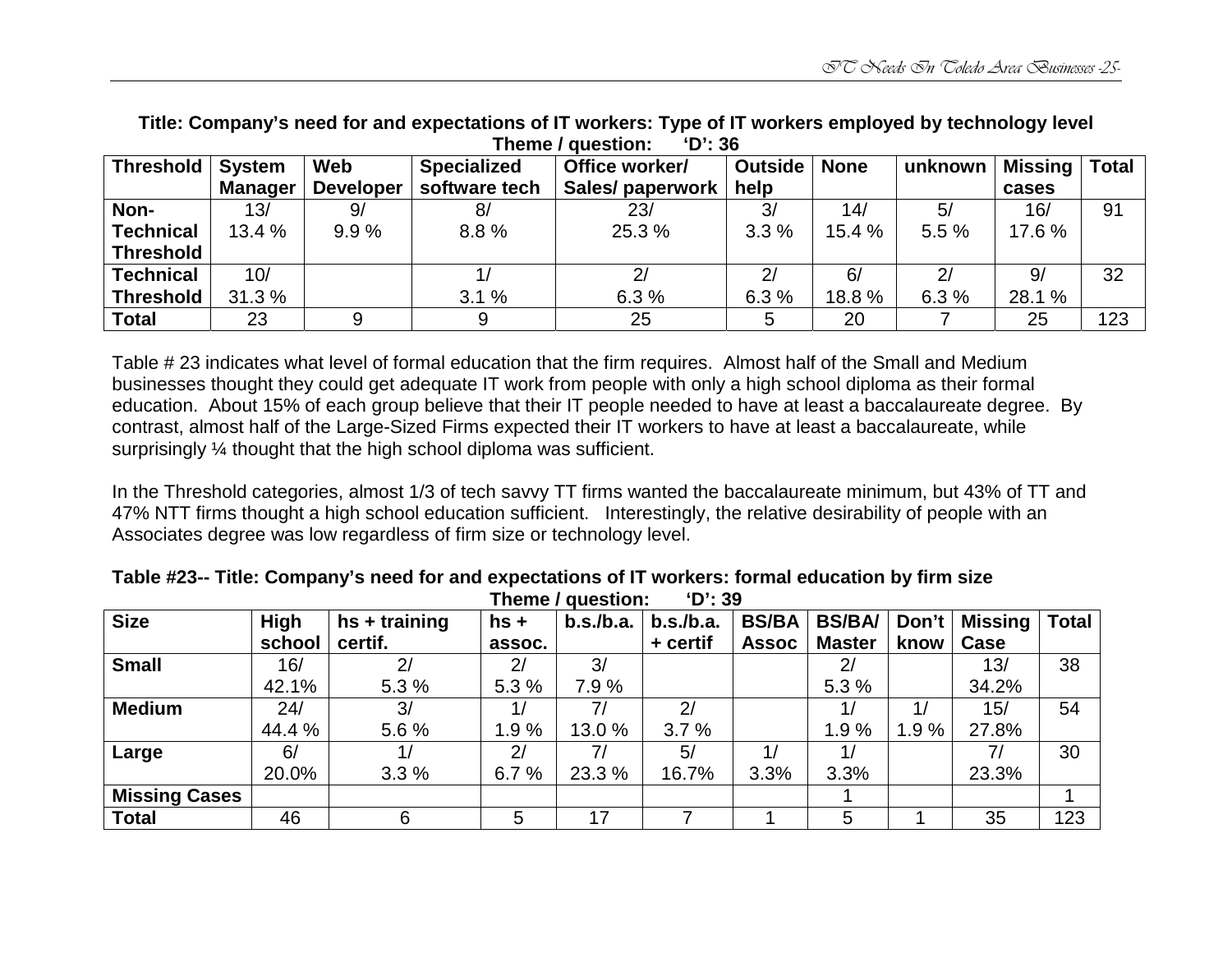| $11011077$ agostivit.<br>- - |        |                 |        |           |           |              |               |       |                |              |  |  |
|------------------------------|--------|-----------------|--------|-----------|-----------|--------------|---------------|-------|----------------|--------------|--|--|
| <b>Size</b>                  | High   | $hs + training$ | $hs +$ | b.s./b.a. | b.s./b.a. | <b>BS/BA</b> | <b>BS/BA/</b> | Don't | <b>Missing</b> | <b>Total</b> |  |  |
|                              | school | certif.         | assoc. |           | + certif  | <b>Assoc</b> | <b>Master</b> | know  | Case           |              |  |  |
| <b>Non-Technical</b>         | 34/    | 5/              | 4/     | 13/       | 5/        |              |               |       | 28/            | 91           |  |  |
| ∣ Threshold                  | 37.4%  | 5.5 %           | 4.4%   | 14.3%     | 5.5%      | 1.1%         |               | 1.1%  | 30.8%          |              |  |  |
| <b>Technical</b>             | 12/    |                 |        | 4/        | 2/        |              | 5/            |       |                | 32           |  |  |
| <b>Threshold</b>             | 37.5%  | 3.1%            | 3.1%   | 12.5%     | 6.3%      |              | 15.6%         |       | 21.9%          |              |  |  |
| <b>Total</b>                 | 46     |                 |        |           |           |              |               |       | 35             | 123          |  |  |

**Title: Company's need for and expectations of IT workers: formal education by technology level Theme / question: 'D': 39** 

What job experience does a firm require for their IT workers? In the Size categories, Small and Medium size firms (42% and 28% respectively) felt comfortable hiring IT workers with no experience.. In fact, 13% of Large firms felt the same.

Fully 1/3 of all TT firms expressed the same response. Other responses were widely dispersed among all sizes and technology levels. This suggests that few firms of any size have had long-term IT personnel. This implies that either such expertise was new to firms, that firms laid off their more experienced (and better paid employees?), that many experienced workers left the in-house IT workforce of the area firms to either become hired IT consultants, or they moved to other locales where pay and benefits may be greater.

|                      |             |                   |            | $111$ c $11$ c $7$ yucsuvii. |                | <u>. 40</u>     |                    |                |              |
|----------------------|-------------|-------------------|------------|------------------------------|----------------|-----------------|--------------------|----------------|--------------|
| <b>Size</b>          | <b>None</b> | <b>Gen office</b> | $1 - 2$    | $3 - 4$                      | $5+$           | <b>Specific</b> | General            | <b>Missing</b> | <b>Total</b> |
|                      |             | experience        | <b>yrs</b> | yrs                          | <b>yrs</b>     | experience      | <b>Description</b> | cases          |              |
| <b>Small</b>         | 16/         | 3/                | 17         |                              | $\overline{A}$ | 4/              |                    | 11/            | 38           |
|                      | 42.1%       | 7.9%              | 2.6%       | 2.6%                         | 2.6%           | 10.5%           | 2.6%               | 28.9%          |              |
| <b>Medium</b>        | 15/         | 6/                | 8/         | 3/                           |                | 6/              | 2/                 | 14/            | 54           |
|                      | 27.8%       | 11.1%             | 14.8%      | 5.6%                         |                | 11.1%           | 3.7%               | 25.9%          |              |
| Large                | 4/          | 4/                | 4/         | 4/                           |                | 2/              |                    | 12/            | 30           |
|                      | 13.3%       | 13.3%             | 13.3%      | 13.3%                        |                | 6.7%            |                    | 40.0%          |              |
| <b>Missing cases</b> |             |                   |            |                              |                |                 |                    |                | 2            |
| <b>Total</b>         | 35          | 13                | 13         | 8                            |                | 12              |                    | 37             | 123          |

**Table #24-- Title: Company's need for and expectations of IT workers: job experience by firm size Theme / question: 'D': 40**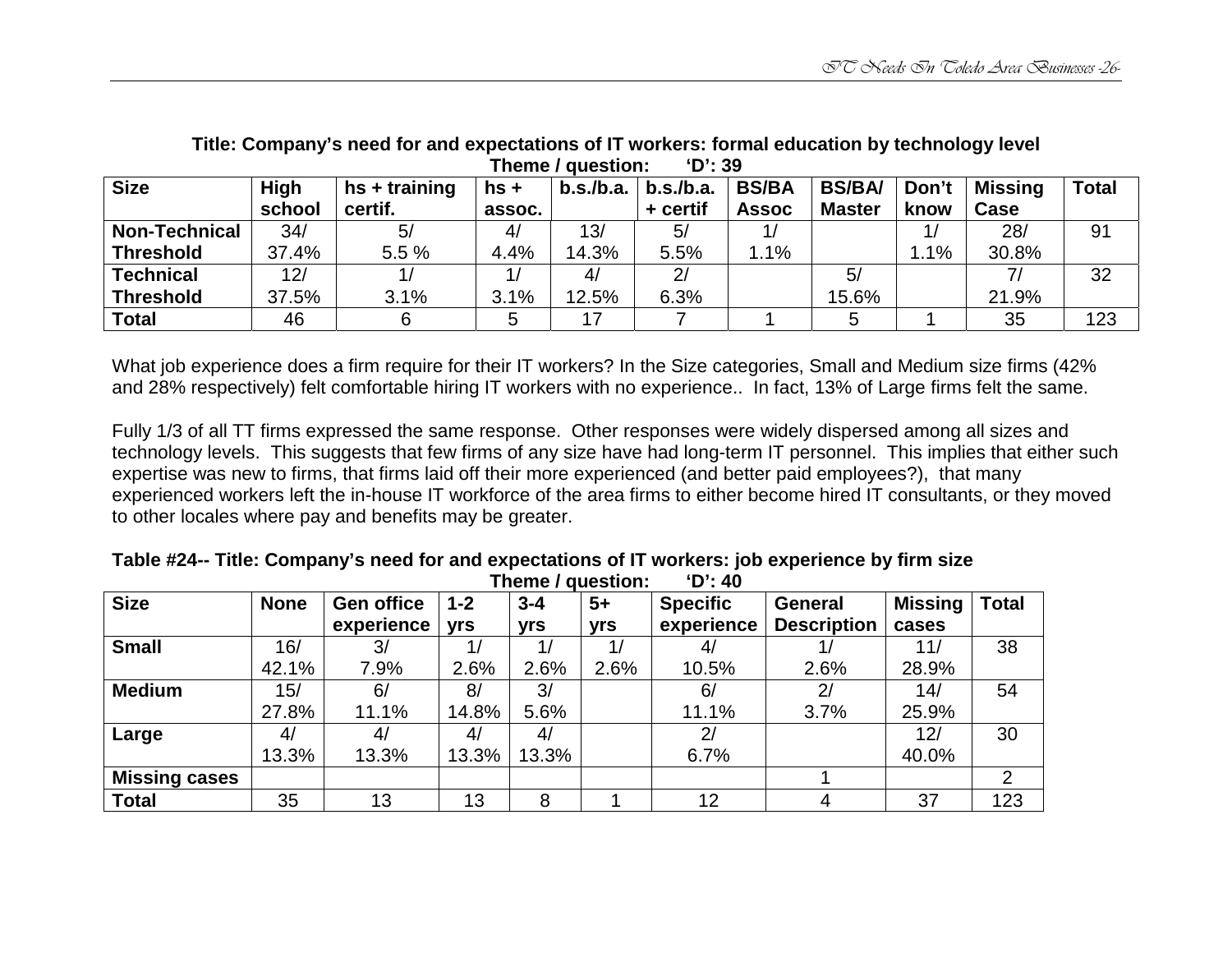|                      |             |                   |       |         | Theme / question: | ัม : 4∪         |                    |                |       |
|----------------------|-------------|-------------------|-------|---------|-------------------|-----------------|--------------------|----------------|-------|
|                      | <b>None</b> | <b>Gen office</b> | $1-2$ | $3 - 4$ | $5+vrs$           | <b>Specific</b> | <b>General</b>     | <b>Missing</b> | Total |
|                      |             | experience        | vrs   | vrs     |                   | experience      | <b>Description</b> | cases          |       |
| <b>Non-Technical</b> | 24/         | 12/               | 10/   | 6/      |                   |                 | 3/                 | 28/            | 91    |
| <b>Threshold</b>     | 26.4%       | 13.2%             | 11.0% | 6.6%    | 1/1%              | 7.7%            | 3.3%               | 30.8%          |       |
| <b>Technical</b>     | 11/         |                   | 3/    | 2/      |                   | 5/              |                    | 9/             | 32    |
| <b>Threshold</b>     | 34.4%       | 3.1%              | 9.4%  | 6.3%    |                   | 15.6%           | 3.1%               | 28.1           |       |
| <b>Total</b>         | 35          | 13                | 13    |         |                   | 12              |                    | 37             | 123   |

**Title: Company's need for and expectations of IT workers: job experience by technology level Theme / question: 'D': 40** 

What types of jobs do you expect workers with a High School diploma to undertake? This response is interesting. Despite earlier expressing an interest in hiring high school graduates for their IT workforce needs, the majority of firms of all sizes offered no insight into what work people with only a high school degree could or should perform and a small number in each size recognized that there was no work they could be expected to do. Among those who did believe they could do work, the expectations expressed were widely diverse. The most tech savvy firms were most pronounced in their belief that persons with such educational attainment could not be expected to work on IT projects. While over % of Small and NTT firms had no opinion on what high school graduates might do in the IT area, despite many firms having identified a willingness to hire someone with that level of education to perform IT work.

| <b>Size</b>          | <b>None</b> | <b>Minimum</b><br>skill | <b>Installer</b> | <b>Web Design/</b><br>spreadsheet | <b>Not</b><br>sure | <b>Missing</b><br>cases | <b>Total</b> |
|----------------------|-------------|-------------------------|------------------|-----------------------------------|--------------------|-------------------------|--------------|
| <b>Small</b>         | 3/          |                         |                  |                                   | 2 <sub>l</sub>     | 31/                     | 38           |
|                      | 7.9%        |                         |                  | 5.3%                              | 5.3 %              | 81.6%                   |              |
| <b>Medium</b>        | 8/          | 7/                      | 2/               | 2/                                | 2 <sub>l</sub>     | 33/                     | 54           |
|                      | 14.8%       | 13.0%                   | 3.7%             | 3.7%                              | 3.7%               | 59.3%                   |              |
| Large                | 3/          | 5/                      | 3/               |                                   | 2/                 | 17/                     | 30           |
|                      | 10.0%       | 16.7%                   | 10.0%            |                                   | 6.7%               | 56.7%                   |              |
| <b>Missing cases</b> |             |                         |                  |                                   |                    |                         | 2            |
| <b>Total</b>         | 15          | 12                      | 5                |                                   | 6                  | 82                      | 124          |

**Table #25-- Title: What types of jobs do you expect workers with a High School diploma to undertake by firm size Theme / question: D: 42a**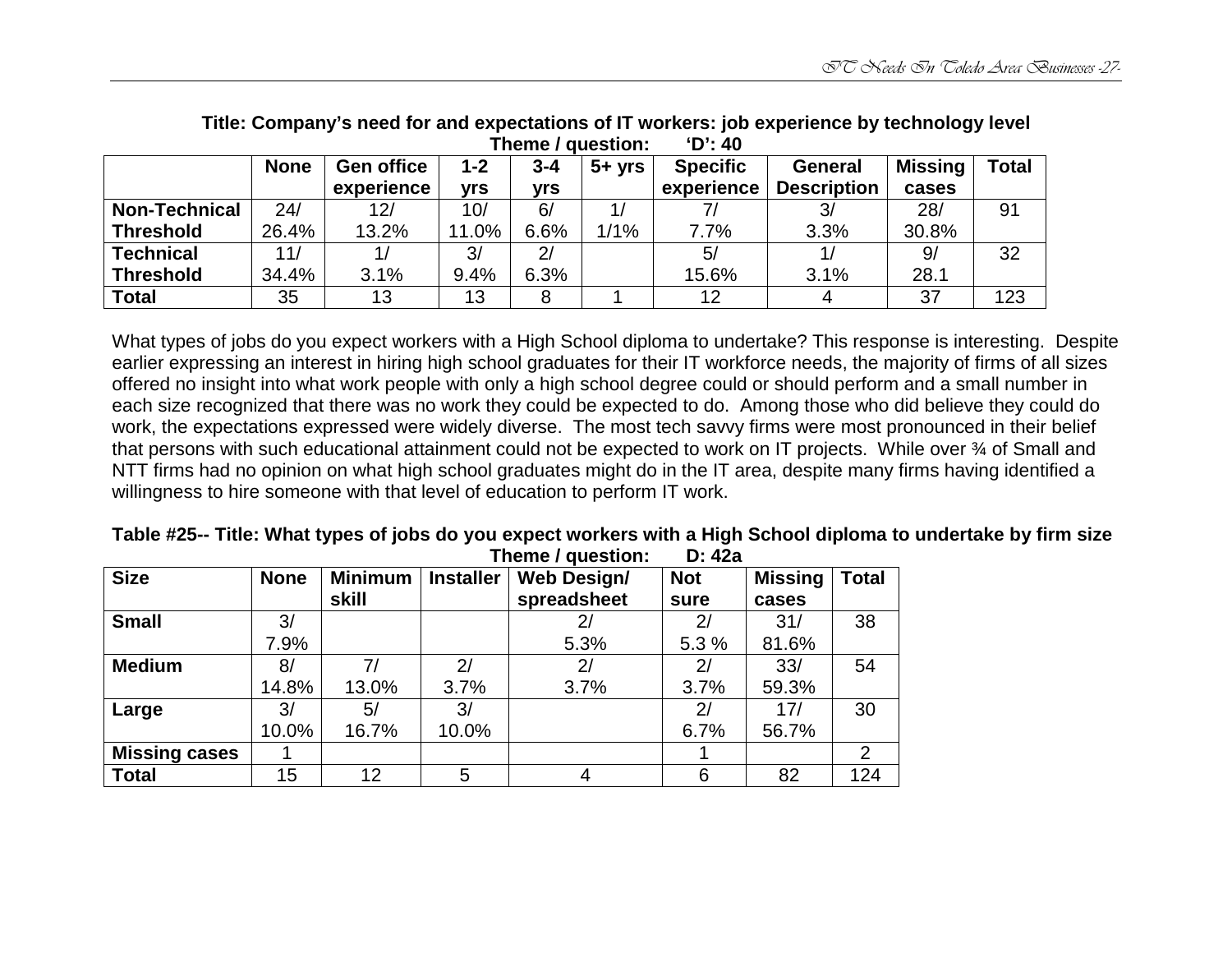|                      |             |                |                  | Theme / Question: |            | D: 42a         |       |
|----------------------|-------------|----------------|------------------|-------------------|------------|----------------|-------|
| <b>Threshold</b>     | <b>None</b> | <b>Minimum</b> | <b>Installer</b> | Web design/       | <b>Not</b> | <b>Missing</b> | Total |
|                      |             | skill          |                  | spreadsheet       | sure       | cases          |       |
| <b>Non-Technical</b> | 71          | 9              |                  | 4/                | 5/         | 65/            | 91    |
| <b>Threshold</b>     | 7.7%        | 9.9%           | 1.1%             | 4.4%              | 5.5%       | 71.4%          |       |
| <b>Technical</b>     | 8/          | 3/             | 4/               |                   |            | 16/            | 32    |
| <b>Threshold</b>     | 25.0%       | 9.4%           | 12.5%            |                   | 3.1%       | 46.9%          |       |
| <b>Total</b>         | 15          | 12             | 5                |                   |            | 81             | 123   |

**Title: What types of jobs do you expect workers with a High School diploma to undertake by technology level Theme / question: D: 42a**

Table # 26 examines what types of jobs that firms expect workers with a BS/BA to undertake. Among Large and TT firms there is some focus on business application, web design, and network activities appropriate for a person with a BA/BS. A small number of firms of all size would want this person to "do it all." And again, the majority of Small and Medium, and a plurality of Large firms offered no responses. In an interesting departure, over 1/5 of the TT firms said there was no work that would be appropriate for people with this degree—a finding that implies a need for graduate training.<sup>2</sup>

**Table #26-- Title: What types of jobs do you expect workers with a BS/BA to undertake by firm size Theme / question: D: 42b** 

| <b>Size</b>          | <b>None</b> | <b>Minimum</b> | <b>Installer</b> | <b>Business</b> | Web design/ | Do it | <b>Not</b> | <b>Missing</b> | <b>Total</b> |
|----------------------|-------------|----------------|------------------|-----------------|-------------|-------|------------|----------------|--------------|
|                      |             | <b>skills</b>  |                  | application     | network     | all   | sure       | cases          |              |
| <b>Small</b>         | 3/          |                |                  |                 | 2/          | 3/    | 2/         | 27/            | 38           |
|                      | 7.9%        |                |                  | 2.6%            | 5.3%        | 7.9%  | 5.3%       | 71.1%          |              |
| <b>Medium</b>        | 3/          | 3/             |                  | 6/              | 4/          | 3/    | 2/         | 33/            | 54           |
|                      | 5.6%        | 5.6%           |                  | 11.1%           | 7.4%        | 5.6%  | 3.7%       | 61.1%          |              |
| Large                | 1/          | 2/             | 2/               | 4/              | 5/          | 2/    | 2/         | 12/            | 30           |
|                      | 3.3%        | 6.7%           | 6.7%             | 13.3%           | 16.7%       | 6.7%  | 6.7%       | 40.0%          |              |
| <b>Missing cases</b> |             |                |                  |                 |             |       |            |                |              |
| <b>Total</b>         | 8           | 5              | ⌒                | 11              | 11          | 8     | 6          | 72             | 123          |

 $2$  Significantly, almost the same numbers of such firms indicate a need for graduate level training when asked directly (see below)—suggesting an internal consistency in our responses.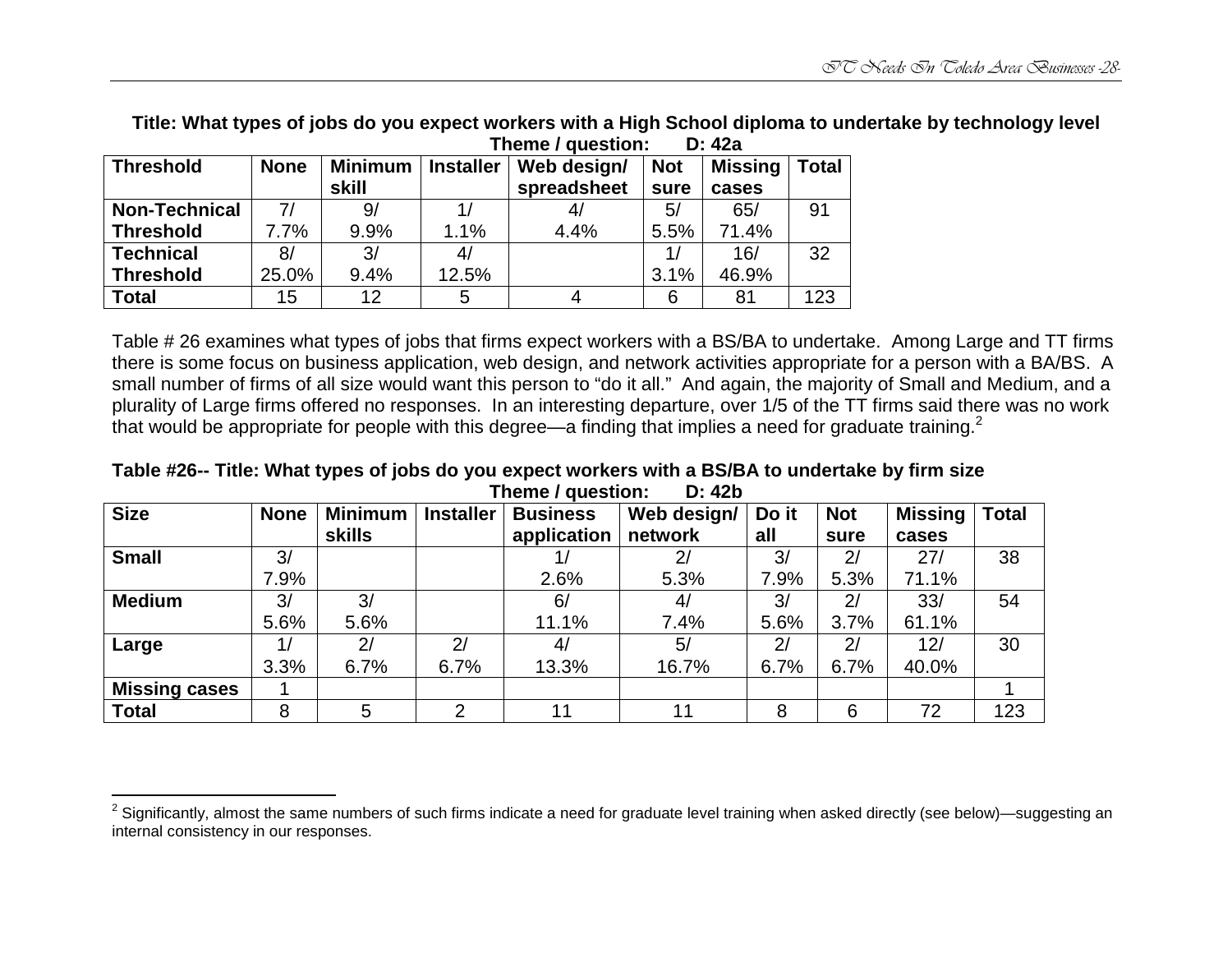| <b>Threshold</b>     | <b>None</b> | <b>Minimum</b> | <b>Installer</b> | <b>Business</b> | Web design/ | Do it | <b>Not</b> | <b>Missing</b> | Total |  |  |
|----------------------|-------------|----------------|------------------|-----------------|-------------|-------|------------|----------------|-------|--|--|
|                      |             | <b>skills</b>  |                  | application     | network     | all   | sure       | cases          |       |  |  |
| <b>Non-Technical</b> |             | 3/             |                  |                 | 6/          | 71    | 5/         | 61/            | 91    |  |  |
| <b>Threshold</b>     | $.1\%$      | 3.3%           | 1.1%             | 7.7%            | 6.6%        | 7.7%  | 5.5%       | 67.0%          |       |  |  |
| <b>Technical</b>     |             | 2/             |                  | 4/              | 5/          |       |            | 11/            | 32    |  |  |
| <b>Threshold</b>     | 21.9%       | 6.3%           | 3.1              | 12.5%           | 15.6        | 3.1%  | 3.1%       | 34.4%          |       |  |  |
| <b>Total</b>         |             |                |                  | 11              | 11          |       | 6          | 72             | 123   |  |  |

**Title: What types of jobs do you expect workers with a BS/BA to undertake by technology level Theme / question: D: 42b** 

We asked respondents: What types of jobs do you expect workers with an Assoc. degree to undertake? While there was some uncertainty about the skills and tasks to be assigned to people with high school and baccalaureate degrees, there is little insight into what one should expect from (or of) a person with an Associate degree. A majority of all sized firms and technology levels provided no response to this question. Adding no response, "not sure' and "none" accounted for  $\frac{3}{4}$  to 90% of responses from various categories of respondents.

| Table #27-- Title: What types of jobs do you expect workers with an Assoc. Degree to undertake by firm size |                          |  |
|-------------------------------------------------------------------------------------------------------------|--------------------------|--|
|                                                                                                             | Theme / question: D: 42c |  |

| <b>Size</b>   | <b>None</b> | <b>Minimum</b> | <b>Installer</b> | <b>Business</b> | Web design/ | Do it $\vert$ Not |       | <b>Missing</b> | <b>Total</b> |
|---------------|-------------|----------------|------------------|-----------------|-------------|-------------------|-------|----------------|--------------|
|               |             | <b>skills</b>  |                  | application     | network     | all               | sure  | cases          |              |
| <b>Small</b>  | 2/          |                |                  |                 |             | 2 <sub>l</sub>    | 4/    | 28/            | 38           |
|               | 5.3%        |                |                  |                 | 5.3%        | 5.3%              | 10.5% | 73.7%          |              |
| <b>Medium</b> | 6/          | 2/             |                  | 2 <sub>l</sub>  | 4/          | 1/                |       | 39/            | 54           |
|               | 11.1%       | 3.7%           |                  | 3.7%            | 7.4%        | 1.9%              |       | 72.2%          |              |
| Large         | 2/          | 5/             |                  |                 | 2/          | 1/                | 2/    | 17/            | 30           |
|               | 6.7%        | 16.7%          | 3.3%             |                 | 6.7%        | 3.3%              | 6.7%  | 56.7%          |              |
| <b>Total</b>  | 10          |                |                  |                 |             | 4                 | 6     | 84             | 122          |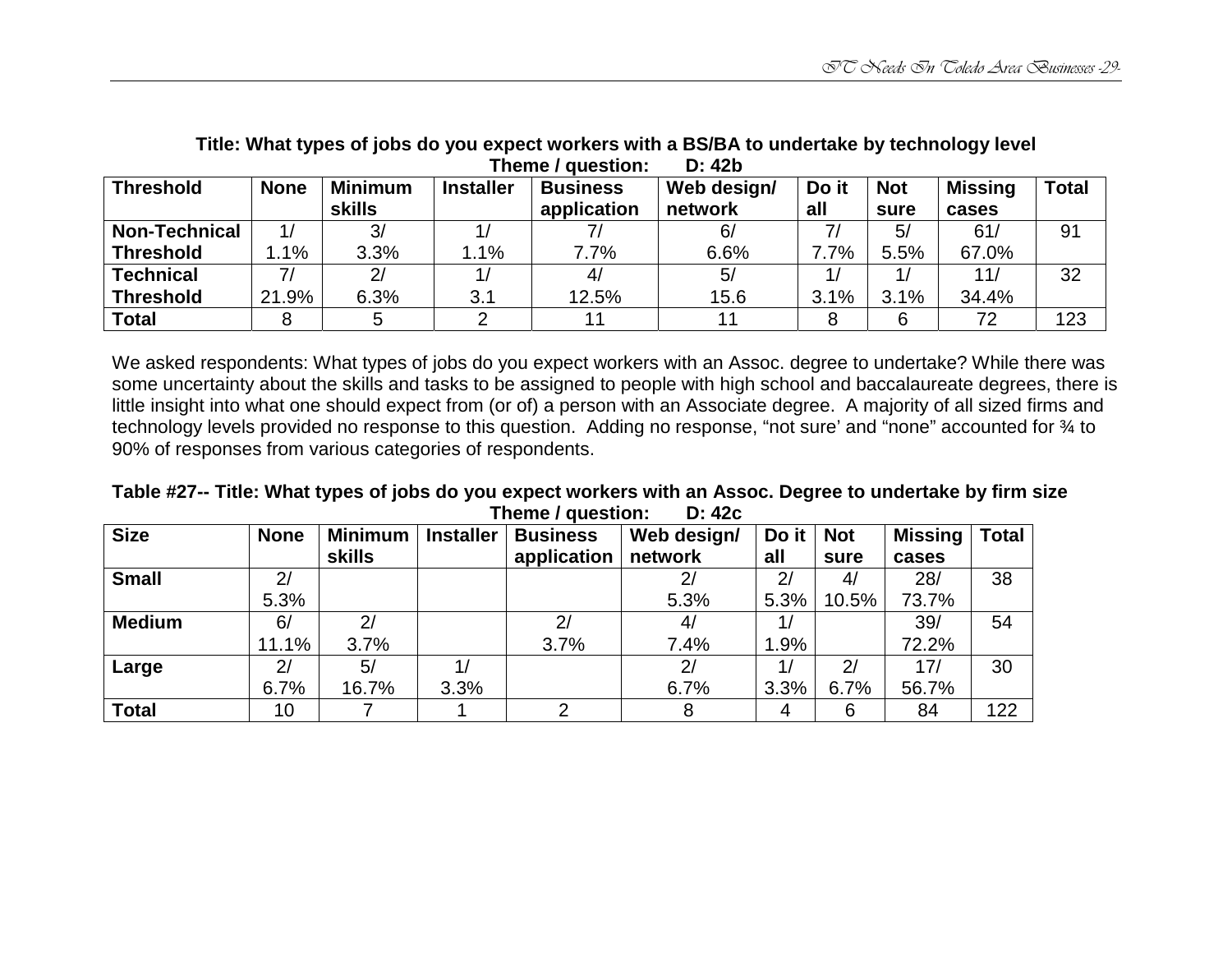|                      |             | ו ווסוווס ו עעכטנוטוו.<br>レ・キムし |                  |                 |             |       |            |                |       |
|----------------------|-------------|---------------------------------|------------------|-----------------|-------------|-------|------------|----------------|-------|
| <b>Threshold</b>     | <b>None</b> | Minimum                         | <b>Installer</b> | <b>Business</b> | Web design/ | Do it | <b>Not</b> | <b>Missing</b> | Total |
|                      |             | <b>skills</b>                   |                  | application     | network     | all   | sure       | cases          |       |
| <b>Non-Technical</b> | 4/          | 4/                              |                  |                 | 6/          | 3/    | 5/         | 67/            | 90    |
| <b>Threshold</b>     | 4.4%        | 4.4%                            | 1.1%             | 1.1%            | 6.6%        | 3.3%  | 5.5%       | 73.6%          |       |
| <b>Technical</b>     | 71          | 3/                              |                  |                 |             |       |            | 17/            | 32    |
| <b>Threshold</b>     | 21.9%       | 9.4%                            |                  | 3.1%            | 6.3%        | 3.1%  | 3.1%       | 53.1%          |       |
| <b>Total</b>         |             |                                 |                  |                 |             | 4     | 6          | 84             | 122   |

**Title: What types of jobs do you expect workers with an Assoc. Degree to undertake by technology level Thomo** / question:

What types of jobs do you expect workers with a Certificate to undertake? Again, missing responses were a majority of response of each firm size and tech threshold, and when combined with responses "none" and "not sure" constitute 75% of responses; further indicate uncertainty and/or ambiguity about expectations for people with certification similar to that indicated in regard to employees with Associate degrees—which makes sense since many times it is Community and Proprietary colleges that offer the classes for both types of curricular programs.

**Table #28-- Title: What types of jobs do you expect workers with a Certificate to undertake by firm size Theme / question: D: 42d** 

| <b>Size</b>          | <b>None</b> | <b>Minimum</b> | <b>Installer</b> | <b>Business</b> | Web design/ | Do it | <b>Not</b> | <b>Missing</b> | <b>Total</b> |
|----------------------|-------------|----------------|------------------|-----------------|-------------|-------|------------|----------------|--------------|
|                      |             | <b>skills</b>  |                  | application     | network     | all   | sure       | cases          |              |
| <b>Small</b>         | 3/          |                |                  |                 |             | 1/    | 3/         | 30/            | 38           |
|                      | 7.9%        |                |                  |                 | 2.6%        | 2.6%  | 7.9%       | 78.9%          |              |
| <b>Medium</b>        | 6/          |                | 1/               | 2/              | 3/          | 2/    |            | 39/            | 54           |
|                      | 11.1%       | 1.9%           | 1.9%             | 3.7%            | 5.6%        | 3.7%  |            | 72.2%          |              |
| Large                | 3/          | 2/             | 2/               | 3/              | 2/          |       | 2/         | 16/            | 30           |
|                      | 10.0%       | 6.7%           | 6.7%             | 10.0%           | 6.7%        |       | 5.7%       | 53.3%          |              |
| <b>Missing cases</b> |             |                |                  |                 |             |       |            |                | 2            |
|                      |             |                |                  |                 |             |       |            |                |              |
| <b>Total</b>         | 13          | 3              | 3                | 5               | 6           | 3     | 5          | 85             | 123          |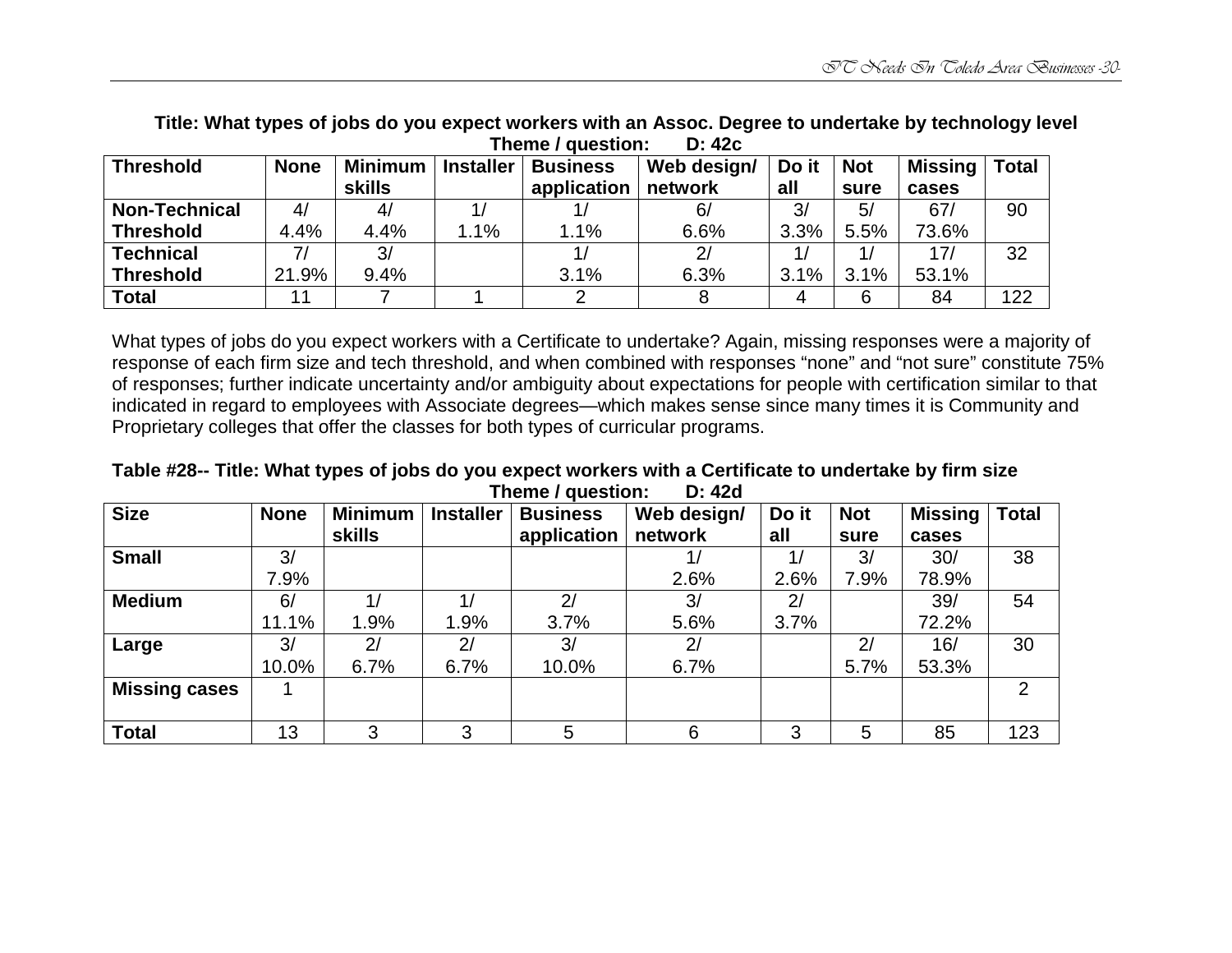|                      |             |                |                  | TIIGIIIG / UUGSUUII. | D. 440     |       |            |                |              |
|----------------------|-------------|----------------|------------------|----------------------|------------|-------|------------|----------------|--------------|
| <b>Threshold</b>     | <b>None</b> | <b>Minimum</b> | <b>Installer</b> | <b>Business</b>      | <b>Web</b> | Do it | <b>Not</b> | <b>Missing</b> | <b>Total</b> |
|                      |             | <b>skills</b>  |                  | application          | design/    | all   | sure       | cases          |              |
|                      |             |                |                  |                      | network    |       |            |                |              |
| <b>Non-Technical</b> | 6/          |                |                  | 3/                   | 4/         | 3/    | 4/         | 69/            | 91           |
| <b>Threshold</b>     | 6.6%        | 1.1%           | 1.1%             | 3.3%                 | 4.4%       | 3.3%  | 4.4%       | 75.8           |              |
| <b>Technical</b>     |             | 3/             | 2/               | 2/                   | 2/         |       |            | 16/            | 32           |
| <b>Threshold</b>     | 21.9%       | 6.3%           | 6.3%             | 6.3%                 | 6.3%       |       | 3.1%       | 50.0%          |              |
| Total                | 13          |                |                  | 5                    | 6          |       | 5          | 85             | 123          |

#### **Title: What types of jobs do you expect workers with a Certificate to undertake by firm size Theme / question: D: 42d**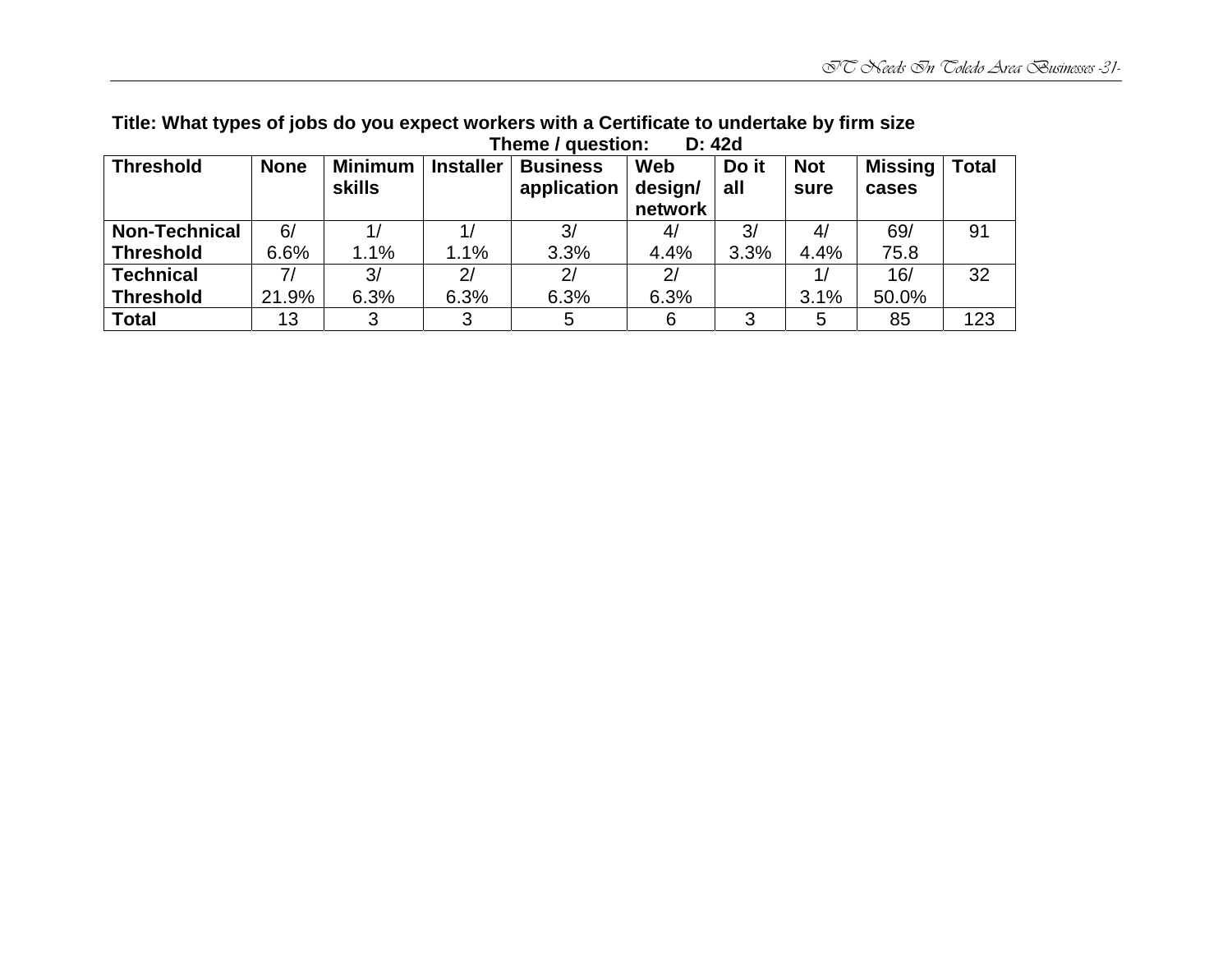Given the required educational levels firms of employees, and the types of tasks firms expected of workers, we asked the five major software packages they used and we to rank by importance. Many firms named only three packages, and often told us software functions instead of brand names. For example, "Web site development" instead of "Commence" or "Sales Logix." We recoded respondents' answers to the following sixteen categories of software:

- 1. Microsoft Word Office Suite
- 2. Microsoft Word
- 3. Microsoft Excel
- 4. Microsoft Access
- 5. Microsoft Outlook
- 6. Microsoft Great Plains
- 7. Word Perfect
- 8. Proprietary software
- 9. Lotus

<u>.</u>

- 10. Graphics packages (Front Page, Dream Weaver, Adobe Photoshop, etc.)
- 11. Open Access platforms
- 12. Database software (Filemaker Pro; SQL Server, ArcView, etc.)
- 13. Web software (Telnet/Reflections, IntraLearn, Dynamics Software, etc.)
- 14. Server software (AS400, Microsoft Exchange, ERP StyleLine, etc.)
- 15. Accounting software
- 16. Cad Cam software

In the "first-choice category," 30 of the non-Technical Threshold (NTT) firms selected either Microsoft Office Suite, or Microsoft Word as their primary software. Fifteen of the Technical Threshold (TT) firms had made the same selection.

Nine of the NTT firms had also selected a graphics package as a first choice. Eight of the NTT firms selected a custom-made proprietary software package for their first choice, but none of the TT firms selected a proprietary package. By combining responses on the "Lotus" with the "accounting" category, the NTT firms indicated that they used both computational and report tasks of software designed for the accounting profession: NTT firms =  $8$ ; TT firms =  $1$ . Three NTT firms said "Outlook" was their preferred package. These data would indicate firms are either satisfied with the task capacity of standard edition software, or that the tasks of many firms do not require specialized software.<sup>3</sup>

 $3$  All these responses are good news for recent college graduates and course planners. If students have experience and an overview assignment in each of Microsoft's main programs: Word, Access, Excel, Outlook, PowerPoint, and Publisher, and an assignment in electronic editing of photographs or layout designs, they should be well positioned when looking for employment in Lucas County.

Course planner and professors would find they have an additional pedagogical tool for enriching students' classroom experiences. Instructors routinely could assume students can; create a displayed demonstration/explanation of a project (PowerPoint), accomplish routine descriptive research (Excel), arrange divergent information into discrete categories (Access), layout the design of a research project (Publisher), cast it to a web site (Word) and communicate with colleagues about that publication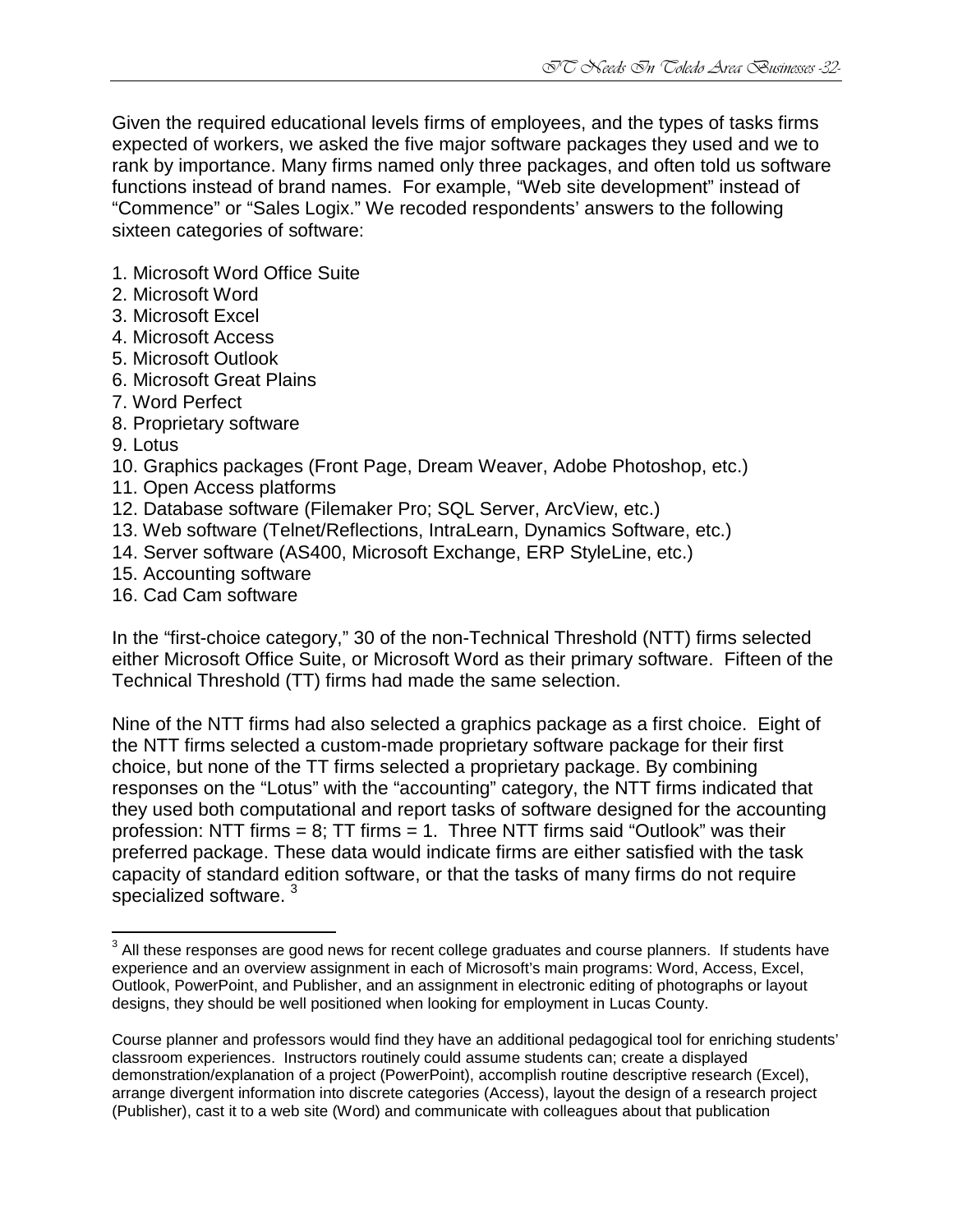|                               | Non-Technical Threshold | <b>Technical Threshold</b> |
|-------------------------------|-------------------------|----------------------------|
| <b>Microsoft Office</b>       | 24/64.9%                | 13/35.1%                   |
| Word                          | 6/75%                   | 2/25%                      |
| Excel                         | 2/100%                  | 0/0%                       |
| Access                        | 0/0%                    | 0/0%                       |
| <b>Outlook</b>                | 3/100%                  | 0/0%                       |
| <b>Microsoft Great Plains</b> | 2/66.7%                 | 1/33.3%                    |
| WordPerfect                   | 1/33.3%                 | 2/66.7%                    |
| Proprietary software          | 8/72.7%                 | 3/27.3%                    |
| Lotus                         | 4/80%                   | 1/20%                      |
| Graphics software             | 9/100%                  | 0/0%                       |
| Open Access platforms         | 2/100%                  | 0/0%                       |
| Database programs             | 2/100%                  | 0/0%                       |
| Web software                  | 3/100%                  | 0/0%                       |
| Server software               | 0/0%                    | 2/100%                     |
| Accounting software           | 4/100%                  | 0/0%                       |
| CadCam software               | 2/100%                  | 0/0%                       |

**Table #29—First choice of Software Used by Firms** 

 $\overline{a}$ 

Employers' "second choice" for software, the most common response duplicated the "first choice" category: Twenty-two NTT and 4 TT employers cited Microsoft Office or Word. Of particular interest in this category, however, are the second-most frequently cited "second choice" packages: Those organizing information for multiple-client servers and databases. Some firms, interestingly enough, in the NTT category (9 firms combining the "database" and "server" categories ) are using customer-relations management software, data warehouse software and data mining software. It is interesting to see that in this sample, only one TT employer saw the need to extend themselves into this valuable and vital branch of information management.<sup>4</sup>

Currently, this skill is of growing importance as the health care profession, and the government's insistence, begins to move toward digitalization of medical information. Storage, retrieval, and access to the immense medical records database will require information management skills from both technical and non-technical medical information specialists. Students preparing for positions in this area would be well advised to begin their own "data banks" of firms positioning themselves at this medical threshold.

<sup>(</sup>Outlook). The systematic and uniform nature of Microsoft Office Suite can give rise to a wide range of teaching opportunities that can easily be translated to readable documentation of a student's learning skills for employers in Portfolio projects.<br><sup>4</sup> Keeping track of ovinting resources, fin

Keeping track of existing resources, finding results of past surveys, asking questions of existing databases would be a highly valuable skill for college graduates to hold as they begin a job search. Instructors could assign projects to students to assess the quality of corporations such as AdverPages http://www.adverpages.com/results.aspx?c=dedicated+server&1=1&p=5&p2=admanager\_email.203&f=3 who connect demographic information with market research. At the very least, students could prepare for rewarding careers n this line of information management by managing their own "data banks" of their personal career oriented clippings from professional publications.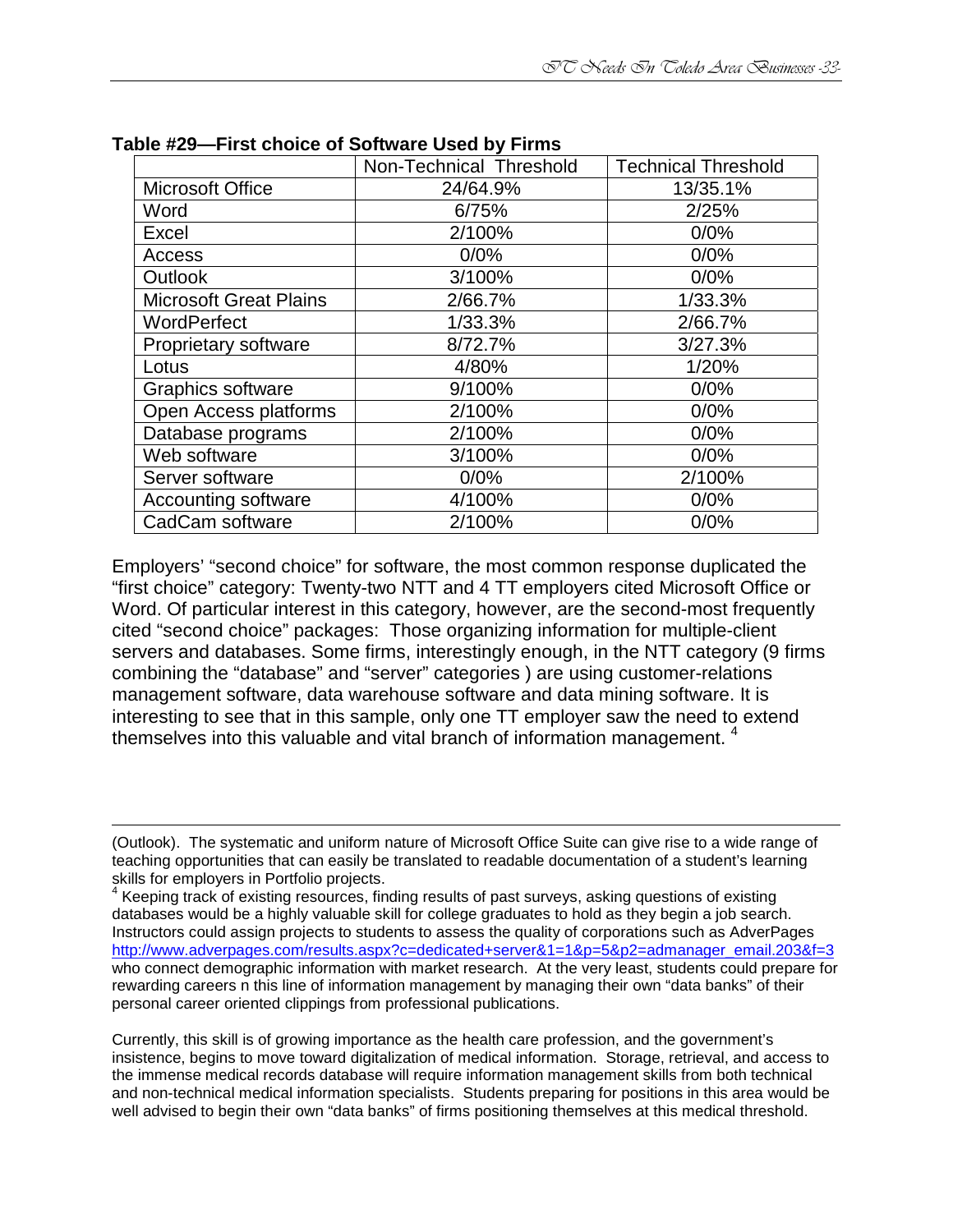|                                    | Non-Technical    | <b>Technical</b> |  |
|------------------------------------|------------------|------------------|--|
|                                    | <b>Threshold</b> | <b>Threshold</b> |  |
| Microsoft Office<br>1              | 16/88.9%         | 2/11.1%          |  |
| $\overline{2}$<br>Microsoft Word   | 6/75%            | 2/25%            |  |
| 3<br><b>Microsoft Excel</b>        | 6/54.5%          | 5/45.5%          |  |
| <b>Microsoft Access</b><br>4       | 1/100%           | 0/0%             |  |
| <b>Microsoft Outlook</b><br>5.     | 3/100%           | 0/0%             |  |
| <b>Microsoft Great Plains</b><br>6 | 1/100%           | 0/0%             |  |
| WordPerfect<br>$\overline{7}$      | $0/0\%$          | 0/0%             |  |
| Proprietary software<br>8          | 1/100%           | 0/0%             |  |
| Lotus<br>9                         | 2/50%            | 2/50%            |  |
| 10 Graphics software               | 8/100%           | 0/0%             |  |
| 11 Open Access platforms           | 1/50%            | 1/50%            |  |
| 12 Database programs               | 4/80%            | 1/20%            |  |
| 13 Web software                    | 6/75%            | 2/25%            |  |
| 14 Server software                 | 5/100%           | 0/0%             |  |
| 15 Accounting software             | 3/60%            | 2/40%            |  |
| 16 CadCam software                 | 0/0%             | 3/100%           |  |

| Table #30-- Second Choice of Software Used At The Firm: |
|---------------------------------------------------------|
|---------------------------------------------------------|

In the "third choice" category, the most frequently mentioned software packages fell into the "graphics" editing categories: 9 for NTT and 0 for TT. As the Web ascends to marketplace legitimacy, more firms will present products and services in visual-video formats.<sup>5</sup>

A second program mentioned in this category was the need for Excel or a spreadsheet format; NTT firms cited this eight times; TT, 2. The 'spreadsheet' metaphor, or the possibility of multiple contingency tables, has become useful in a wide range of disciplines. The technique is not only useful in accounting, but in modeling contingencies for organizational development, and even in qualitative analysis of language variables. $<sup>6</sup>$ </sup>

 5 The need to manipulate images, store and access video files, and edit visual information will be a highly marketable skill for college graduates.<br> $6$  As this software finds a greater number of applications in professional circles, college students should

be challenged with creative problems in their classes using spreadsheets. Many corporations who battle for dominance in Web browsing capabilities base their search results on spreadsheet analysis of sites' contents.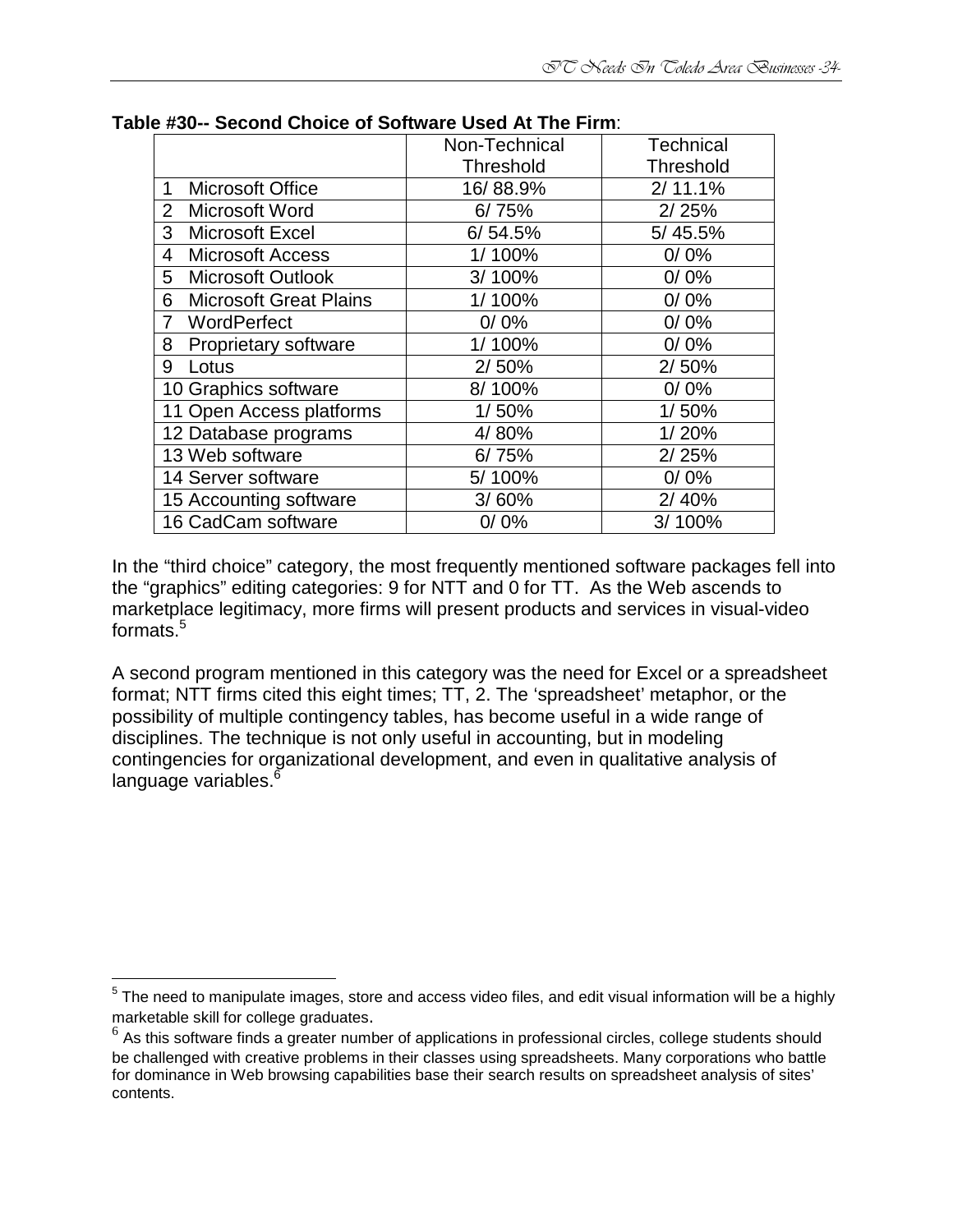|                                         | Non-Technical Threshold | <b>Technical Threshold</b> |
|-----------------------------------------|-------------------------|----------------------------|
| <b>Microsoft Office</b><br>1            | 5/83.3%                 | 1/16.7%                    |
| $\overline{2}$<br><b>Microsoft Word</b> | 2/66.7%                 | 1/33.3%                    |
| 3<br><b>Microsoft Excel</b>             | 8/80%                   | 2/20%                      |
| <b>Microsoft Access</b><br>4            | 1/100%                  | 0/0%                       |
| 5 Microsoft Outlook                     | 3/50%                   | 3/50%                      |
| <b>Microsoft Great Plains</b><br>6      | 1/50%                   | 1/50%                      |
| WordPerfect<br>7                        | 1/100%                  | 0/0%                       |
| <b>Proprietary software</b><br>8        | 2/50%                   | 2/50%                      |
| 9<br>Lotus                              | 1/100%                  | 0/0%                       |
| 10 Graphics software                    | 9/100%                  | 0/0%                       |
| 11 Open Access platforms                | 0/0%                    | 1/100%                     |
| 12 Database programs                    | 3/75%                   | 1/25%                      |
| 13 Web software                         | 4/66.7%                 | 2/33.3%                    |
| 14 Server software                      | 3/75%                   | 1/25%                      |
| 15 Accounting software                  | 4/100%                  | 0/0%                       |
| 16 CadCam software                      | 1/50%                   | 1/50%                      |

#### **Table #31-- Third Choice of Software Used At The Firm:**

#### **Summarizing theme D – Respondent's need for Personnel with formal degrees and experience in IT**

This section shows that most firms need 'office workers (except the Large and Technical Threshold firms where a 'system manager' is needed). Some firms in all classes of firms held open the possibility of hiring a high school employee. Medium firms included a BA/BS and Large firms accepted all three: high school diploma, BA/BS and a certificate. The Large and TT firms were most interested in hiring individuals with at least a bachelor's degree.

In job experience, all firms hired applicants with 'no' experience. In terms of IT duties, all firms identifying preferences would limit new hires to the 'none' category unless they have minimal skills. The BA/BS was expected to have minimal business applications experience. This held true for the Associate's degree and a certificate—although interest in hiring people with this background was minimal. Apparently very little IT training is required for employment as an IT person in most the businesses that responded, but those who were interested in credentialed workers were much more interested in hiring people with at least a Bachelor's degree. A substantial percentage of Large firms in particular had specific ideas and intentions for their new IT hires, and Large and TT firms were less willing to hire the inexperienced, and more interested in hiring people with advanced degrees.

Further, it is evident that many of the firms could not identify appropriate skills or tasks for people with any level of degree attainment. This suggests that they do not know what to expect from people with various degrees, and/or that they had experiences so varying that they believed that the degree was not a pertinent factor, focusing instead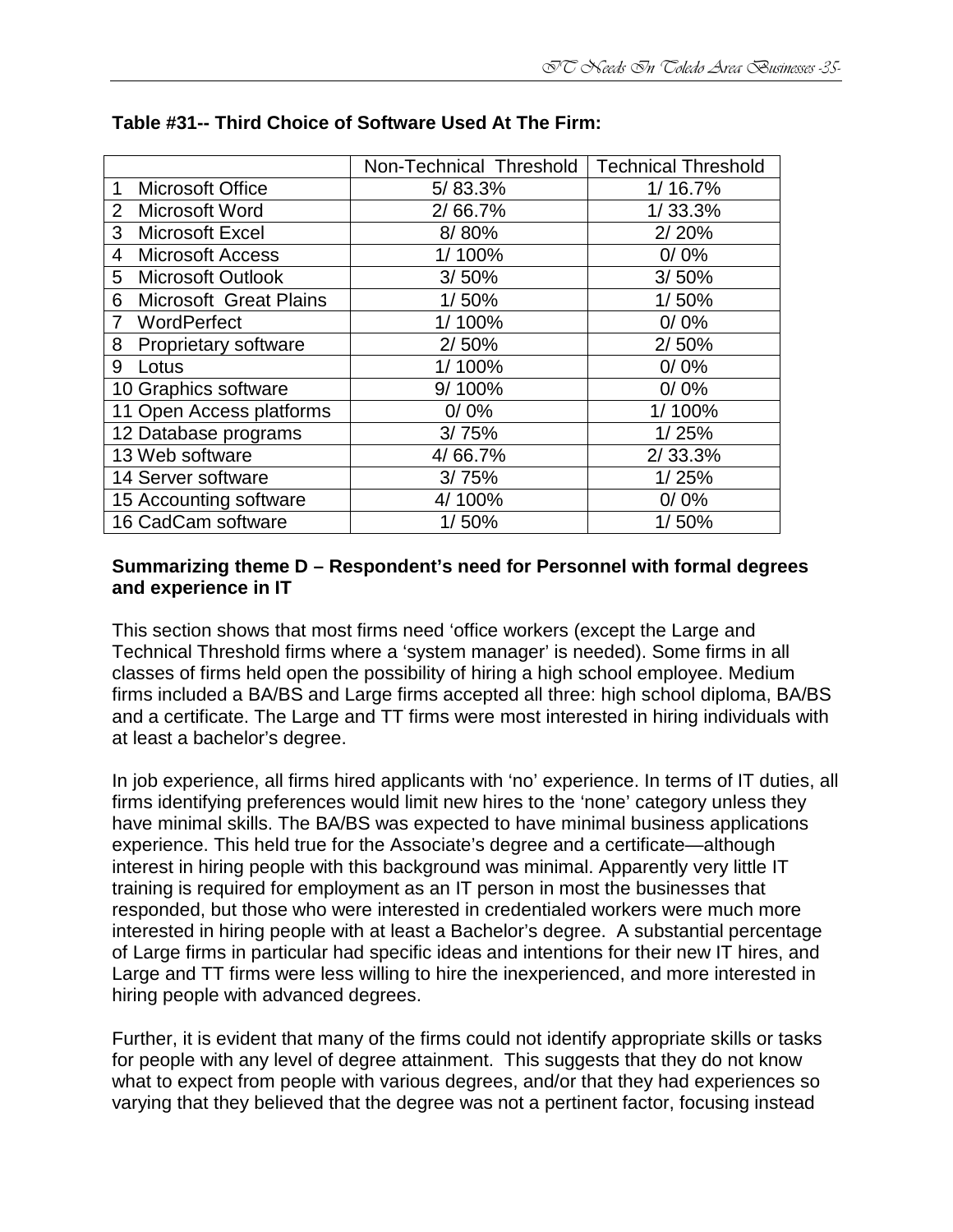on whatever applied skills a person might have regardless of degree. This may be in part to having few trained IT professionals, especially experts with more than 5 years of experience. Either the firms are relatively new to IT, or they have turned over staff so rapidly that their training and educational expectations are so low. On the other hand, it may also indicate that firms view their IT activities in general as a business cost, rather than a market opportunity and so to obtain minimal entry, they are employing people with relatively minimal skills and education to fulfill very basic IT functions—an insight supported by the selections of software identified by respondents.<sup>7</sup>

# **Theme E: Respondents' belief in the role of IT in firm "success"**

Table #32 shows that the responding firms believe that IT application will increase their competitiveness. Across the board, and with few exceptions, firms recognize that their company's success depends on IT and that IT will increase their firm's competitiveness.

|                      |            | Theme / Question: $E: 19$ |                 |              |
|----------------------|------------|---------------------------|-----------------|--------------|
| <b>Size</b>          | <b>Yes</b> | <b>No</b>                 | <b>Not sure</b> | <b>Total</b> |
| <b>Small</b>         | 27/        | 6/                        | 5/              | 38           |
|                      | 71.7%      | 15.8%                     | 13.2 %          |              |
| <b>Medium</b>        | 44/        | 5/                        | 5/              | 54           |
|                      | 81.5%      | 9.3%                      | 9.3%            |              |
| Large                | 27/        | 2/                        | 1/              | 30           |
|                      | 90.0%      | 6.7%                      | 3.3%            |              |
| <b>Missing cases</b> |            |                           |                 |              |
| <b>Total</b>         | 99         | 13                        | 11              | 123          |

#### **Table #32-- Title: INTEREST AND BELIEF IN IT'S ROLE IN COMPANY'S SUCCESS AS EVIDENCED BY: IT application will increase competitiveness by firm size**  $l$  **question:**

#### **Title: INTEREST AND BELIEF IN IT'S ROLE IN COMPANY'S SUCCESS AS EVIDENCED BY: IT application will increase competitiveness by technology level Theme / question: E : 19**

| <b>Threshold</b>     | Yes    | Nο    | Not sure | Total |
|----------------------|--------|-------|----------|-------|
| <b>Non-Technical</b> | 72/    | 10/   | 9,       | 91    |
| <b>Threshold</b>     | 79.1 % | 11.0% | 9.9%     |       |
| <b>Technical</b>     | 27/    | 3/    | 21       | 32    |
| <b>Threshold</b>     | 84.4 % | 9.4%  | 6.3%     |       |
| Гоtal                | 99     | 13    | 11       | 123   |

<u>.</u>

<sup>&</sup>lt;sup>7</sup> Another version of this "cost of business" approach may arise from firms relying on minimal staff until there is a problem, then outsourcing the maintenance, repair, and/or reprogramming to outside vendors. In this case, they actually see IT as an on-going expense, but gain none of the advantages of having skilled employees making suggestions as to how to take advantage of IT to build new relationships, markets, and revenues.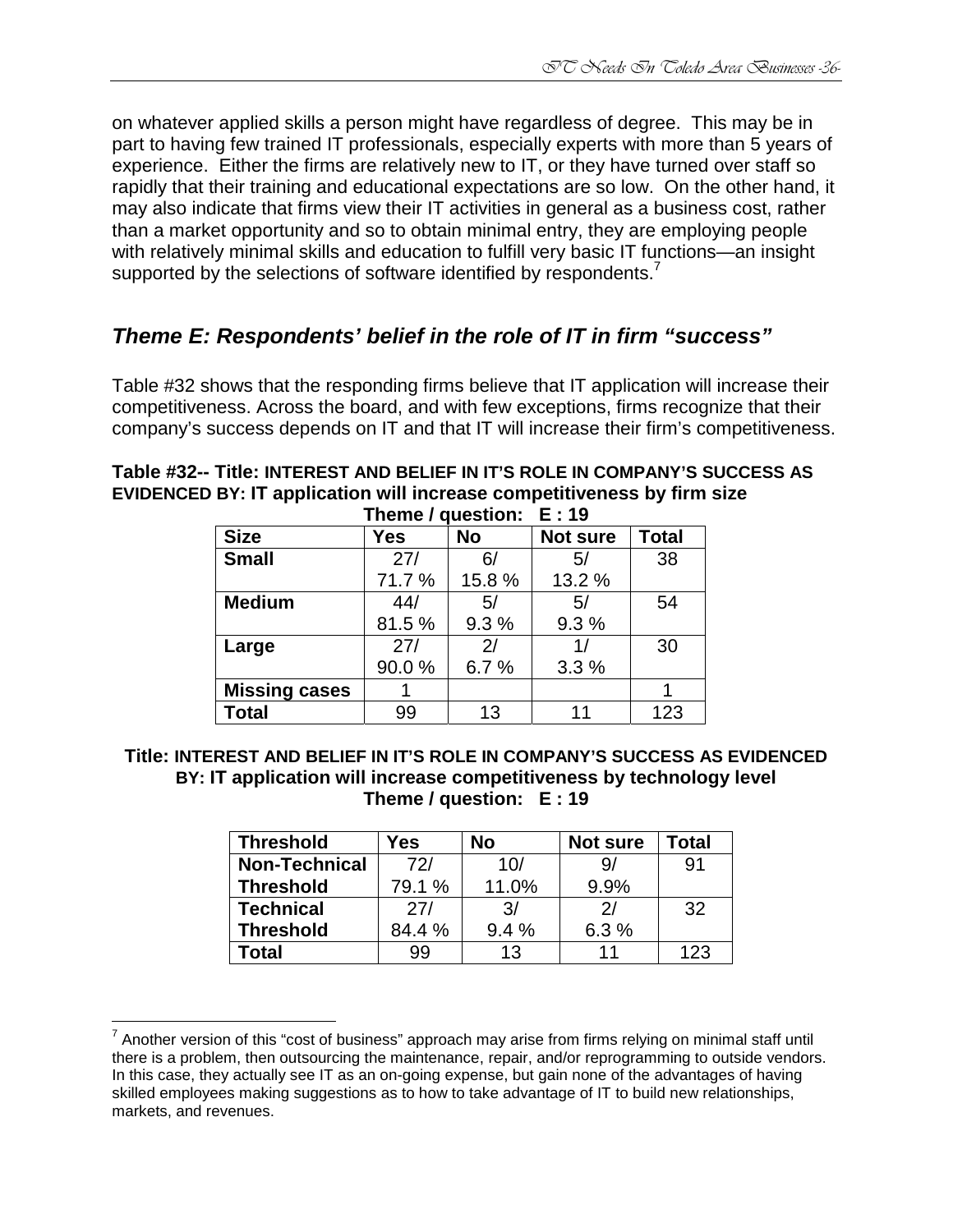The firm's strongly belief in IT is based on their perception that it is a means for reducing costs. From  $2/3$  to  $\frac{3}{4}$  of firms in each size category believe that IT can cut their costs. This position is held by almost 90% of the TT firms.

#### **Table #33—Title: INTEREST AND BELIEF IN IT'S ROLE IN COMPANY'S SUCCESS AS EVIDENCED BY: IT as a means for reducing costs by firm size Theme / question:**

|                      | $111$ c $11$ c $7$ yucsuvii. |           | L. ZI           |              |
|----------------------|------------------------------|-----------|-----------------|--------------|
| <b>Size</b>          | <b>Yes</b>                   | <b>No</b> | <b>Not sure</b> | <b>Total</b> |
| <b>Small</b>         | 25/                          | 12/       | 1/              | 38           |
|                      | 65.8%                        | 31.6%     | 2.6 %           |              |
| <b>Medium</b>        | 41/                          | 11/       | 2/              | 54           |
|                      | 75.9%                        | 20.4%     | 3.7%            |              |
| Large                | 22/                          | 6/        | 2/              | 30           |
|                      | 73.3 %                       | 20.0%     | 6.7%            |              |
| <b>Missing cases</b> |                              |           |                 |              |
| <b>Total</b>         | 89                           | 29        | 5               | 123          |

**Title: INTEREST AND BELIEF IN IT'S ROLE IN COMPANY'S SUCCESS AS EVIDENCED BY: IT as a means for reducing costs by technology level Theme / question: E: 21** 

| <b>Threshold</b>     | Yes    | <b>No</b> | <b>Not sure</b> | Total |
|----------------------|--------|-----------|-----------------|-------|
| <b>Non-Technical</b> | 61/    | 26/       |                 | 91    |
| <b>Threshold</b>     | 67 %   | 28.6%     | 4.4 %           |       |
| <b>Technical</b>     | 28/    | 3/        | 11              | 32    |
| <b>Threshold</b>     | 87.5 % | 9.4%      | 3.1%            |       |
| Total                | 89     | 29        | 5               | 123   |

The firm's belief in IT is underscored by budgeting for future information technology. Small and Medium firms have an ambivalent response to this question, while almost  $\frac{3}{4}$ of Large firms believe they have budgeted for IT in their future. Surprisingly, it is size of firm, and not the extent of their technology savvy that is the principal factor in response, as evidenced by the similar answers of the TT and NTT firms

| Table #34-- Title: INTEREST AND BELIEF IN IT'S ROLE IN COMPANY'S SUCCESS AS |
|-----------------------------------------------------------------------------|
| EVIDENCED BY: budgeting for future information technology by firm size      |
| Thoma / augotion<br>. Е. 99                                                 |

| E: 33<br>Theme / question: |        |           |                 |              |  |  |  |
|----------------------------|--------|-----------|-----------------|--------------|--|--|--|
| <b>Size</b>                | Yes    | <b>No</b> | <b>Not sure</b> | <b>Total</b> |  |  |  |
| <b>Small</b>               | 15/    | 17/       | 3/              | 35           |  |  |  |
|                            | 42.9%  | 48.6%     | 8.6%            |              |  |  |  |
| <b>Medium</b>              | 29/    | 15/       | 9/              | 53           |  |  |  |
|                            | 54.7%  | 28.3%     | 17.0%           |              |  |  |  |
| Large                      | 21/    | 6/        | 21              | 29           |  |  |  |
|                            | 72.4 % | 20.7%     | 6.9%            |              |  |  |  |
| <b>Missing cases</b>       |        |           |                 |              |  |  |  |
| <b>Total</b>               | 65     | 39        | 14              | 118          |  |  |  |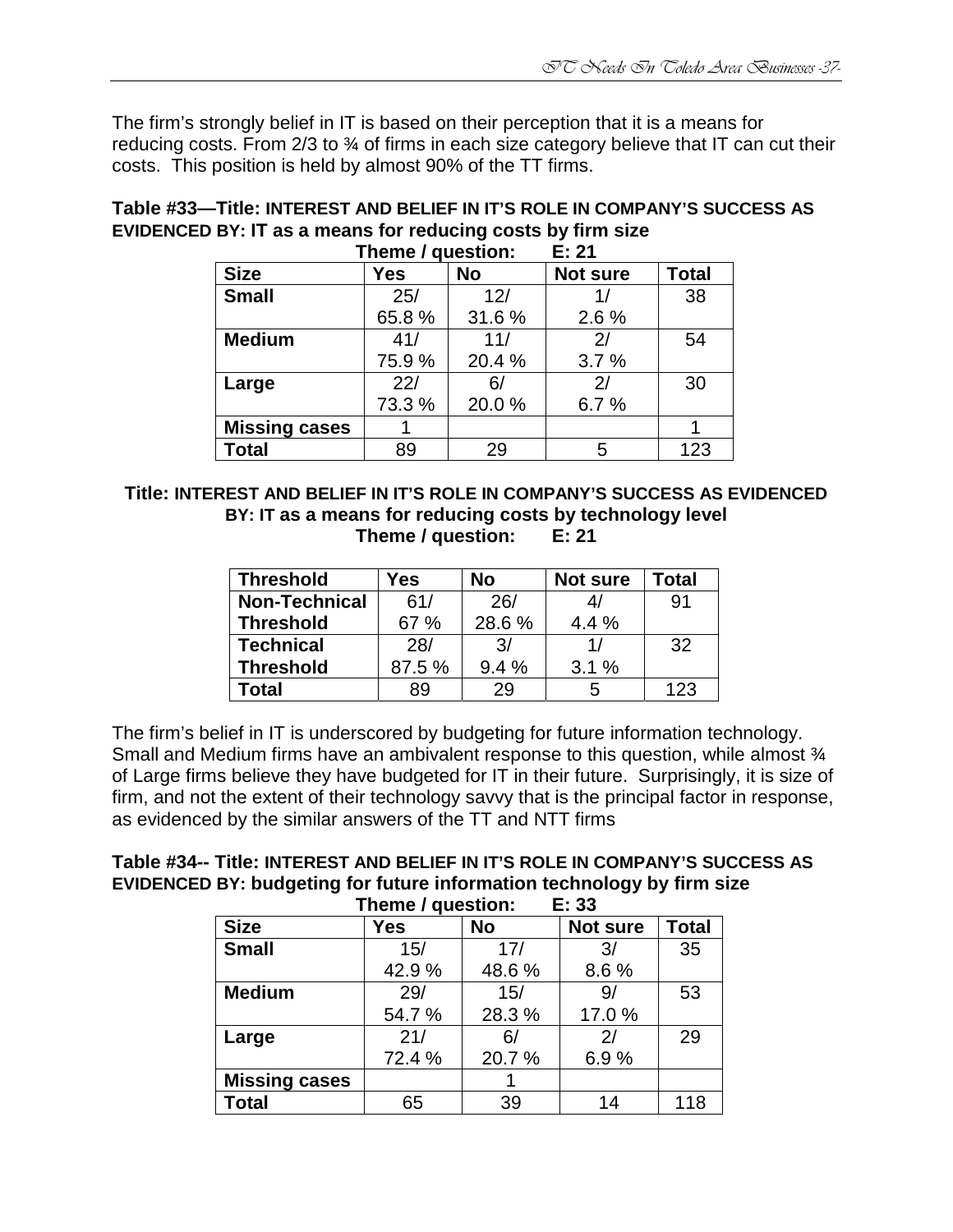#### **Title: INTEREST AND BELIEF IN IT'S ROLE IN COMPANY'S SUCCESS AS EVIDENCED BY: budgeting for future information technology by technology level Theme / question:**

| <b>Threshold</b>     | Yes    | No     | <b>Not sure</b> | Total |
|----------------------|--------|--------|-----------------|-------|
| <b>Non-Technical</b> | 47/    | 29/    | 12/             | 88    |
| <b>Threshold</b>     | 53.4 % | 33.0 % | 13.6%           |       |
| <b>Technical</b>     | 18/    | 10/    | 21              | 30    |
| <b>Threshold</b>     | 60.0%  | 33.3 % | 6.7 $%$         |       |
| Total                | 65     | 39     | 14              | 118   |

Another indicator of a firm's commitment to IT would be the number of IT workers which it anticipated hiring in the next 12 months. Such a commitment appears relatively weak. However, given the depth of the jobless recession in the US and Ohio and NW Ohio in general, one could construe the intent to hire any IT person as a relatively positive response.

| Table #35-- Title: INTEREST AND BELIEF IN IT'S ROLE IN COMPANY'S SUCCESS |
|--------------------------------------------------------------------------|
| AS EVIDENCED BY: number of IT workers anticipated hiring in the next 12  |
| months by firm size                                                      |

| E: 45<br>Theme / question: |         |         |            |                      |              |  |  |
|----------------------------|---------|---------|------------|----------------------|--------------|--|--|
| 0                          | $1 - 2$ | $3 - 5$ | Don't know | <b>Missing Cases</b> | <b>Total</b> |  |  |
| 27/                        | 5/      |         |            | 4 <sub>l</sub>       | 38           |  |  |
| 71.1 %                     | 13.2 %  | $2.6\%$ | 2.6%       |                      |              |  |  |
| 40/                        | 9/      |         | 3/         | $\overline{2}$       | 54           |  |  |
| 74.1 %                     | 16.7%   |         | 5.6%       | 3.7%                 |              |  |  |
| 18/                        | 7/      | 2/      |            | 3/                   | 30           |  |  |
| 60.0%                      | 23.3%   | 6.7%    |            |                      |              |  |  |
|                            |         |         |            |                      |              |  |  |
| 86                         | 21      | 3       | 4          | 9                    | 123          |  |  |
|                            |         |         |            |                      |              |  |  |

| <b>Threshold</b>     |       | $1 - 2$ | $3-5$ | Don't know | <b>Missing cases</b> | <b>Total</b> |
|----------------------|-------|---------|-------|------------|----------------------|--------------|
| <b>Non-Technical</b> | 64/   | 13/     | 3/    |            |                      |              |
| <b>Threshold</b>     | 70.3% | 14.2%   | 3.3%  | 4.4%       | 7.7%                 |              |
| <b>Technical</b>     | 22/   |         |       |            |                      | າາ           |
| <b>Threshold</b>     | 68.8% | 25.0 %  |       |            |                      |              |
| <b>Total</b>         | 86    | ີາ      |       |            |                      | 123          |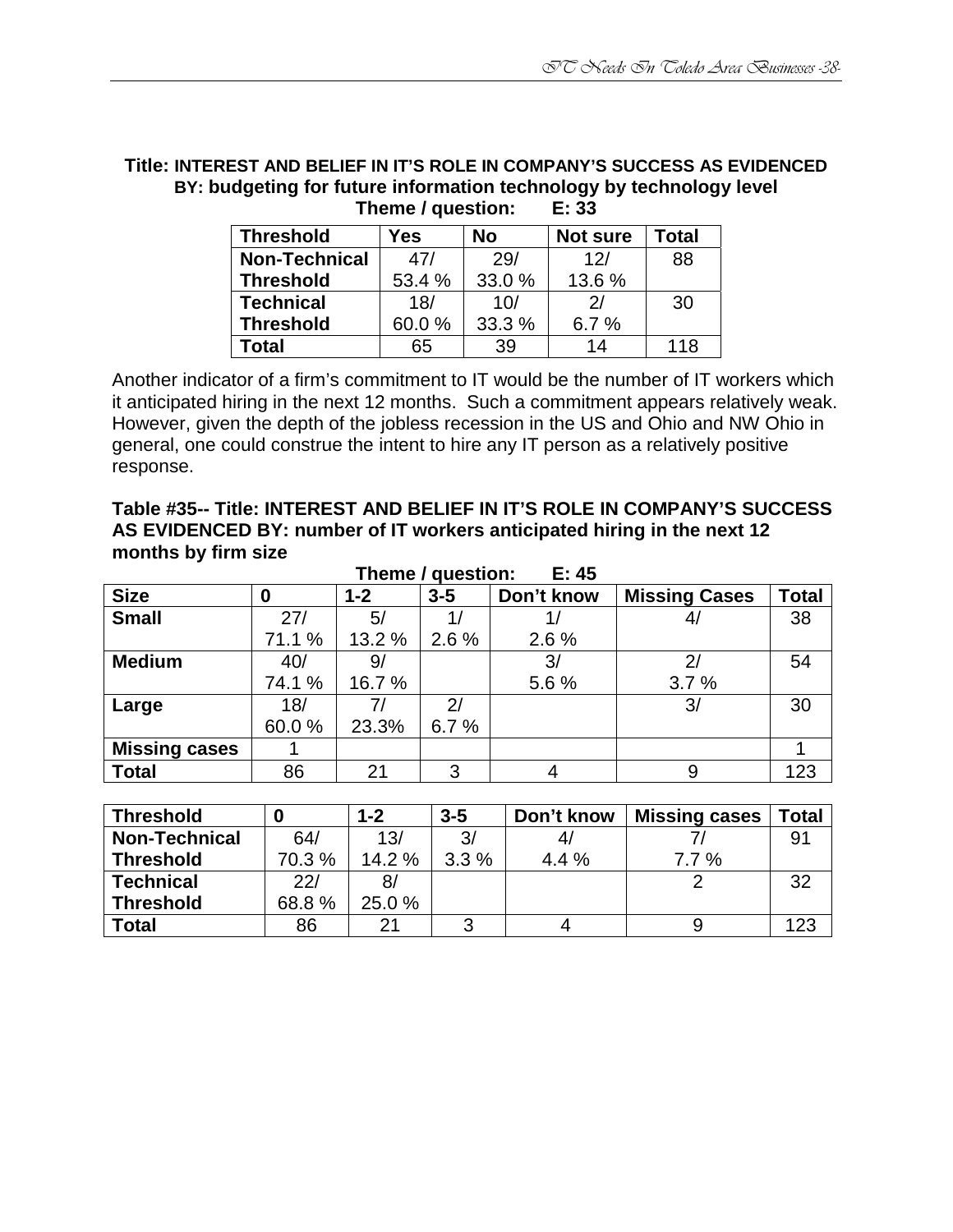#### **Summarizing theme E -- Respondent's belief in the role of IT in firm "success"**

All firms seemed confident in the ability of IT to increase competitiveness and to reduce costs. All firms, except for Small firms (where ambivalence reigned) were planning to increase their firm's budget for IT outreach in the coming year. But all firms were emphatic in the fact they intended to hire no new workers for the future. The firms apparently believed the 'myth' I of IT applications, but see little use in exploring the implications of these applications.

There is a significant disconnect between the views expressed in this section, and the responses indicated in the previous sections. Firms want the benefits of IT, but especially the small and medium firms won't plan or make an investment in new equipment or workers. This is similar to findings in earlier sections where they wanted skilled workers but hired people with a high school degree and self-trained individuals. Some small firms live "on the edge,: continually bootstrapping their firm for immediate survival and not engaging in any long-term planning, but this does not apply to all firms. It seems that generally, local firms approach IT with a cost containment logic rather than recognizing that IT software and personnel are an investment that can increase and improve their firm's business.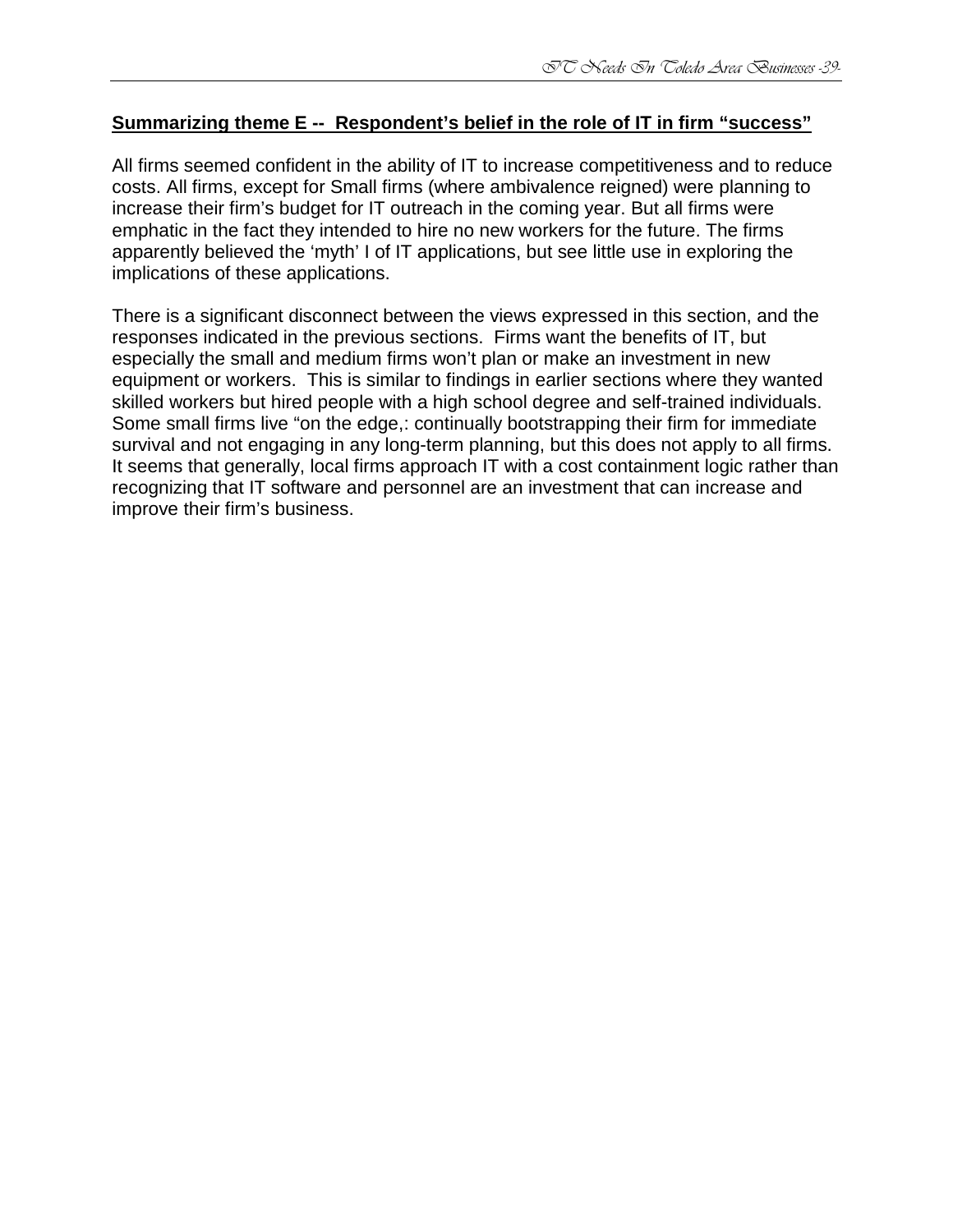# **Findings**

#### **1. The use of IT technology may not be perceived as a decisive component of the economic mission of the respondents**

Economic mission is defined as a transaction between a firm's environment and the resources of the firm. Traditionally firms assess the need for goods or services in their perceived client environment, then offer solutions for sale to clients (Rubin & Brown, 1974; Farace, et al., 1977). In this small survey it appeared firms had minor interest in using IT technology to adjust to changing patterns of client's needs. Respondents to this survey viewed ISP as a way for clients to approach them. Developing a long-term, continuing relationship with clients was seemingly deemed unnecessary. As long as clients had a reliable ISP connections for contacting the vendors with requests, respondents saw little need to contact clients to develop, explore and expand exchanges with clients. This skewed perception may cast the sales component of a business not as a transaction, but a one-way action. The Internet may be perceived as one channel among many by which clients made these needs known to the firms. The traditional channels of face-to-face requests, sales calls, informal informational exchanges when contract bids were published and first-time approaches by new clients were sufficient to serve the respondents' abilities to detect changes in the economic climate of the region. IT may be perceived only as a tool to make the traditional sales interaction "go faster."

Such a view may dim respondents' perspectives on two points:

1. National and International customers might be ignored in an economic climate when customers world-wide frequently post their needs in various types of Internet auctions lowest vendor bid capturing the client's business. Without sophisticated ISP connectivity to interact with foreign markets, local vendors may be left with fewer 'takers' from global clients. Thus, local firms, far from an international point of sale, have little way to broadcast their expertise to developing nations, interested clients of the European Union, and goods-starved regions of the former Communist block or Latin American nations (McDougall, 2004), or even outside of the upper Midwest region of the U.S..

2. Firms' existing systems might be overlooked. There appeared to be little interest in hiring "project management" personnel, to integrate the multiple existing systems into firms' economic missions. The firms apparently overlooked savings in labor and overhead with an integrated IT system. Judging from other answers in this instrument, systems were installed throughout the firms ("because the bosses decided to") in reaction to individual departmental needs with little planning for efficient use of existing equipment. Redundancy of systems may cost firms a portion of their profits and render them "uncompetitive" in races for new customers. An increasingly sophisticated client base concerned about security, intellectual property, tracking software and telephony needs may demand uniformity of systems and simplification of the processes of doing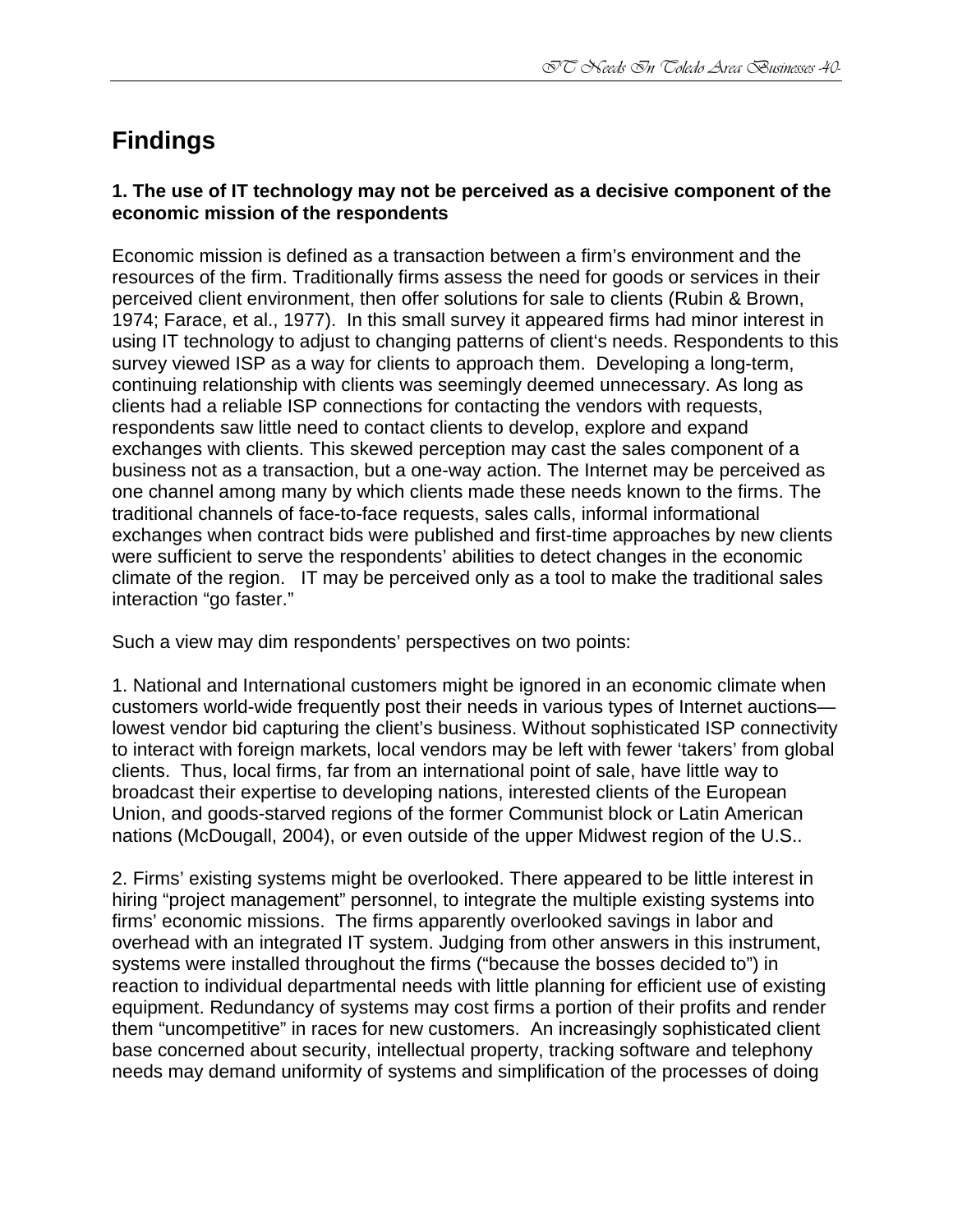routine business with vendors (ACSIS, 2004; Microsoft, 2004; McDougall, 'Outsourcing'; Avalanche).

More troubling were the responses to "training needs" identified in the survey. The need to listen to sources outside their own firms may be ignored. The choice to install new software was frequently left to "superiors" in the firms. Little evidence was found where software was installed arising from customers' requests. Worse, 18.8% of respondents had no idea where the push came from for additional training. Still worse, respondents saw little need for additional trainers and were "satisfied" with existing trainers.

This feature is troubling. Instead of a "climate of learning" the respondents were in a "emergency bandage" response toward education where training was viewed as a type of "damage control" to stay minimally competitive with rival firms. Just as public education in the community may be given short shrift, so education in the IT mechanisms to enhance the firm's earning stature was awarded little importance. This is confusing in light of experiences in Euclid, Ohio (Lincoln Electric) and Owensboro, Kentucky (Scott Paper), where ongoing education was a "given" for economic success in increasingly technical manufacturing firms (Narisetti 1995). Such a mind-set may contribute to an underlying assumption that a firm can "get along" and yet retain its economic viability with a minimum commitment to skilled staff, equipment purchasing, staff expansion, and budgeting for IT expenses and operations

## **2. Low educational expectations of new hires**

Most firms appeared to prize "office workers, salespersons, paperwork specialists." Yet workers in this layer of skills were given few significant tasks—a point verified by the types of software firms reported running. The more a firm used IT, the more "secretaries" the firm needed to implement technical tasks. This may contradict the experience of Scott Paper Company above where "line workers" were expected to perform high tech manufacturing tasks, customer contacts and complex physical labors with strength-assisted technical devices (loading trucks, retrieving inventory from warehouses, delivery of finished product to packaging). One begins to perceive the IT personnel in this survey as "too good" to interact with clients. Very little is expected of employees with such a limited repertoire of interpersonal skills and public interaction abilities. Firms in this survey might achieve greater customer satisfaction and profits if "traditional" roles of personnel were re-examined. Firms might find a greater client response if "high tech" workers actually interacted with the public purchasing the firms' goods.

Further, a high school credential is all that is needed for entry to many of these firms. There seems to be little interest in demanding academic credentials—especially graduate degrees which are often essential for state-of-the-art IT work. A willingness to spend time-on-task, ability to abstract information so data may be "cleaned" for access to multiple applications, ability to envision the consequences of a chain of events, or abilities to explain process to a range of audience and information processing modes, seem beyond the interests of most firms. There appeared to be little concern for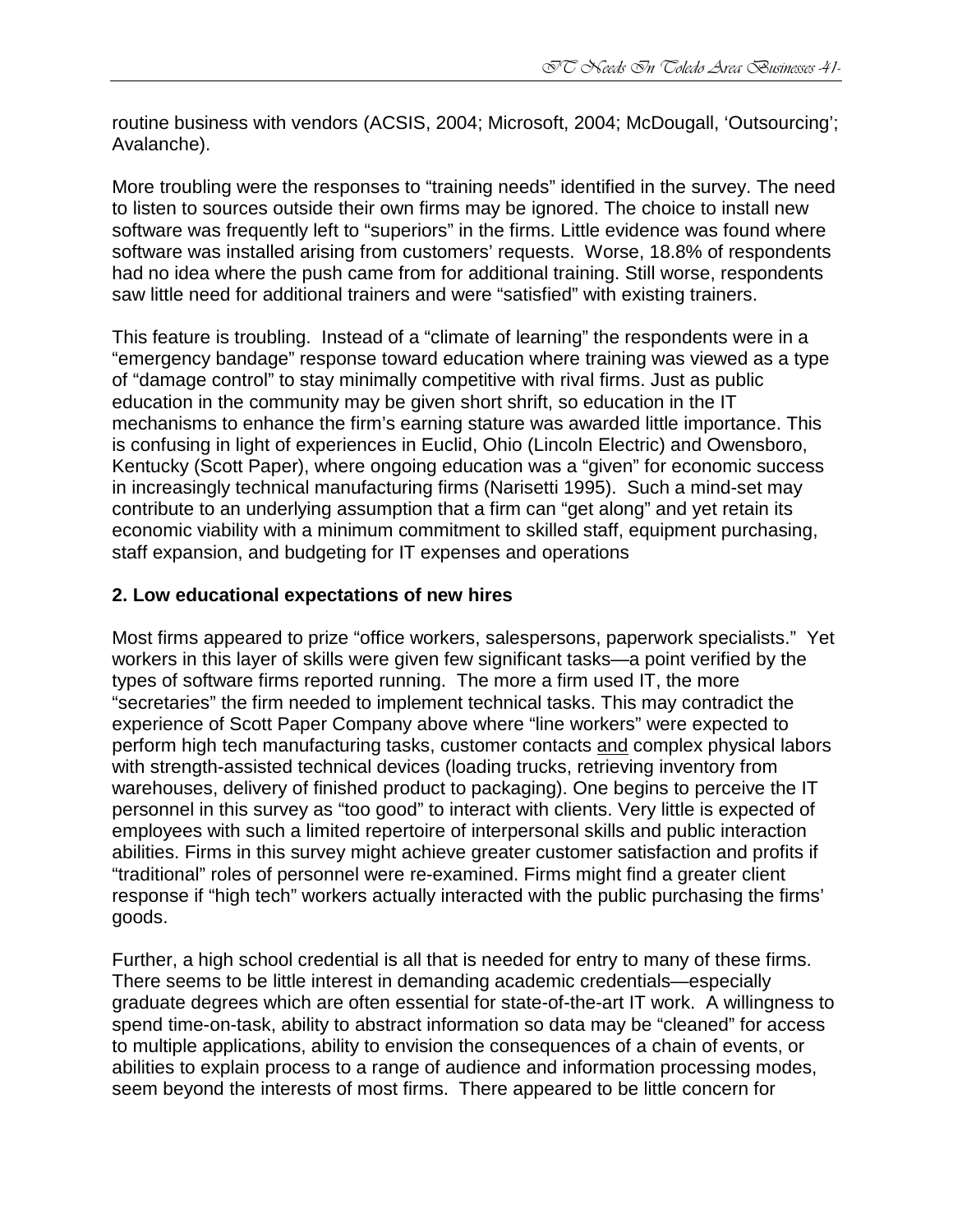"certificate" or AA degrees. A majority of the firms required the minimal level of experience with a computer and many firms promised to train personnel in IT use once workers were hired. The exception to these trends was among larger firms. This may be due to the later being better capitalized, or to the recognition that "counting pennies is more expensive than counting dollars"—that failing to invest has substantial costs in reducing revenues and lost firm growth.

Further, there appeared to be few specific plans for the development of employees' talents. Apparently management did not perceive of new hires as talent to nurture for future needs. This may sound a troubling theme that IT personnel are not perceived as real colleagues but only technical people "to run the computers" and no real insight as to a firm's mission. If talent is not cultivated, IT people may soon move on to more promising exercises or grow complacent to challenges of information management. Such a practice may ignore workers' skills to detect warning signals from hackers, identity thieves, or opportunities to save money. Ware (2004) in a similar survey of CIOs learned the most valuable "perk" for retaining valuable IT personnel was the offer of additional in-depth IT training.

Another troubling sub-theme detected here is that IT workers, once trained, were expected to do an often unreasonable variety of IT tasks. The BA/BS holders were often expected to know business applications and Web design. These are highly divergent skills. Students attracted to the former probably have little interest in the latter. Graphic artists and presentation software skills require literacy skills; business applications such as Access or Excel may require richer mathematics skills. Problematic, however, is when these two application teams need to communicate with each other to plan for 'user-friendly' portals for clients' use and access to a firm's resources. Apparently little thought has been given to leading new employees to work together (National Association of Manufacturing, 2003).

#### **3. Low expectations of IT staff members' abilities to solve advanced problems in security, product tracking, and connectivity needs.**

Compounding problems of lowered expectations for hires was the apparent impatience in the surveyed firms with actually solving problems themselves. Jobs were outsourced if there were no immediate solutions arose from staff. Perhaps firms thought they saved money by exporting problems to third-party vendors. Given the "top-down" management styles of most firms in this study, just explaining the problem to an outside vendor may cost more than asking staff to pool their expertise for a solution. In all these cases, a dreadful portrait appears to emerge of IT workers who are marginalized from the main mission of the firm and feel little indication that what they do contribute to the greater good of the firm.

**4. Respondents apparently do not "plan" their use of IT technology. Training occurred when someone bought new software, or at the caprice of the boss. Firms "reacted to" change rather than "anticipate" change.**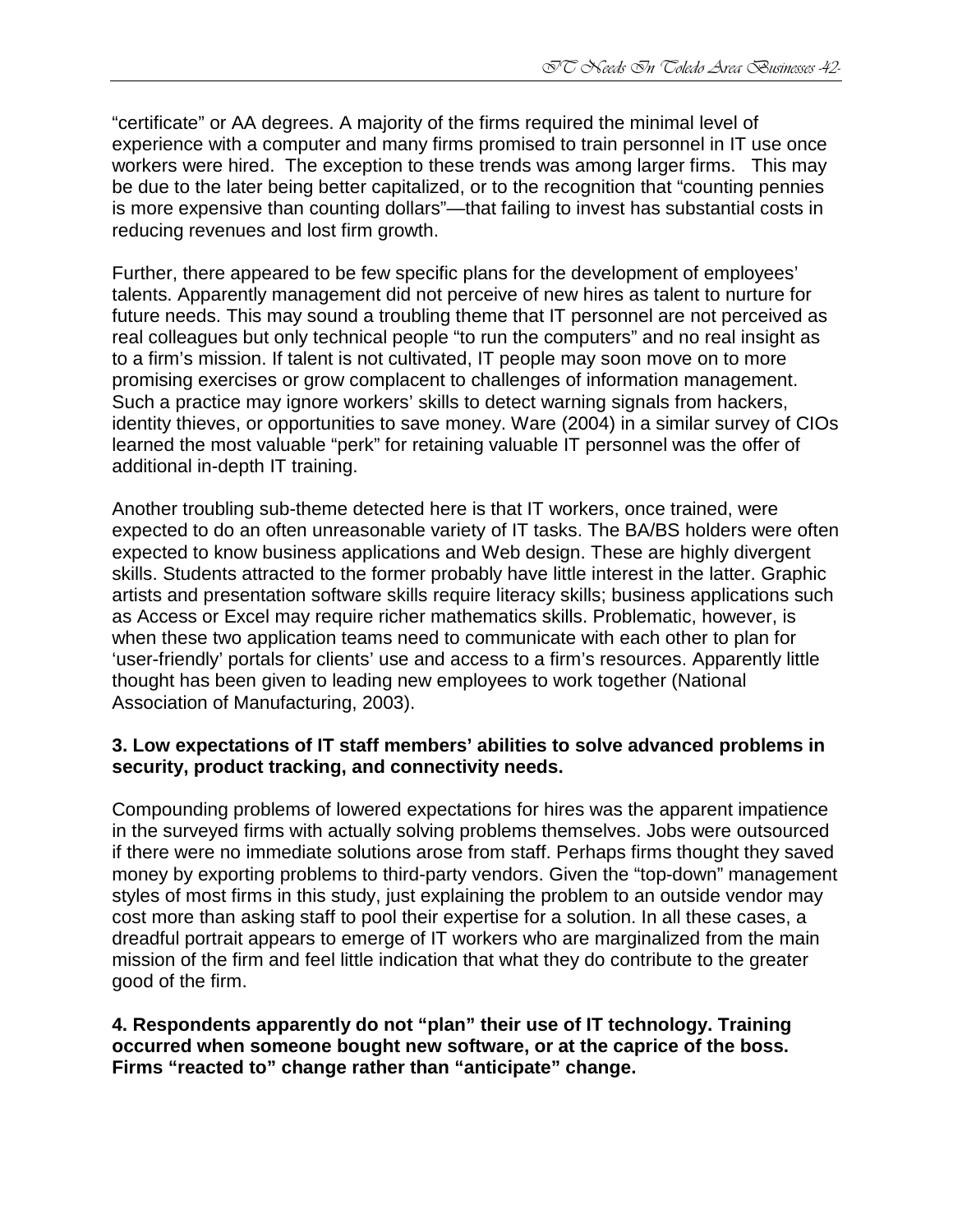A predominant theme here is a 'lack of planning" for hiring IT personnel. A majority of the respondents indicated they would hire no new personnel, and if new hires were anticipated, firms frequently were unsure of the types of workers to be hired. Planning for future needs requires management who assess future trends; listen to existing staff, and who can partition goals into achievable tasks. Apparently this sample felt little compulsion for systematically guiding their firms to new levels of service. Such attitudes may contribute to defeatist mind-sets…a pariah for a community's self-image. Apparently, management is using a tired model of planning as they hope to sustain a tenuous economic viability in the national and international market.

#### **5. Respondents apparently have little interest in clients' needs and little interest in cultivating relations with clients to gain a better understanding of future business trends**

Apparently respondents in this survey perceived minimal pressure or urgency in developing relationships of significant depth with clients. There was low interest in CRM (Customer Relations Management) software development to reach new customers more efficiently. Respondents expressed low need for Web designers. Apparently the firms were oblivious to the ability to attract customers through Web site persuasion. Respondents gave low priority to client requests for better service as a prompt to begin staff training. Only three respondents (13.6%) focused on "client satisfaction" and "client comments" for assessing the need for additional staff training.

Since many respondents indicted they had substantial confidence in their ISP connections and the connection's reliability, we ask what were these firms using the Web for? Such satisfaction is difficult to understand given the onslaught of hackers, denial of access codes, and security breaches prevalent and pervasive on the Internet today. If the Web was not being used to reach out to the client base, perhaps respondents in this survey used the Web only to respond to clients ordering in to the separate firms. This may indicate that the Web is little more than sophisticated e-mail technique—an insight supported by the preferred software programs that firms identified.. They seemingly expect the client will come to the vendor instead of the reverse. Firms have confidence that such limited IT applications will keep them competitive and reduce costs in doing business. Yet it is unclear how firms can maintain this one-way style of mission without giving attention to shifting clients needs, a without a willingness to extend themselves to clients, and commitment to the longterms task of building client relations. Ironically, without an upgrade in technology and the implementation of specialized software, and improvement in the skills of their IT staff, it is also not clear what many of these firms could share with their customers.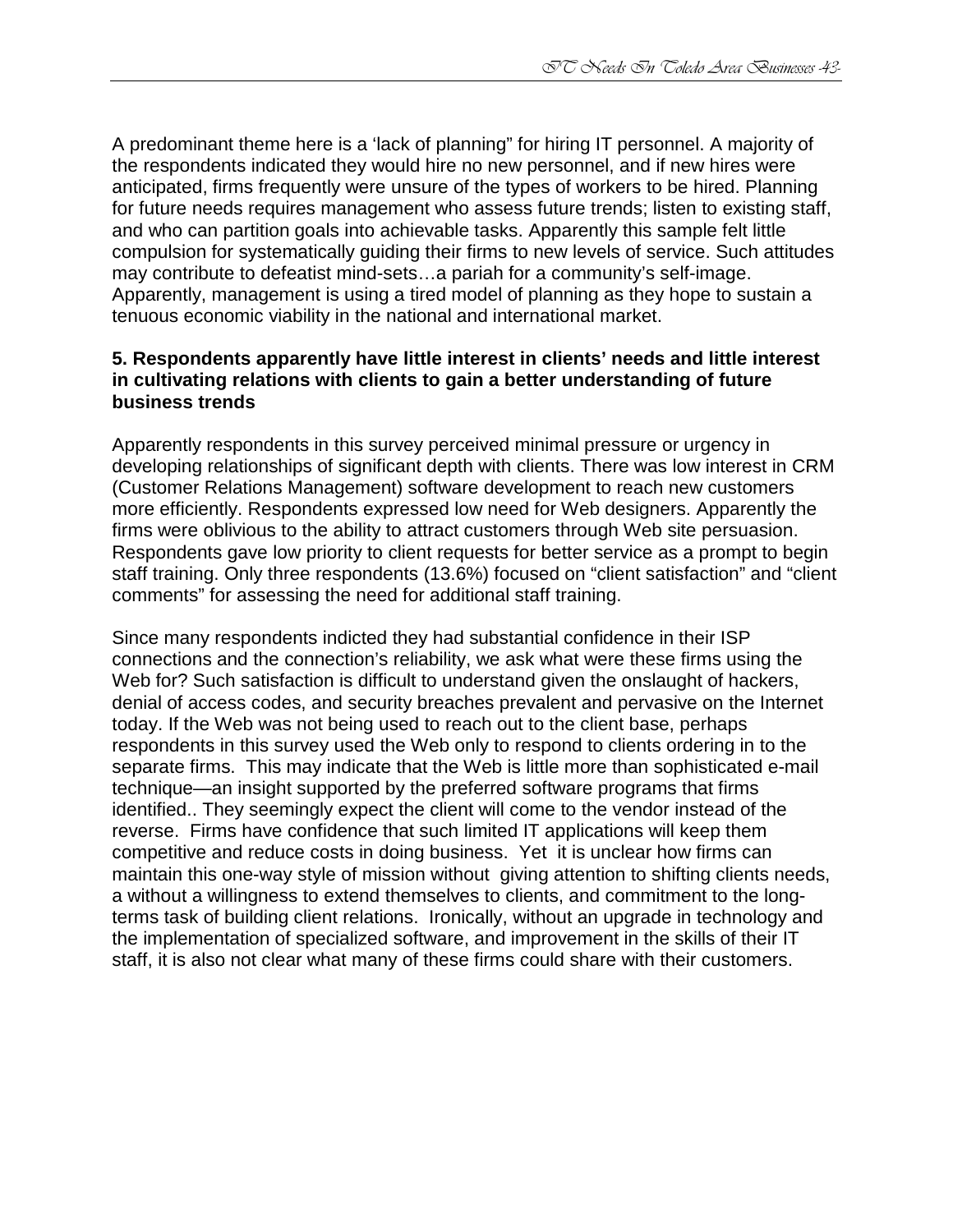# **Conclusion**

The firms of NW Ohio who responded to our survey recognize the need for IT technology and believe it could advantage them. However, their knowledge of the technology, of the skills and training needed to be competitive, and their understandings of the advantages of a coherent strategy of IT development and integration into their business is insufficiently developed and insufficiently supported. The one theme that is indicated and reflected in each of the sections is that local firms seek the benefits of IT, but that their knowledge, personnel, training, equipment, and strategic decisions reflect the primacy of cost containment, rather than viewing IT as an investment in business development and expansion.<sup>8</sup> While some of the Large firms recognize and are prepared/preparing to integrate IT techniques and applications so as to enhance their operations and revenues, most area firms lack the most rudimentary preparations. Their responses do not reflect a realistic understanding of the breadth of IT penetration of business, recognition of the opportunities for redefining their firm's operations, supply chains, and markets, nor a willingness to invest in their workers or businesses in ways necessary to participate effectively in the new economy. In a world of global competition and when a generation of consumers rely more on IT as a source of information, consumption, production, networking, problem-solving, and even community, failure to embrace these innovations is short-sighted and ultimately selfdestructive.

There is a significant need for quality training, for exposure to the gamut of technology and their implications, and to securing support for technical upgrades to enable local firms and trainers to help local firms retain or regain their competitive position. It is incumbent upon the local economic development agencies and universities to assist such firms if they expect their community (and their future markets) to thrive.

# **Policy Implications and Recommendations**

#### **For Economic Development**

Telling us what one expects from their employees, suppliers, and your infrastructure, tells us a great deal about regional firms. We can see that they have accepted the prevailing wisdom about IT, and several say they want to hire in that area. However, the breadth and depth of understanding of IT, the different levels and forms of IT applications, and the requisite level of training needed to effectively compete in the workforce are in short supply in all but the largest firms and most tech savvy firms. While it is nice that people talk about the information age, on-demand service, seamless production, e-commerce, automated supply chain management, and internationalization of competition, there little evidence that the firms that responded to this survey had the

 8 This finding is consistent with the findings of the 2000 study by the TCC/RGP, and the IT study by James LeSage 2001, and the ranking of the Milken Institute 2003, 2004 cited in the Introduction.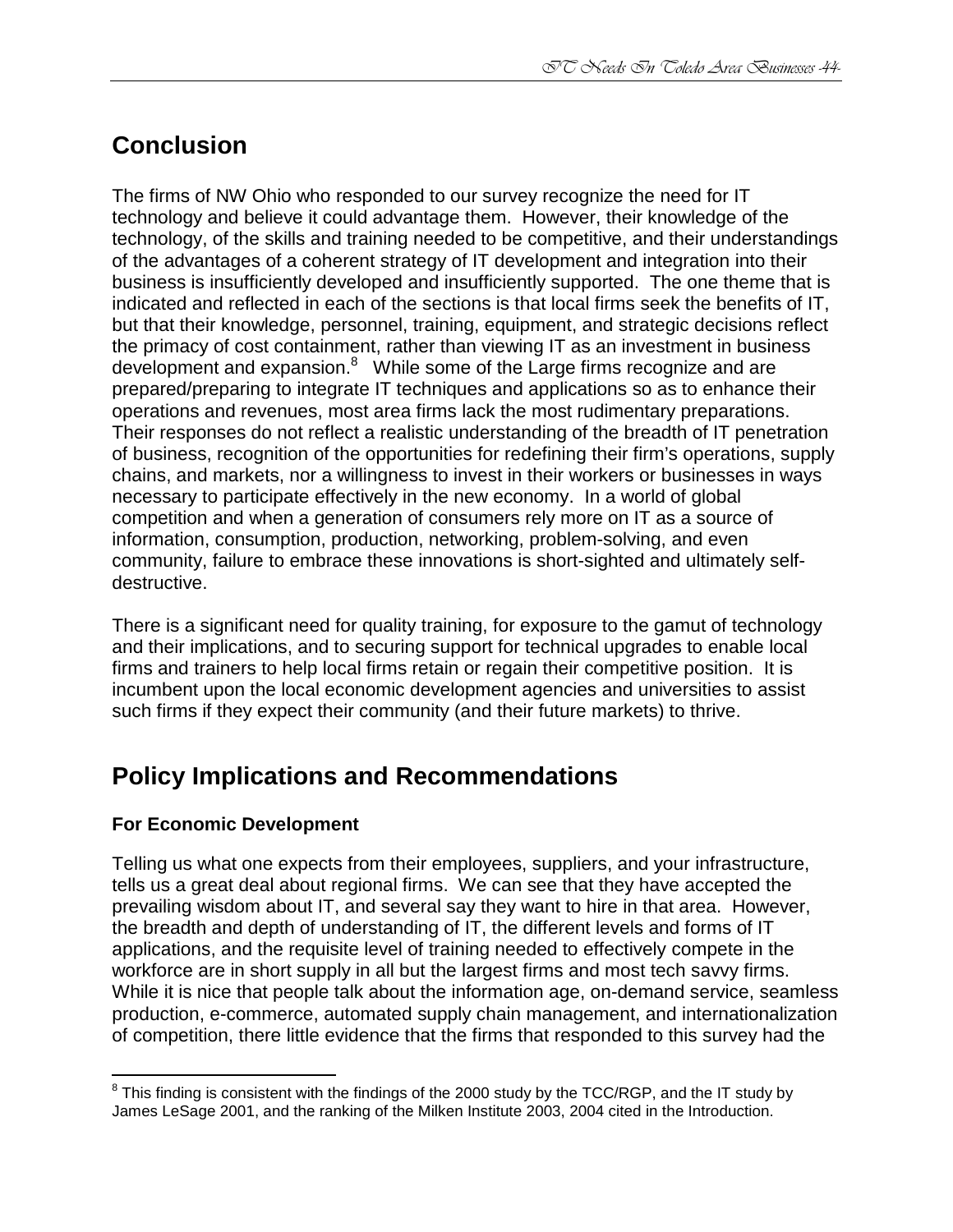depth of understanding, strategic insight, budgets, or recruiting practices that would help them to effectively compete in the new economy.

Economic development has two principal components—luring companies from elsewhere, and cultivating local firms to increase their attempts to thrive. Most of these firms are not ready for a world where "tier one" firms only accept on-line bids and require "tier two" suppliers to force "tier three" firms to have direct access to inventory and pricing information, etc., despite the fact that such a world is upon them. They are unprepared for commerce where there is an increased use of websites, on-line ordering, customer identification and recruitment, and business to business sales via electronic commerce. The economic development community needs to pay attention to the status of IT development in local firms of all sizes, since it is such a crucial element of the emerging economy. Clearly (as indicated by Toledo's slippage in the Milkin Institute 2003 rankings over the last 8 years) their competitors in other locales rely on technology to provide them with an advantage, and cultivating such an approach across this community could be a significant lure to outside businesses.

Much to their credit, the Regional Growth Partnership, Port Authority, City of Toledo and Lucas County economic developers, and regional universities have executed an industry cluster study and implementation strategy.<sup>9</sup> A central focus of this group will be to upgrade the IT capacity in the region. One component of this effort includes improving the relations among IT firms, increasing their operational capacity, and pursuing their common needs—including creating an understanding of the opportunities, benefits, and necessity of IT development for non-IT firms so that they can become competitive in the new economy.

Promoters of local business and economic development should consider the following as part of their attempts to cultivate existing firms;

- $\triangleright$  Creating short courses to teach groups of firms the contemporary applications of the web and the various types of IT technologies that are available.
- $\triangleright$  Providing some customized training to help firms recognize the breadth and depth of computer application in their sectors, and to make them aware of the potentials of various IT technologies.
- $\triangleright$  Identify the relative levels of skill reflected in various levels of education and various forms of training, since firms seem unclear as to what to expect from people with various backgrounds.
- $\triangleright$  Promote the idea of hiring IT experts as a firm investment in human capital which can contribute to the success and innovation of a firm, rather than using a cost minimization strategy seeking to hire the least expensive person to do the minimum work needed to hopefully get by.
- $\triangleright$  Promote a new business model and culture. This survey suggests an adherence to the hierarchical, often adversarial, mass production model of minimum skill

 $\frac{1}{2}$  $^9$  This work was performed by the UT Urban Affairs Center in collaboration with BGSU's Center for Regional Policy and Public Service. http://uac.utoledo.edu/nwoerc/uac-nwo-erc\_files/v3\_document.htm Dr.'s Neil Reid and Michael Carroll, and Sue Wuest—UAC Assistant Director--led this effort.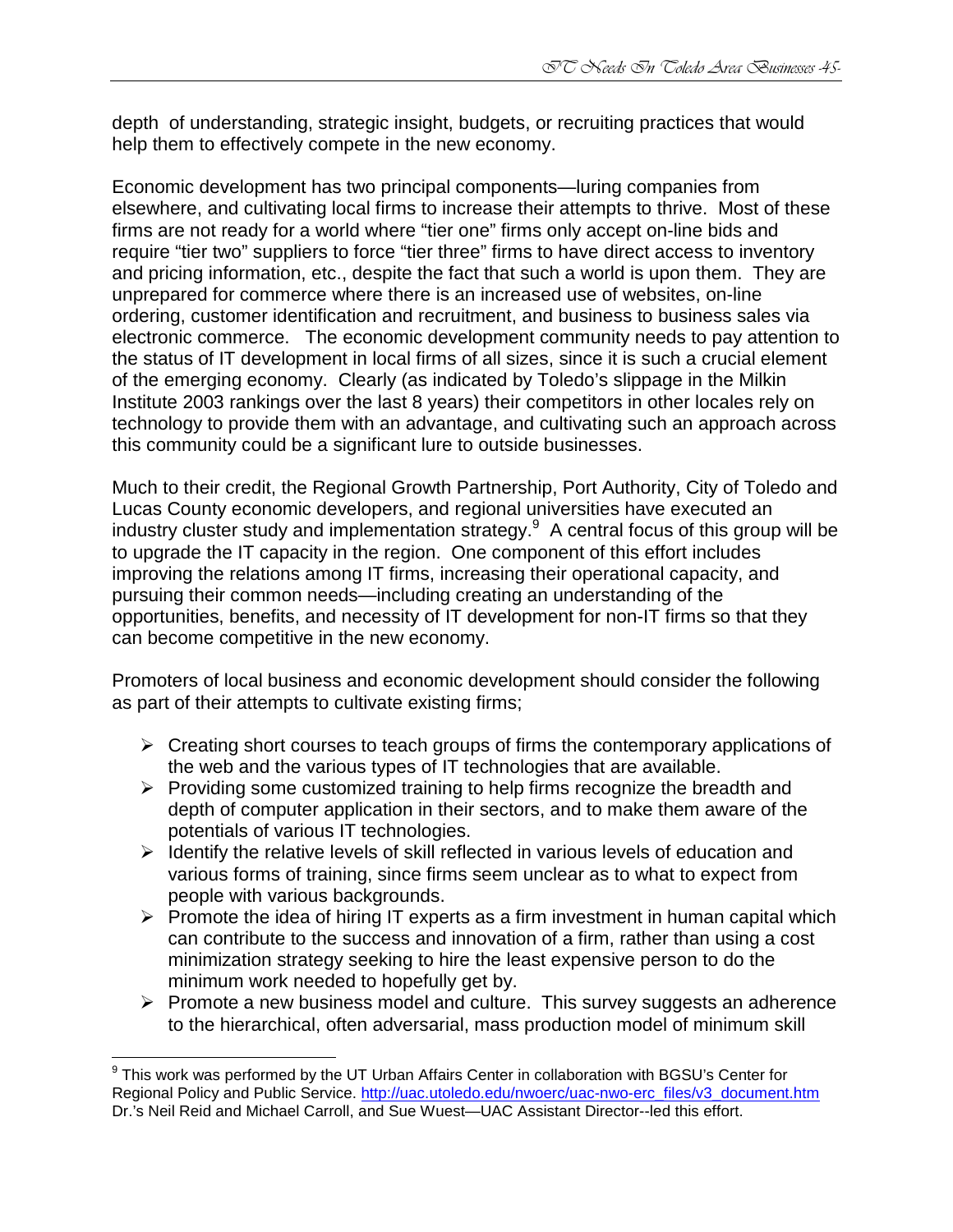and dependence upon the leaders, still pervades our regional economy. Increasingly the business model of high tech firms promotes taking the employee into the creative process, seeking input and greater integration, and encouraging innovation inside of the firm, and between the firm and its environment. Toward this end, executives need to learn to cultivate talent and integrate IT workers into the firms processes.

## **For IT Training Providers**

How then could curriculum planners equip students with skills they need for work in this organizational context?

1. Each discipline should require a course in information management where students are required to begin an ongoing portfolio (as soon as they declare a major) of IT skills and emerging trends in their specific discipline.

 2. Students need courses on dyadic and organizational communication using non-traditional organizational models. Topics like "turf protection", "equivocally reduction" and data mining relative to the structure of an organization should be presented in detailed case studies and on-site visitations (Weick, 1979).

3. Students in all courses should be linked to larger national and international trade associations where they may gain helpful assistance to organizational challenges. The Center for Workforce Success

(http://www.nam.org/s\_nam/sec.asp?TRACKID=&CID=86&DID=84) sponsors several Web sites and discussion groups for solving organizational problems in manufacturing. Many of these projects are underwritten by the U.S. Commerce Department. Of specific interest is a project for a middle-school Web site (www.nam.org/s\_nam/doc1.asp?CID=184&DID=224703&rcss=print) to promote manufacturing careers among middle-school students, and the creation of a teaching kit for grades 7-12

( www.nam.org/s\_nam/doc1.asp?CID=184&DID=224173&rcss=print) to promote manufacturing careers. Most professions maintain similar sites. The object of these exercises is to prevent "provincial" mind-sets and climates of perceived isolation which may erode students' career goals after graduation.

 4. Each course needs to focus on case studies of career development, morale problems, increased productivity projects, and in-service education (Ip, 2004; National Association of Manufacturers, 2003; Ware, 2004). The aim here is to increase a sense of life-long learning for young professionals.

 5. Each discipline should install a qualitative research course in its curriculum. Such a course would help student's document exciting and novel organizational environments emerging in technology-rich firms. These should be explored with e-learning courses (McCain 2002) and would give students a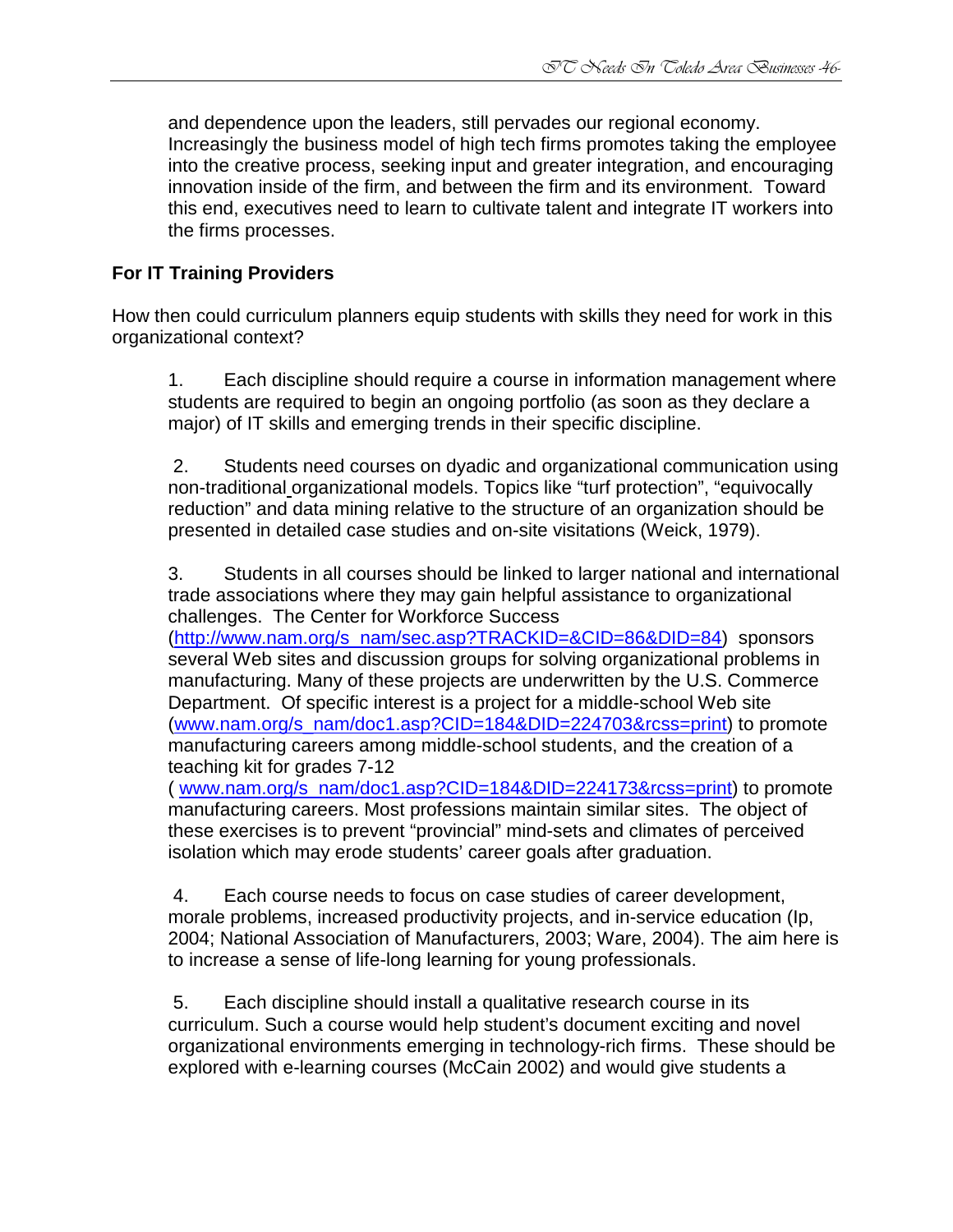sense of control over the progress of their careers.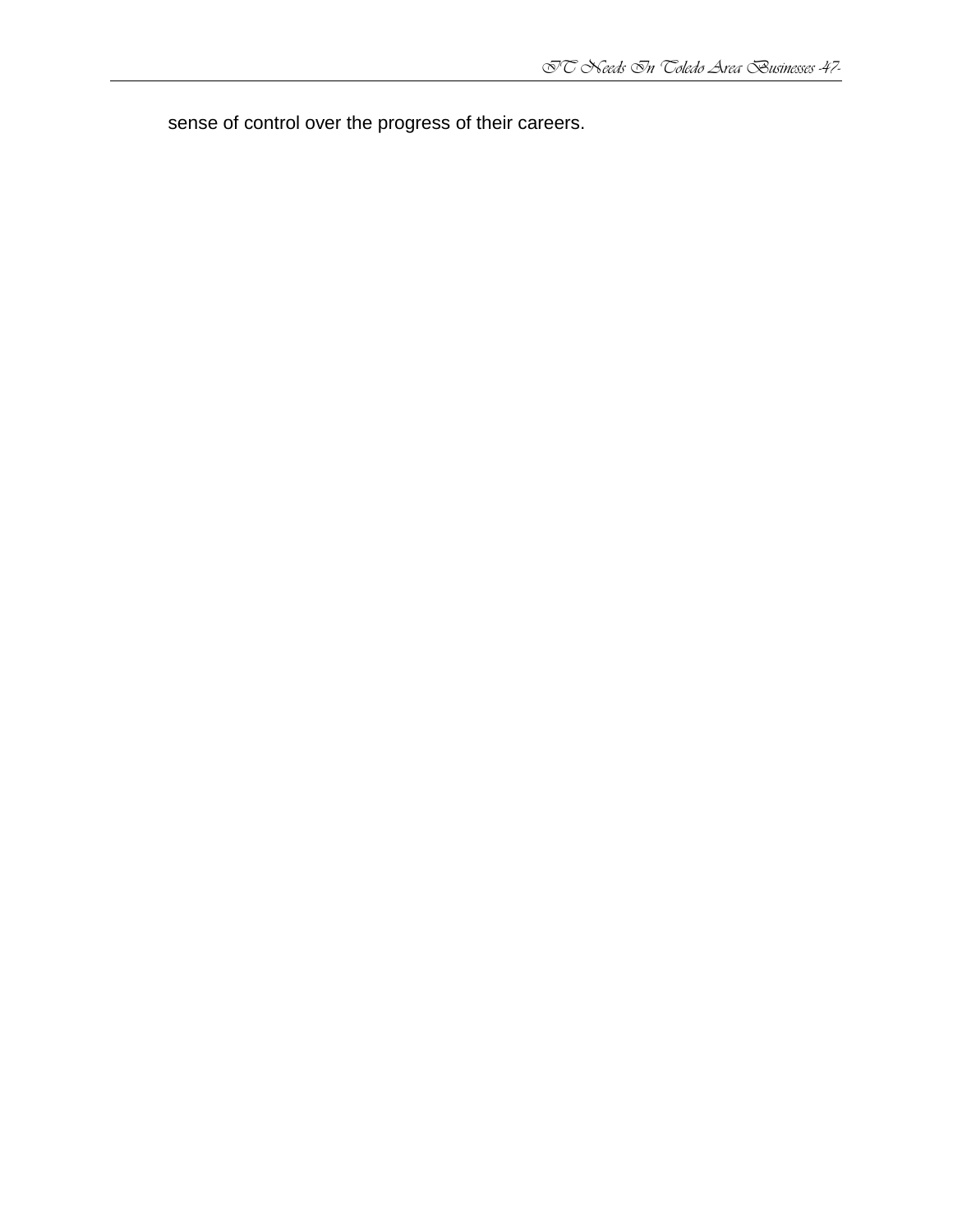# **References**

ACSIS and SAP Partner for RFID. (2004). Industry News from ARC Advisory Group. http://www.arcweb.com/arcwire/english/pop-up/news\_win.asp?ID=5469

Avalanche Corporate Technology Cooperative. http://www.avalanchecorporatetechnology.net/

Barrett, C. R. (2004). Education SOS. Wall Street Journal, Online Edition, Thursday, March 04, 2004.

Center For Workforce Success. Sponsored by the National Association of Manufacturers. http://www.nam.org/s\_nam/sec.asp?TRACKID=&CID=86&DID=84

Chu, Roderick. (2000). "ITEC-Ohio" The Ohio Economy, Toledo: UAC. Winter. http://uac.utoledo.edu/Publications/OhioEconomy/oh-econ-winter-00.htm

Dwyer, Dale and Richard Boden; 2002. Where Will the Next Jobs Be?" Toledo: UAC http://uac.utoledo.edu/Publications/next-jobs-nwohio.pdf

Farace, R. V., Monge, P. R., and Russell, H. (1977). Communicating and Organizing. Reading, MA: Addison-Wesley.

Ip, G. (2004). Greenspan warns trade standards will harm U.S.; Fed Chief pushes education improvements. Wall Street Journal, Online Edition, March 12.

Kleinhenz, Jack. 2000. "Internet Business Practices." The Ohio Economy, Toledo: UAC. Fall. http://uac.utoledo.edu/Publications/OhioEconomy/oh-econ-fall-00.htm

LeSage, James. (2001). "The Toledo Region," in The Information Technology Industry in Ohio and its Regions, 1989-2000. Dayton: IT Alliance, Pgs. 83-98. http://uac.utoledo.edu/Publications/ohitfinal.pdf

McCain, M. (2002). E-Learning: Are we in transition or are we stuck? Paper commissioned by Center for Workforce Success of the Manufacturing Institute. http://www.nam.org/s\_nam/bin.asp?TrackID=&SID=1&DID=225125&CID=184&VID=2

McDougall, P. (2004). Offshore presence could be good for U.S. services firms. InformationWeek, Online Edition, March 8. http://www.informationweek.com/shared/printableArticle.jhtml?articleID=18300093

\_\_\_\_\_\_\_\_\_\_\_. (2004). Brave New World: Outsourcers answer customers' demands for change by offering new service and pricing models, expanding geographically, and standardizing technology. InformationWeek, Online Edition, May 10, 2004. http://www.informationweek.com/story/showArticle.jhtml?articleID=20000264